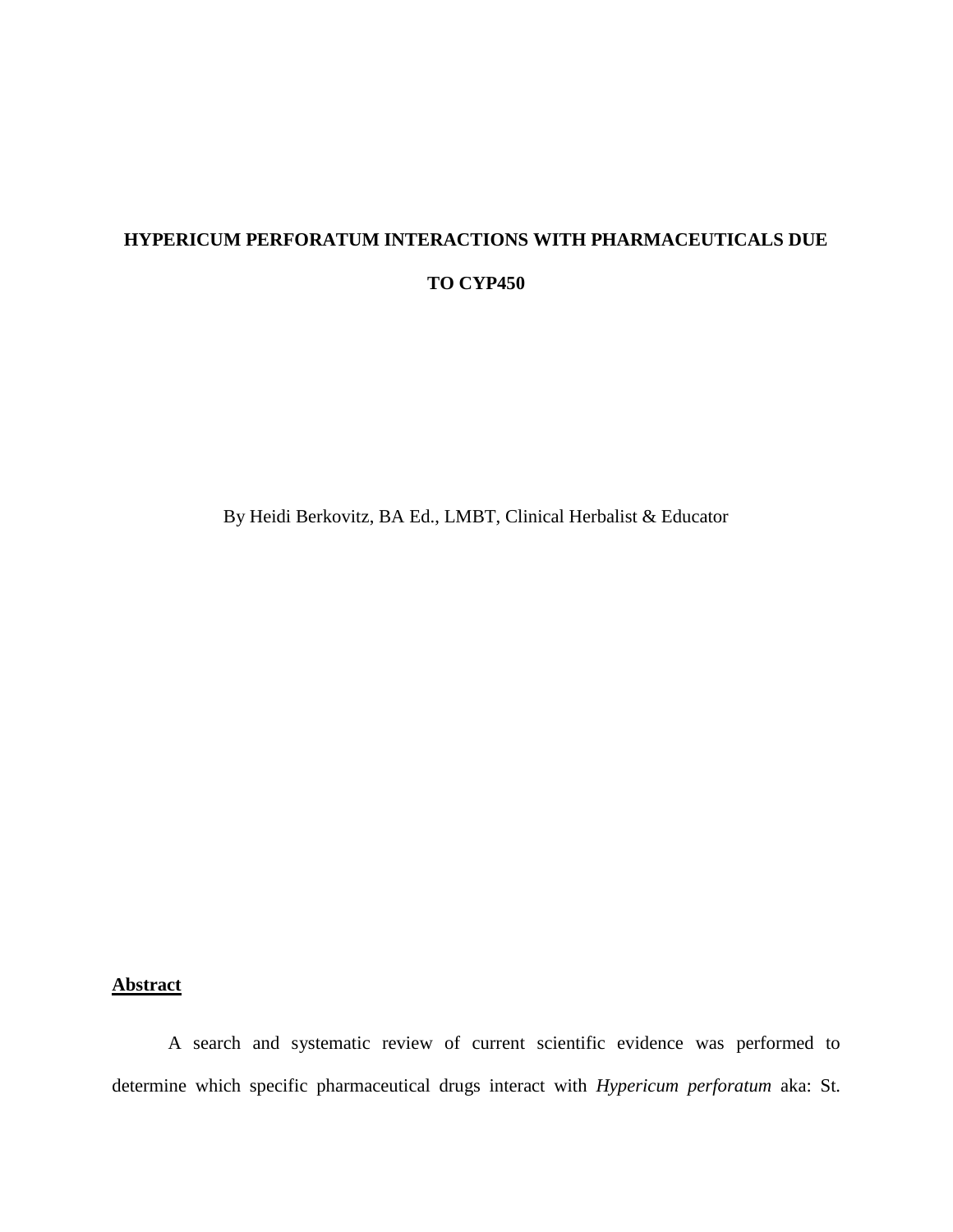John's wort (SJW) through the CYP450 metabolic pathway. Databases searched included Natural Standards Databases, Natural Medicine Comprehensive Database, PubMed, Google Scholar, The Cochran Review and various other search engines. The evidence points to most drug-herb interactions occurring in CYP3A4, CYP2E1, CYP2D6, CYP2C9 & CYP1A2 isoenzymes. Studies show 50% of all pharmaceutical drugs are metabolized via CYP3A4 and have the highest potential for interactions with SJW to varying degrees. Individuals taking SJW concurrently with narrow therapeutic index (NTI) drugs are at the highest risk for unfavorable consequences.

**Key Words:** Hypericum, Hypericum perforatum, St. John's wort, SJW, CYP450, CYP3A4 & drug interactions and pharmaceuticals.

#### **Introduction**

In today's modern world where pharmaceutical drugs are plentiful and access to selfprescribed or practitioner prescribed herbal medicine is readily available to the general public, there are some very important safety factors to consider when combining herbs and drugs concurrently. Not unlike herbal medicines, many pharmaceutical drugs have plant based origins. However, these drugs are usually in isolated or concentrated compounded forms, and usually synthesized in a lab. When mixed with other plant compounds, such as those found naturally in herbal medicines, healing outcomes can be affected.

*Hypericum perforatum* aka: St. John's wort (SJW) is a popular herb known best for its anti-depressant effects and is a leading treatment for depression in Germany. SJW has also been used as an anti-inflammatory, anti-viral, anti-bacterial, anti-oxidant, astringent, hepatoprotective,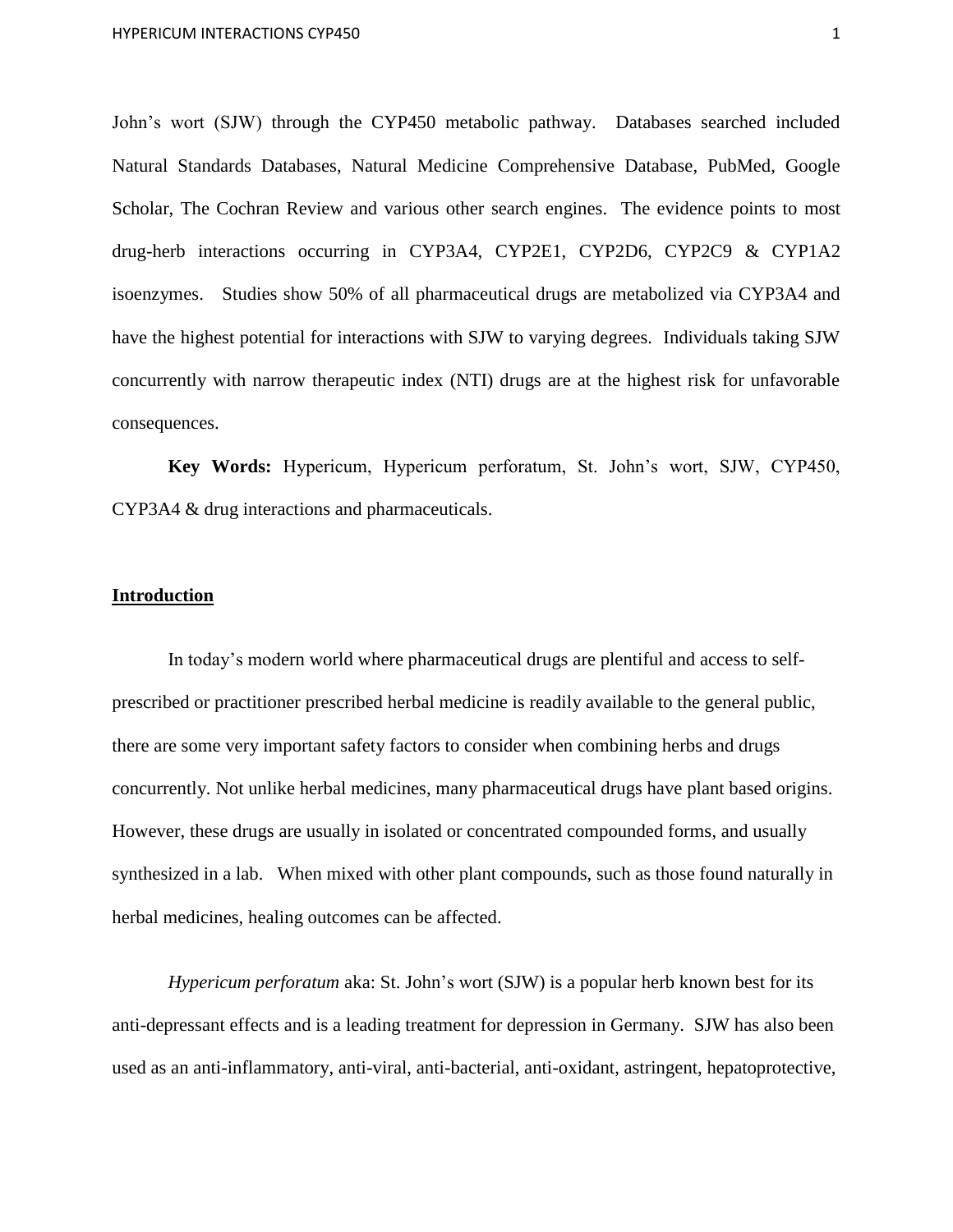nervine, sedative and vulnerary herb. The method or pathway that SJW is administered will also affect its outcome. Evidence indicating the therapeutic application of SJW dates back over 2,000 years - beginning with the early Greeks. (3)

The purpose of this review is to explore and compare the research on pharmaceutical interactions with SJW, focusing on the metabolism via CYP450. The intention is to clarify and explain which specific drug classes are indeed unsafe to use in combination with SJW, and to discuss the benefits of SJW as an herbal dietary supplement.

SJW is metabolized in the liver and the small intestines by a group of enzymes called cytochrome P450 (CYP450). Within the CYP450 family of enzymes, there are over 50 different known isoenzymes, in which possible metabolic pathways can occur. When it comes to potential drug interactions with SJW, studies confirm interactions taking place via CYP2E1, CYP2D6, CYP2C9, CYP1A2 and CYP3A4 isoenzymes. SJW is considered an inhibitor of CYP450 and can both induce and inhibit the metabolism of certain drugs. Studies show time and time again that SJW specifically induces CYP3A4.

Concurrent ingestion of herbs with certain medications can create a metabolic competition within the body. The danger mostly lies with those pharmaceuticals considered to have a narrow therapeutic index (NTI). A patient taking these types of medications relies on very specific dosaging. If not adequately dosed, the consequences may be dangerous and possibly life threatening.

The main classes of drugs to avoid taking with SJW include anti-viral drugs including protease inhibitors and non-nucleoside reverse transcriptase inhibitors, immunosuppressive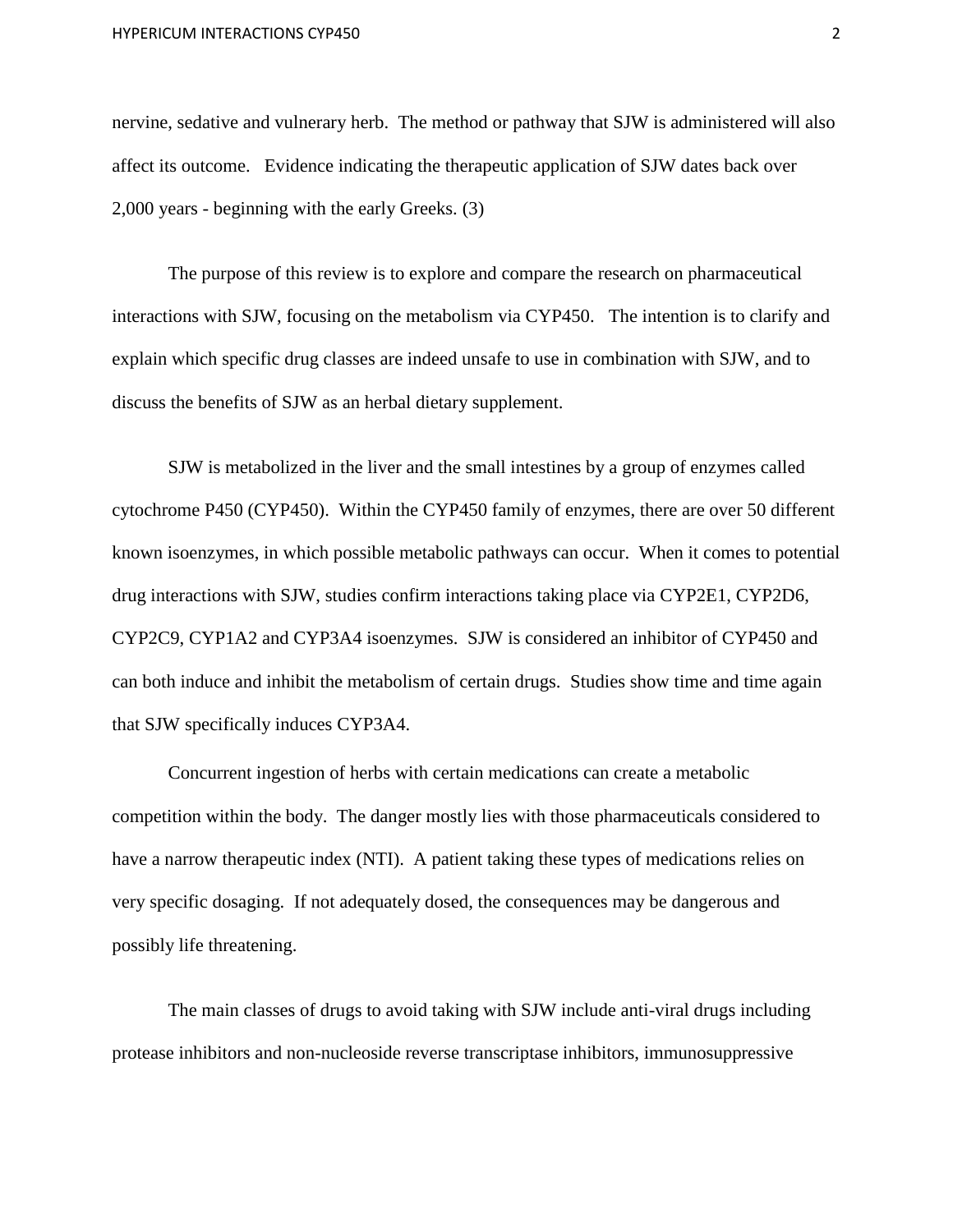therapy aka: anti-rejection drugs, oral contraceptives, chemotherapeutic agents, anti-diabetic drugs, warfarin and digoxin.

Caution is also recommended for those patients with histories of mania, bipolar disorder, and those taking standard antidepressant medications, monoamine oxidase inhibitors (MAOIs) or selective serotonin reuptake inhibitors (SSRIs), due to an increased risk of serotonin syndrome, which can result in death.

It is important to weed through the clinical studies and research available, making sure the sources and methods are credible. It would be unwise to base evidence merely on subject title headlines, as there are many factors that lead to study conclusions.

Individuals taking pharmaceutical medications and SJW concurrently should inform their healthcare professional that they are taking herbal medicines. Many patients withhold this important information from their physicians, possibly in fear of having their decision to take herbal dietary supplements rejected. Mutual education on this topic would be of great benefit to all parties involved.

#### **Means and Methods**

#### **Search and Selection Criteria**

The focus was to find the specific drugs that metabolize through CYP450, specifically CYP3A4, which interact with SJW. The terms used as search criteria on PubMed, Natural Standards Databases, Natural Medicine Comprehensive Database, Google Scholar, The Cochran Review and various other search engines were explored using key words Hypericum, Hypericum perforatum, St. John's wort, SJW, CYP450, CYP3A4 & drug interactions. The author attended a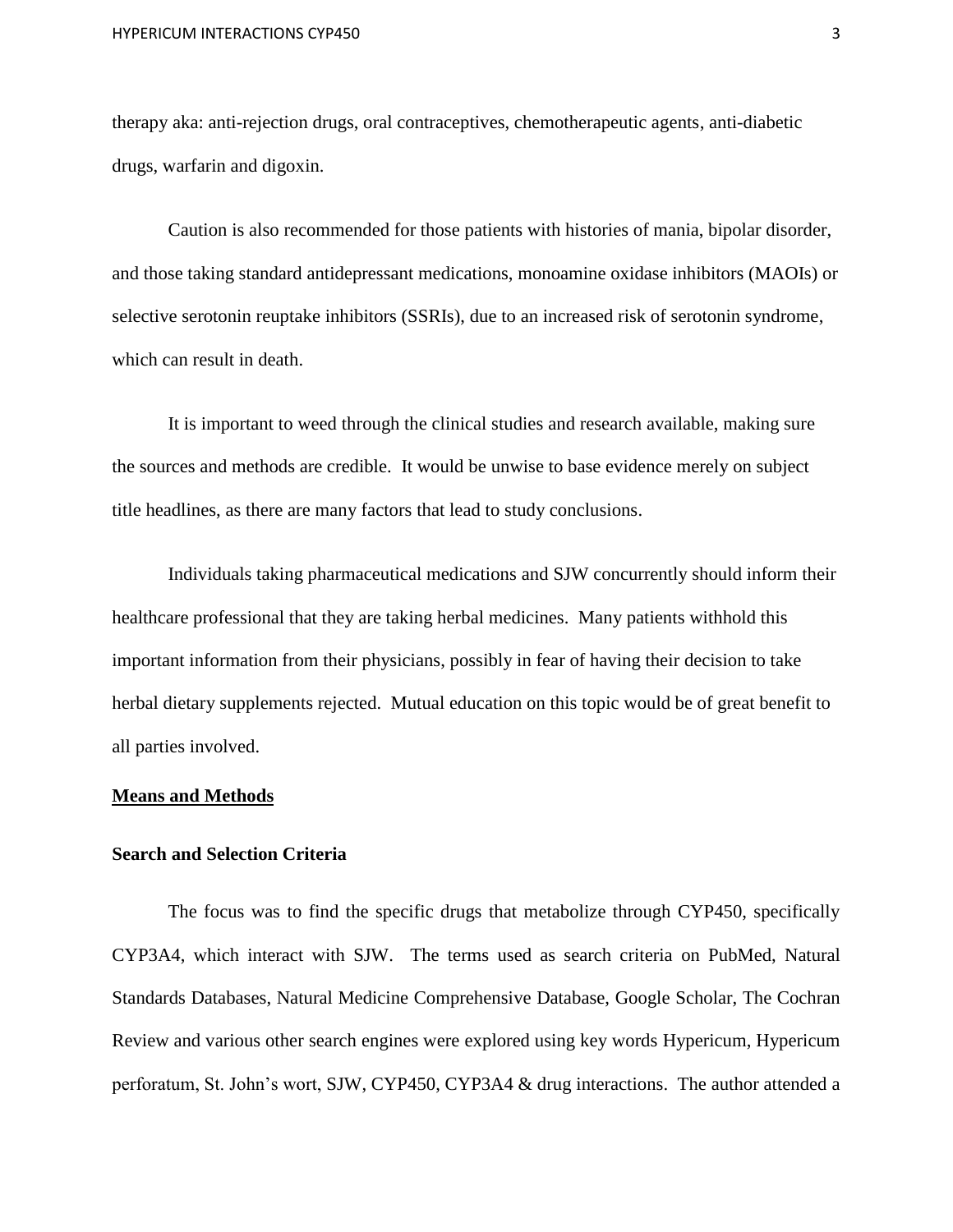*Supplement-Drug Interactions* webinar presented by Forrest Batz, PharmD from the University of Hawaii Department of Pharmacy. In addition, email correspondence and phone conversations were conducted between the author and Forrest Batz for further extrapolation.

A large number of articles were found using these terms in various combinations. To narrow the field, only reputable databases were used. Studies based on human trials were favored in leiu of those based on test tube or animal research. Literature reviews and meta-analysis of credible sources were evaluated.

#### **Data Analysis**

The remaining articles and reference materials were analyzed for consistency of specific drug interactions to determine if the research thesis was supported. Although there were some variations between the studies, a focus on CYP3A4 was chosen, due to the high herb-drug interaction rate with SJW.

#### **Cases and Controls**

The main reference information on specific drug-herb interactions with *Hypericum perforatum* (SJW) was based on Databases 1-3 and Tables 1-2. (See Addendum)

In evaluating and exploring those databases and tables, cross reference for consistency and drug reoccurrence was favored - NTI pharmaceuticals were of highest concern because of their potentially life threatening repercussions. Within the Natural Standards Database and Natural Medicines Comprehensive Database, any research based on theory vs. actual human study was noted along with grade levels and theoretical evidence. Only human based evidence was highlighted in the excerpts from Herbal Medicine: Biomolecular and Clinical Aspects. 2nd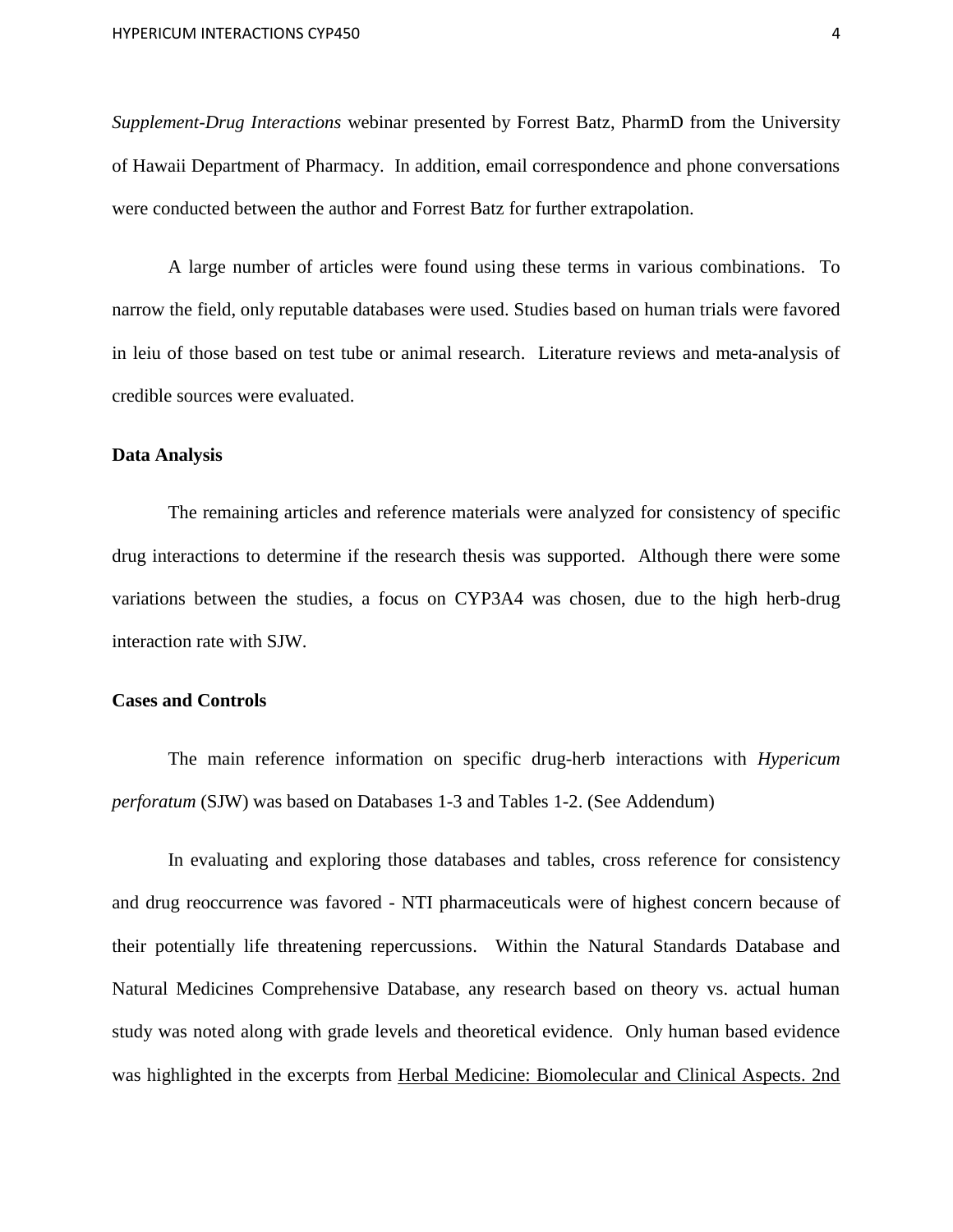edition. Benzie IFF, Wachtel-Galor S, editors. Chapter 11-Medical Attributes of St. John's Wort (*Hypericum perforatum*). Regarding A-Z Guide to Drug-Herb-Vitamin Interactions + website searches for up to date pharmaceutical info, specific drug classes include detailed pharmaceutical names for reference purposes, despite all listed drugs not having been used in the actual studies. The aforementioned being a prime example of when a warning for drug-herb interaction is based on theory vs. studies of other related drugs in the same drug category. Tables # 1 and 2, Inducers and Inhibitors of CYP450, as stated by Pharmacology Weekly, were used for cross-reference.

#### **Discussion**

SJW is metabolized in the liver and the small intestines by a group of enzymes called cytochrome P450 (CYP450). Enzymes are substances that allow for chemical reactions to occur, which would not otherwise under normal conditions. Chemicals coming into the body aka: substrates, attach themselves to the enzymes, and are converted into a form that can be utilized, transported easily through the blood or excreted by the body.

Within the CYP450 family of enzymes, there are over 50 different known isoenzymes, in which possible metabolic pathways can occur. Of these pathways, six of them metabolize 90% of pharmaceutical drugs, with the two most significant isoenzymes being CYP2D6 and CYP3A4; the latter of which metabolizes approximately 50% of all pharmaceuticals on the market today. (5, 6). When it comes to potential drug interactions with SJW, studies confirm interactions taking place via CYP2E1, CYP2D6, CYP2C9, CYP1A2 and CYP3A4 isoenzymes.

Enzymes either induce/increase or inhibit/decrease the therapeutic potential of the incoming pharmaceutical or herbal substrates. In the case of induction, a greater interaction can occur with the pharmaceutical drug or target, resulting in a decrease in blood serum drug levels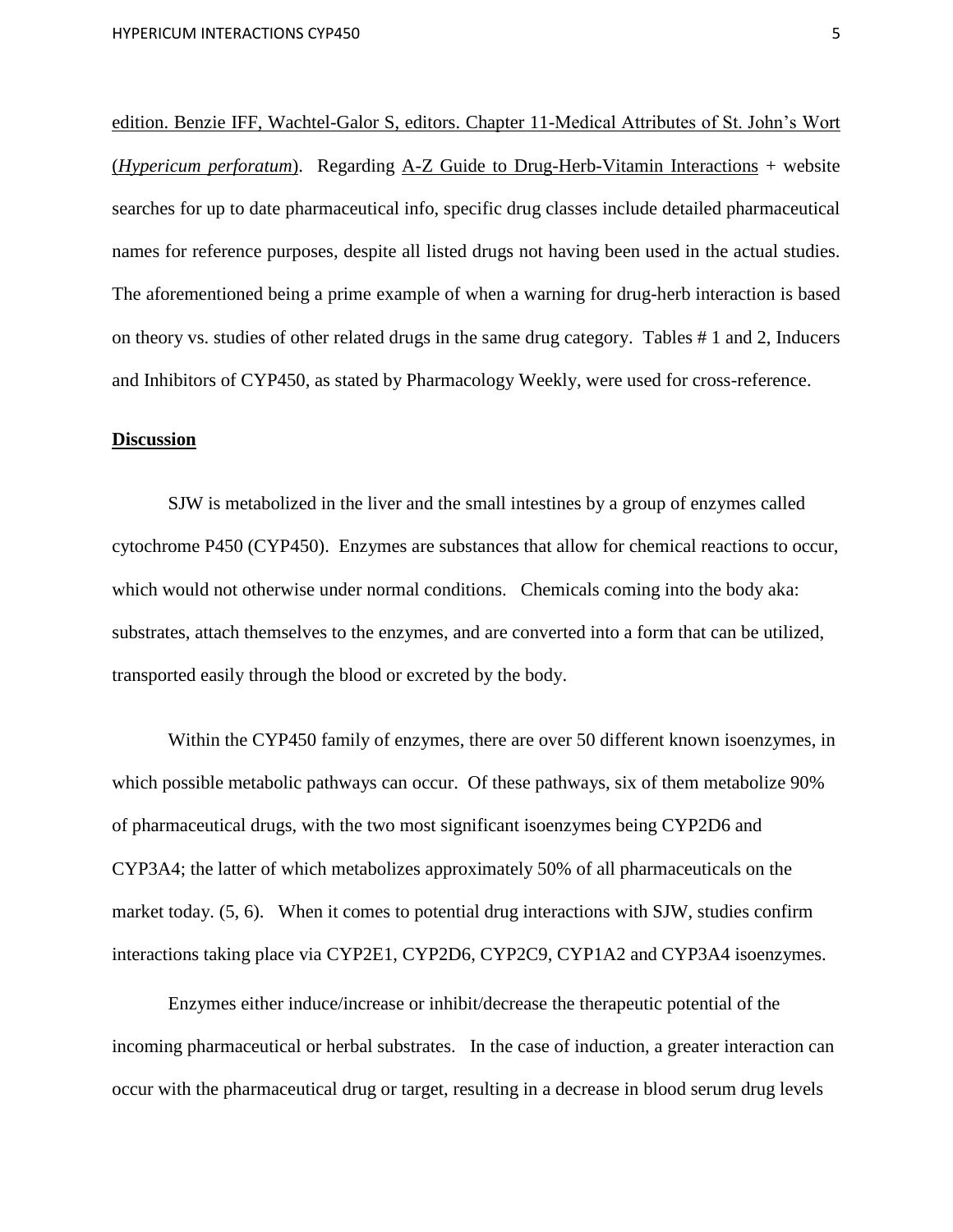and a decreased therapeutic effect. In the case of inhibition, enzyme activity can be slowed down, making the drug or target less effective. This effect occurs due to increasing blood serum levels, which cause the pharmaceutical drug properties to also increase, leading to more side effects and possible toxicity.

Hypericum itself is considered an inhibitor of CYP450 and can both induce and inhibit the metabolism of certain drugs. Studies show time and time again that SJW specifically induces CYP3A4.

*"…many herbs and natural compounds isolated from herbs have been identified as substrates, inhibitors, and/or inducers of various CYP enzymes. For example, St. John's wort is a potent inducer of CYP3A4, which is mediated by activating the orphan pregnane X receptor. It also contains ingredients that inhibit CYP1A2, CYP2C9, CYP2C19, CYP2D6, and CYP3A4"* (Zhou, Gao, Jiang, Huang, Xu, Paxton 2003)

Unfortunately, many physicians and pharmacists recommend total avoidance of herbs, in this case, SJW, while taking any pharmaceutical. It is smart to be cautious about the potential for herb-drug interactions, but essential to stay open to the possibility that some pharmaceuticals, in fact, may not interact with SJW. If there is interest in taking SJW while taking pharmaceuticals, discussing options with a prescribing physician is encouraged.

Concurrent ingestion of herbs with certain medications can create a metabolic competition within the body. The danger mostly lies with those pharmaceuticals considered to have a narrow therapeutic index (NTI). A patient taking these types of medications relies on very specific dosaging. If not adequately dosed, the consequences may be dangerous and possibly life threatening. For example, if the proper dosages of oral contraceptives are not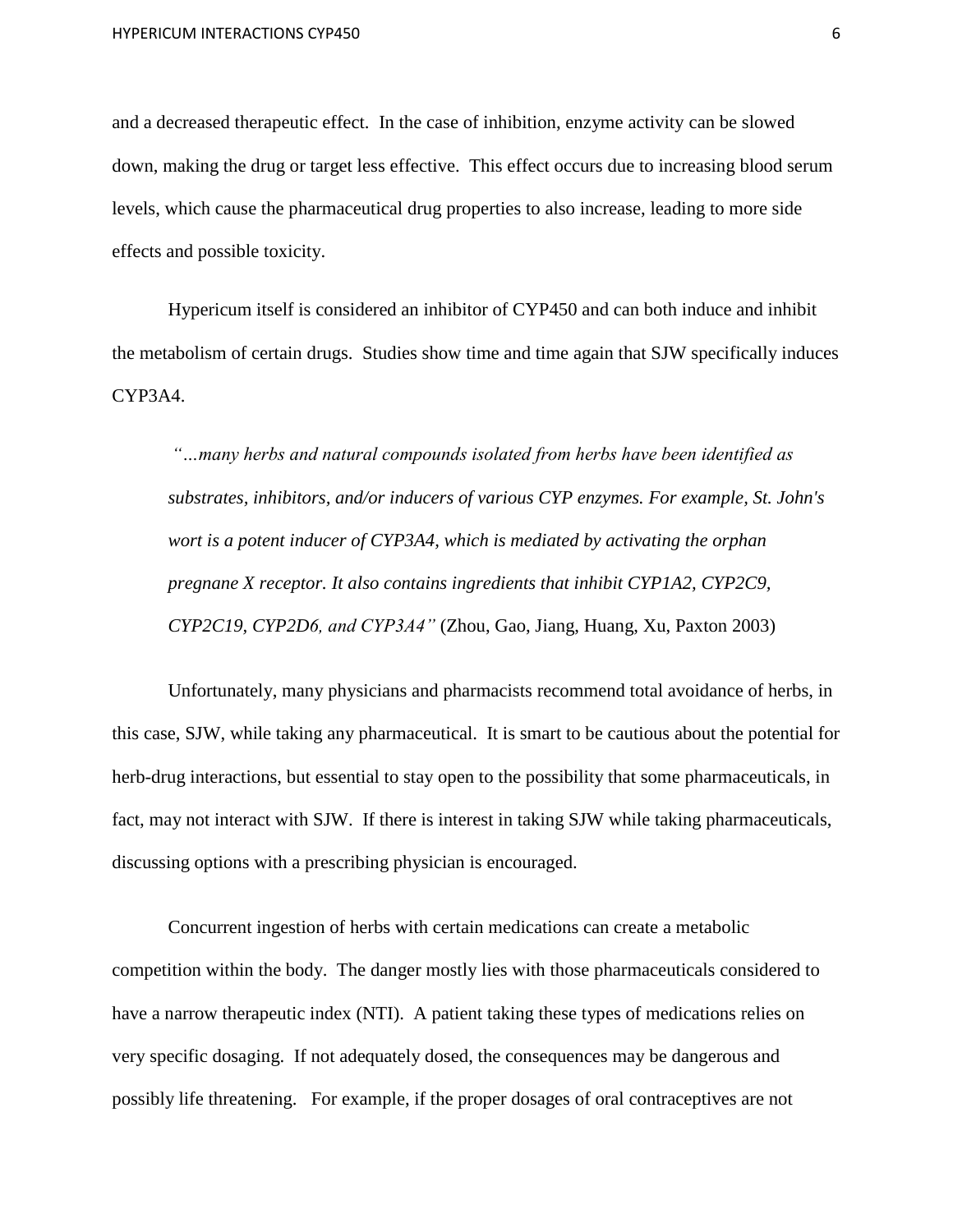absorbed by the body, there is a high risk for pregnancy; if blood serum levels of Cyclosporine, an immunosuppressant drug used to prevent transplanted organ rejection, are decreased, the risk could possibly lead to organ rejection and death. In contrast, if a patient is on pharmaceutical medication for seasonal allergies, the concern of the interactions decreasing the therapeutic dosage may result in a continuation of allergy symptoms, but not pose life threatening effects. Factors depend on the specific drug, the dosage, the individual's overall health and if the herbdrug interaction even share the same metabolic pathway.

The main classes of drugs to avoid taking with SJW include anti-viral drugs including protease inhibitors and non-nucleoside reverse transcriptase inhibitors, immunosuppressive therapy aka: anti-rejection drugs, oral contraceptives, chemotherapeutic agents, anti-diabetic drugs, warfarin and digoxin.

In addition, caution is recommended for those patients with histories of mania, bipolar disorder, and those taking standard antidepressant medications, monoamine oxidase inhibitors (MAOIs) or selective serotonin reuptake inhibitors (SSRIs), due to an increased risk of serotonin syndrome, which can result in death.

*"While generally well-tolerated in clinical use, there is accumulating evidence of significant drug interactions with St. John's wort, particularly when used with medications metabolized by the cytochrome P450 system. St. John's wort is not recommended in HIV/AIDS patients taking protease inhibitors or non-nucleoside reverse transcriptase inhibitors, in patients receiving immunosuppressive therapy (particularly cyclosporine), and in users of oral contraceptives, warfarin, or digoxin."* (Mills 2004)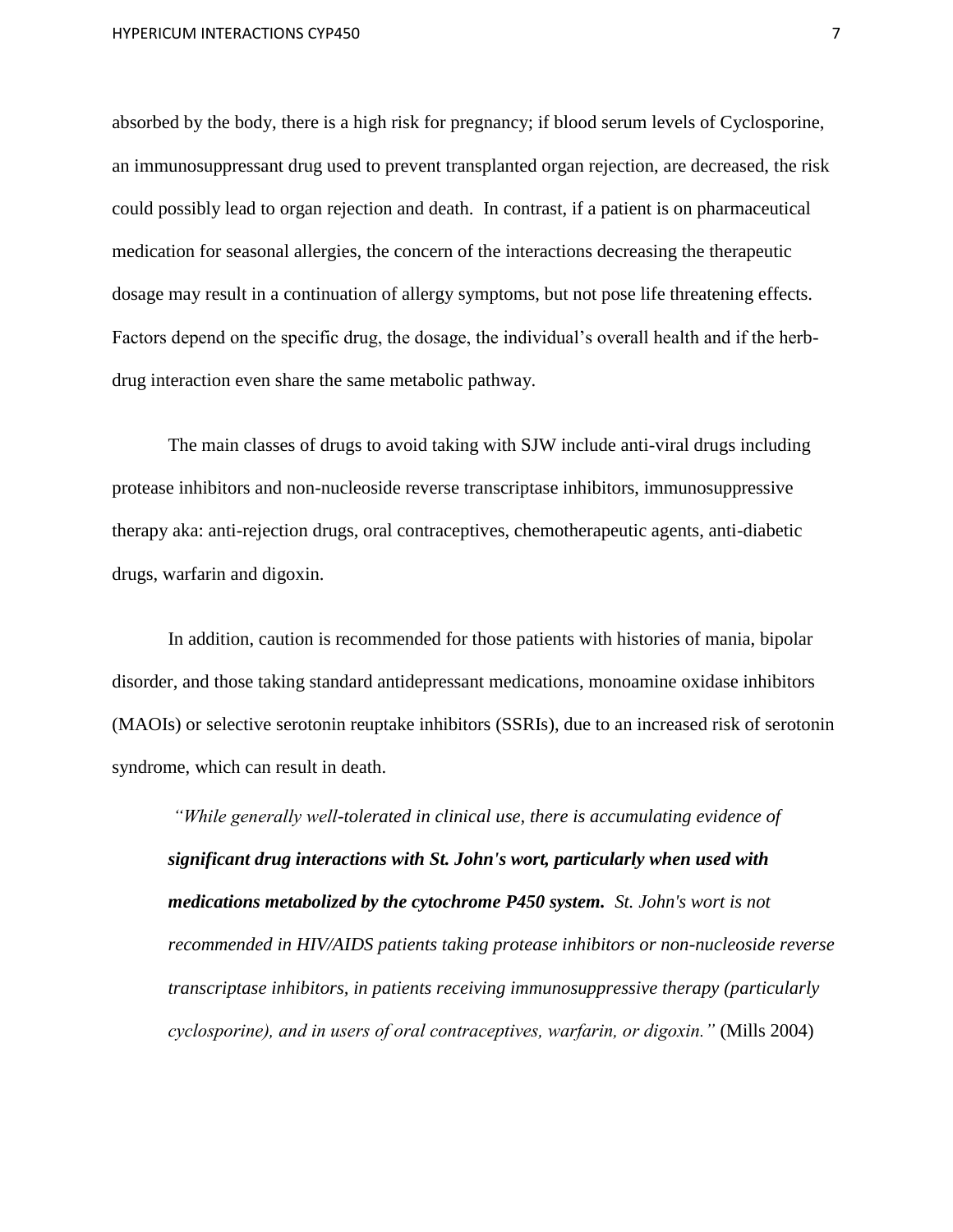If the risk for drug-herb interactions is so high, why even bother with an herb like St. John's wort? SJW is best known for its ability to assist those with mild to moderate depression. According to the Natural Standard Database, SJW has earned a Grade "A" for possessing strong positive scientific evidence based on thorough review of studies. (3) Although other herbs may also be used to treat depression, studies consistently show the effectiveness of SJW for depression while exhibiting minimally reported side effects, in comparison to pharmaceutical antidepressants. This is partially due to the fact that SJW in pure plant or extraction forms is less potent than a single chemical pharmaceutical, which is both stronger and exhibits more side effects.

Dr. Duke's Phytochemical and Ethnobotanical Databases, *Hypericum perforatum* (SJW) has 637 distinct chemical activities, with hypericin and hyperforin being the main two active constituents researched for their antidepressant effects. Most studies involving SJW use the standardized extract form with concentrations of hypericin and hyperforin.

According to a 2003 article in The Journal of the American Medical Association, a study on the *Effect of St John's wort on drug metabolism by induction of Cytochrome P4503A4* was conducted by the Department of Pharmaceutical Sciences at the Medical University of South Carolina. Results indicate that "long term, chronic administration of St. John's wort may result in diminished clinical effectiveness or increased dosage requirements for all CYP3A4 substrates." (Markowitz, Donovan, DeVane, Taylor, Ruan, Wang, Chavin 2003)

In regards to relying on clinical studies as evidence, it is important to weed through the research and create standards for credibility. It would be unwise to base evidence merely on subject title headlines, as there are many factors that lead to study conclusions. For example, one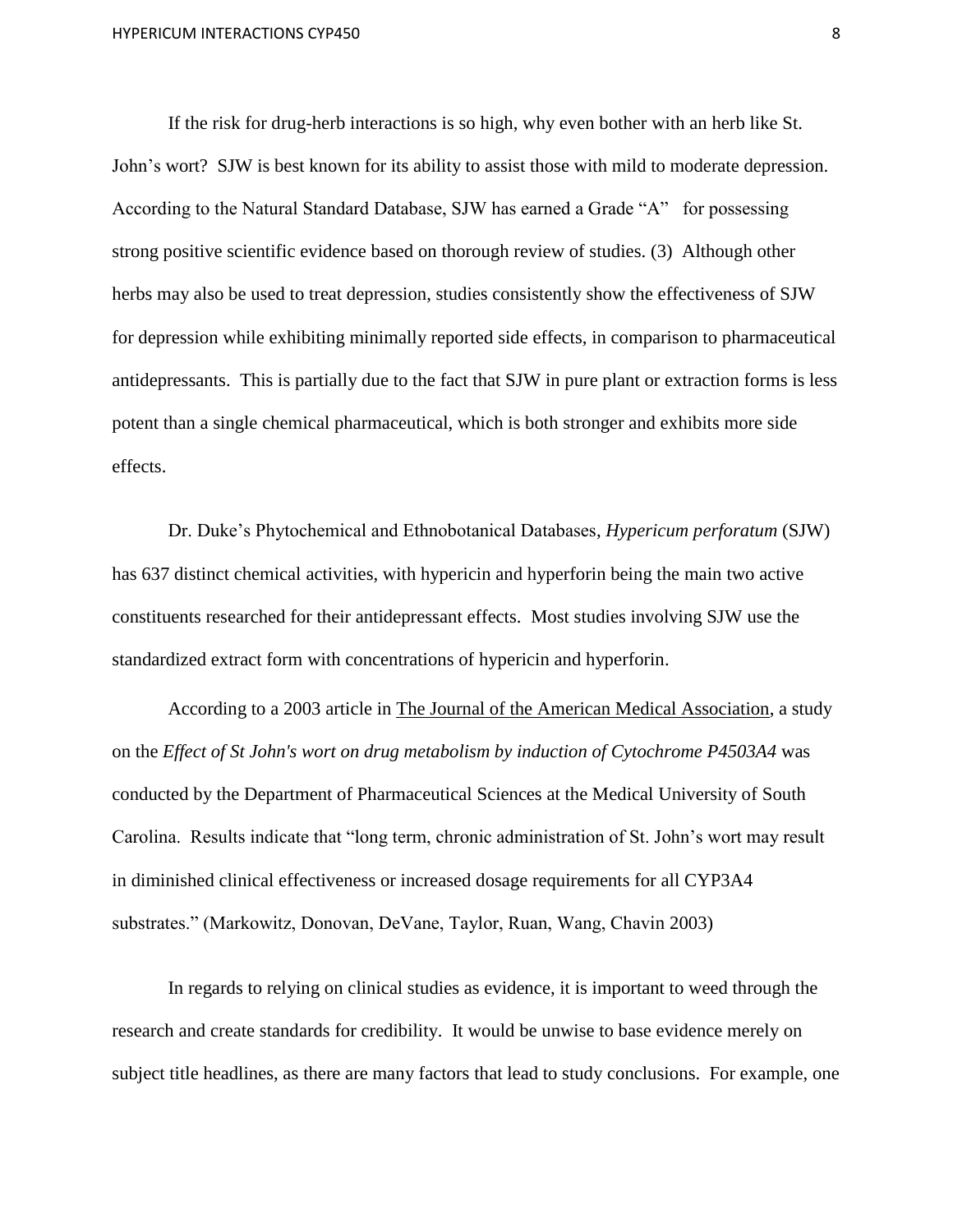HYPERICUM INTERACTIONS CYP450 9

must evaluate questions like: Who is involved with the study? How many subjects participated? Was the study performed on either humans or animals (in vivo) or in a test tube (in vitro)? What dosage of herb or drug was administered? What plant part was used? Was the study cited? Inadequate standards may result in inconclusive results. It is important to cross reference the evidence, which is part of the intention of this review.

In a health field such as clinical herbalism, where practitioners are suggesting herbs and natural products to clients, the author feels it is a responsibility and duty to provide as much factual information, including the risk of drug-herb interactions, so that individuals can make the best educated choices available to them. Individuals are more likely to follow recommended protocol when given thorough information about why a specific herb is or is not suggested. It is especially helpful when this information, education and suggesting is made by an experienced and qualified practitioner. With proper education from all sides, SJW may in fact be a terrific alternative to taking anti-depressant medications for treating mild to moderate depression, but remains a conversation to have with the prescribing physician.

#### **Conclusions and Recommendations**

Over the last 30 years*, Hypericum spp*. aka: St. John's wort (SJW) has been one of the most thoroughly researched plant medicines regarding herb-drug interactions. The majority of clinical studies have shown with consistency that SJW is an effective antidepressant for mild to moderate depression, which makes it a highly valuable and in demand herbal medicine, especially when taken alone.

Numerous drug interactions with SJW have been reported and documented, mostly due to the metabolism by CYP450 and P-glycoprotien. When SJW is taken concurrently with specific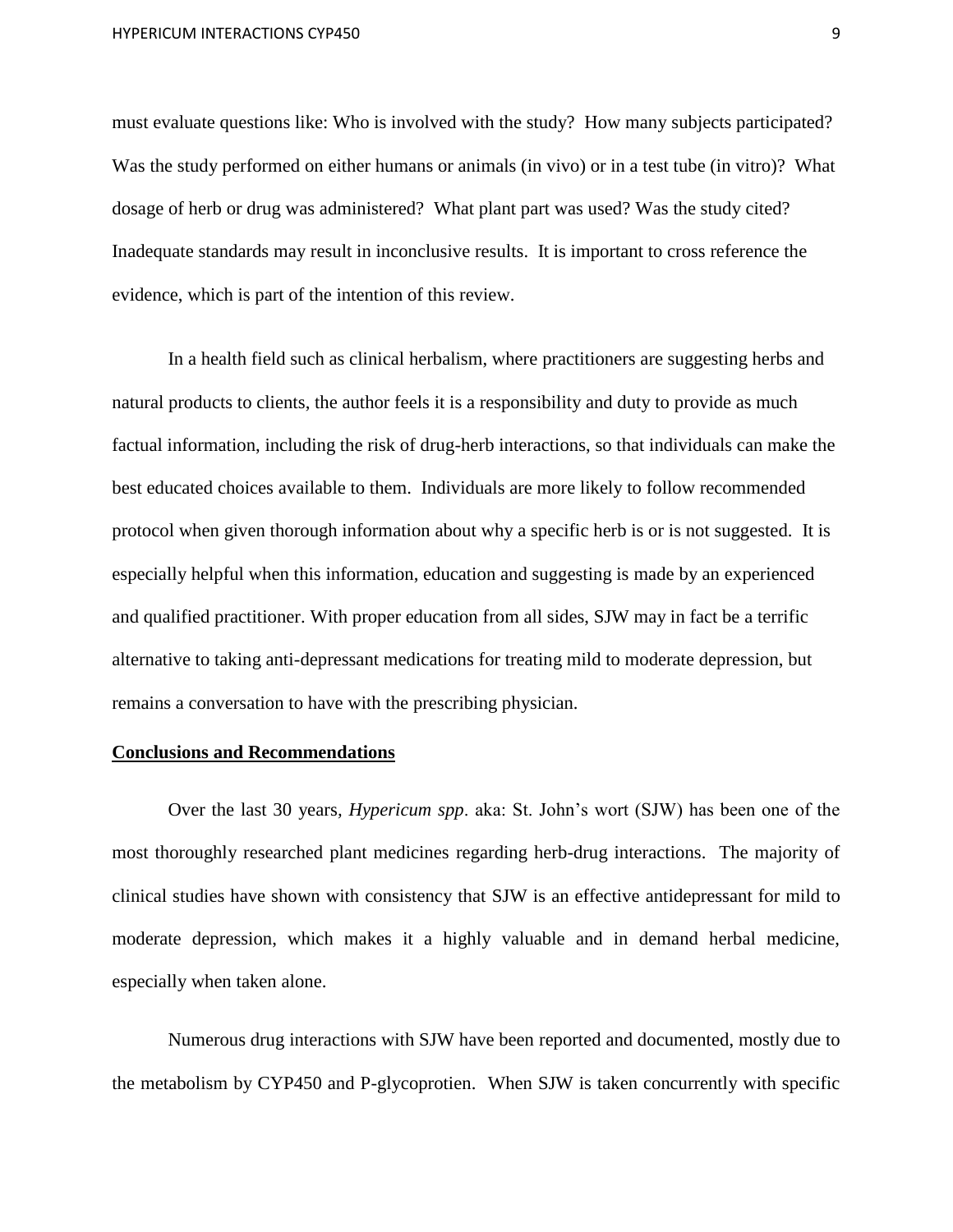prescription medications, risks include either a decrease in the therapeutic effects from the drugs or the risk of increased side effects, which can prove to be potentially toxic.

Study findings appear to suggest that CYP3A4 is the metabolic pathway most often responsible for, although not completely exclusive to, many drug-herb interactions with SJW. Approximately 50% of all pharmaceutical drug interactions with SJW occur thorough CYP450 metabolism.

With this in mind, it's important to know exactly what drugs will interact if taken concurrently with SJW. Whether or not the pharmaceutical has a narrow therapeutic index should be known to both doctors and patients. If a drug has not been found to have interactions with SJW, this could be due the possibility of no serious drug-herb interaction or possibly due to lack of available research.

Although SJW is one of the most studied herbal dietary supplements on market, there is still a large gap of unknown information. It is extremely unlikely that individual studies on the metabolic influences for every single drug will ever be complete. Drugs that have found to be effected by herbs or other substances based on basic lab science do not always result in conclusive evidence.

With 50% of pharmaceuticals being metabolized via CYP3A4 proving to have some kind of interaction with SJW, this does not indicate lack of risk for the other 50% of undocumented drug interactions. This lack of information is not intended to give a false sense of security, yet indicates a need for continued research, further investigation and a willingness to explore the possible integration of SJW with the prescribing physician. It cannot be predicted which untested drugs will or will not be affected by SJW, so caution is still advised. It is imperative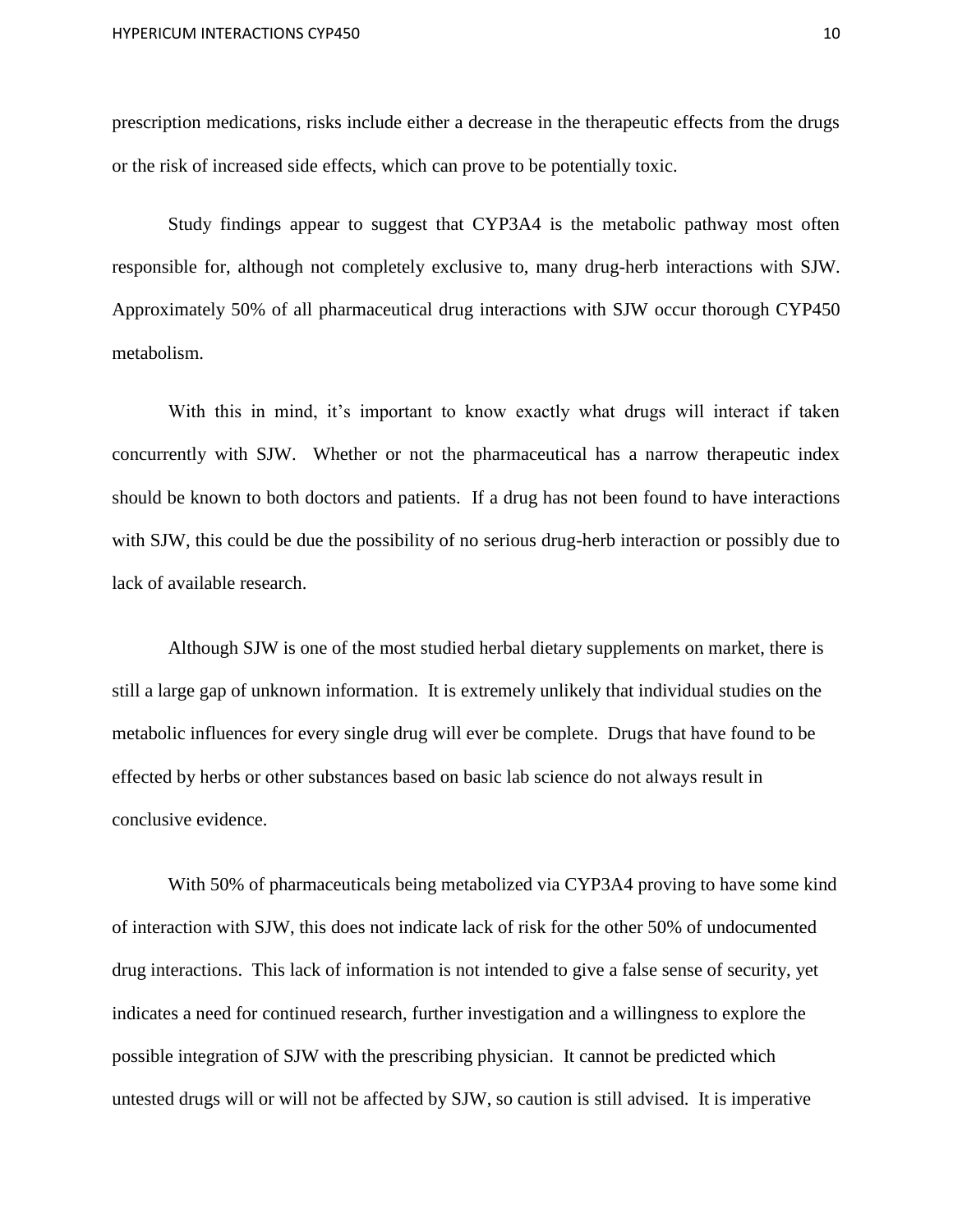that blood levels of medications be appropriately monitored by a health professional, especially with concurrent use of SJW.

Recommendations for further research with SJW includes studies focusing more on human trials, drugs not yet tested for interactions and drugs which are contraindicated based merely on theory vs. actual study. Many herbalists prefer to make medicine from fresh plant material. With that in mind, studies based on a variety of extraction methods using both fresh and dried non-standardized extracts in menstrums such as ethanol, glycerin or oil. In addition, topical application of SJW oil for nerve and muscle pain management would be an interesting topic to see researched.

It is the author's intention that this report may be utilized by physicians, nurses, pharmacists and other healthcare practitioners who prescribe and distribute pharmaceuticals, as well as any health care practitioners working with clients taking prescribed medications and herbs. This report can be used not only as reference for which specific drugs to avoid while taking SJW, but also to note which drug categories are not metabolized via specific metabolic pathways (CYP3A4, CYP2E1, CYP2D6, CYP2C9 & CYP1A2 ). The exclusion of information on specific drugs or studies showing interactions with SJW does not imply it is safe to take SJW while on medications. However, it is worth exploring with a prescribing physician, as SJW is a powerful plant medicine if used appropriately and under the right circumstances.

#### **References**

1. Yager, J., Siegfreid, S. L., and DiMatteo, T. L. (1999) *Use of alternative remedies by psychiatric patients: illustrative vignettes and a discussion of the issues*. Am J Psychiatry; 156(9):1432-1438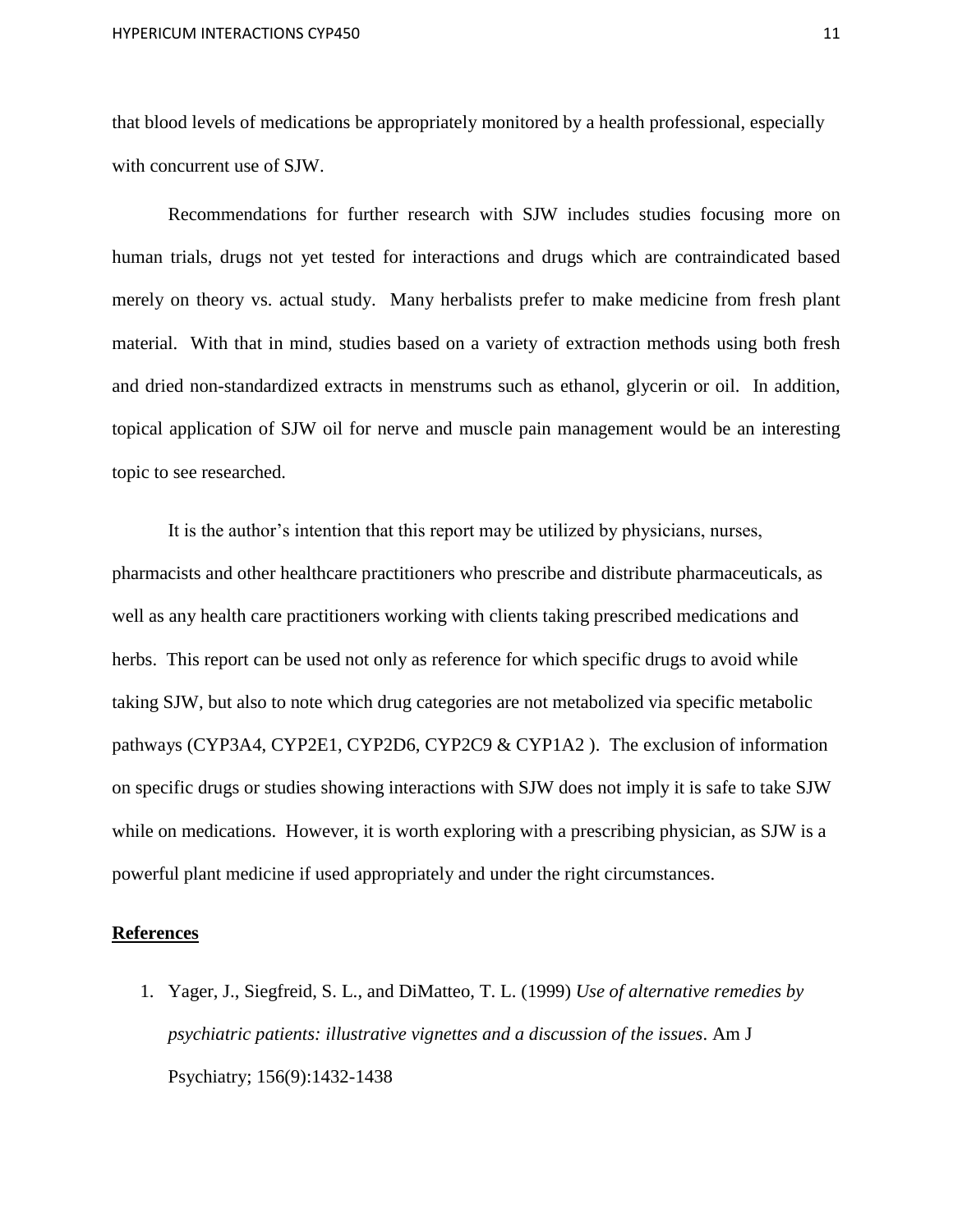- 2. Burns, M. (1999) Management of narrow therapeutic index drugs. *Journal of Thrombosis and Thrombolysis,* 7(2):137-43.
- 3. Natural Standard Database. St. John's Wort Monograph [Online Database] 2013 http://naturalstandard.com/databases/herbssupplements/all/stjohnswort.asp?#undefined
- 4. Lynch T and Price, A. (2007 Aug 1) *The effect of cytochrome P450 metabolism on drug response, interactions, and adverse effects.* Am Fam Physician;76(3):391-396.
- 5. Dr. Duke's *Phytochemical and Ethnobotanical Databases*. [Online Database] 06 July 2013. http://sun.ars-grin.gov:8080/npgspub/xsql/duke/plantdisp.xsql?taxon=491
- 6. Batz, F. (2013, July 9). Supplement-Drug Interactions [Webinar]. In ACHS webinar series. Retrieved from http://www.youtube.com/watch?v=KrZfQoXHWI&feature=youtu.be.
- 7. Batz, PharmD. (personal communication, August September 2013)
- 8. Bergner, P. (n.d.). Medical Herbalism Herbal Links. MEDHERB.COM. Retrieved June 1, 2013, from http://medherb.com/hypericum-drug-herb.html
- 9. Mills, E., Montori, V. M., Wu, P., Gallicano, K., Clarke, M., and Guyatt, G. (2004 July 3) *Interaction of St John's wort with conventional drugs: systematic review of clinical trials.* BMJ ;329(7456):27-30.
- 10. Gaby, A. (2006). A-Z guide to drug-herb-vitamin interactions: improve your health and avoid side effects when using common medications and natural supplements together (Rev. and expanded 2nd ed.). New York: Three Rivers Press.
- 11. Top antidepressants sales in the United States 2011-2012 | Statistic. (n.d.). Statista The Statistics Portal for Market Data, Market Research and Survey Results. Retrieved August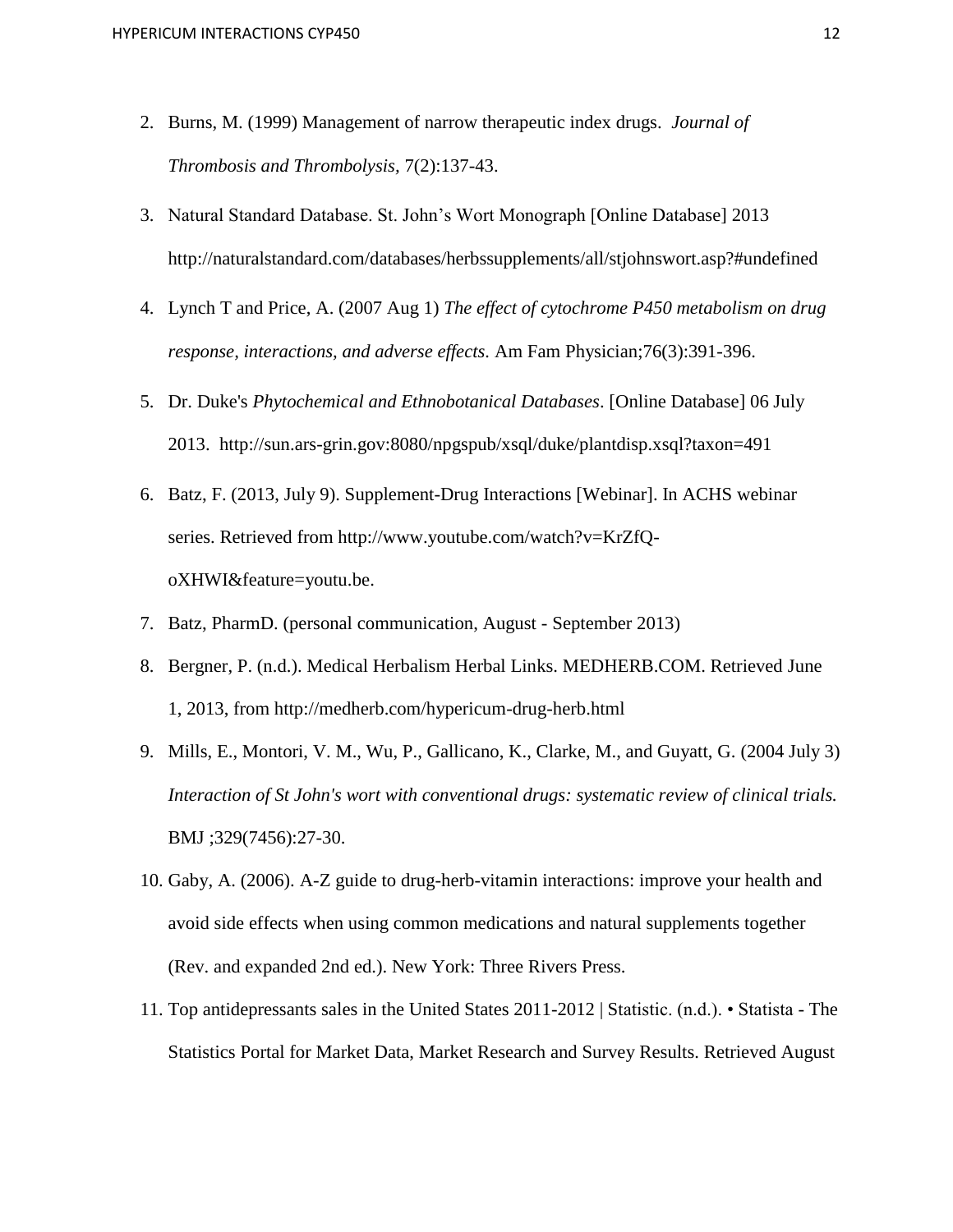7, 2013, from http://www.statista.com/statistics/242644/revenues-of-top-depressiondrugs-in-the-us-2011-2012/

- 12. Klemow KM, Bartlow A, Crawford J, et al. (2011) *Medical Attributes of St. John's Wort (Hypericum perforatum)* In: Benzie IFF, Wachtel-Galor S, editors. Herbal Medicine: Biomolecular and Clinical Aspects. 2nd edition. Boca Raton (FL): CRC Press; Chapter 11. Available from: http://www.ncbi.nlm.nih.gov/books/NBK92750/
- 13. Natural Medicines Comprehensive Database. [Online Database] 2013. http://naturaldatabase.therapeuticresearch.com/ce/ceCourse.aspx?pm=5&pc=07-34 & http://naturaldatabase.therapeuticresearch.com/nd/Search.aspx?cs=&s=ND&pt=100&id= 329&ds=interdrug&name=St.+Johns+Wort+(ST.+JOHN'S+WORT)&searchid=42444853
- 14. Cochrane Summaries. [Online Database] (2013). Independent high-quality evidence for health care decision making. Retrieved from Cochrane Summaries Online: http://summaries.cochrane.org/about-site
- 15. "Drugs." Cytochrome P450 Nomenclature, E.g. for CYP2D6. N.p., n.d. Web. 05 June. 2013.http://www.fda.gov/Drugs/DevelopmentApprovalProcess/DevelopmentResources/ DrugInteractionsLabeling/ucm116605.htm
- 16. Protease Inhibitor (pharmacology) Wikipedia, the free encyclopedia. (n.d.). Wikipedia, the free encyclopedia. Retrieved July 15, 2013, from https://en.wikipedia.org/wiki/Protease\_inhibitor\_(pharmacology)
- 17. Discovery and development of non-nucleoside reverse-transcriptase inhibitors Wikipedia, the free encyclopedia. (n.d.). Wikipedia, the free encyclopedia. Retrieved July 15, 2013, from http://en.wikipedia.org/wiki/Discovery\_and\_development\_of\_nonnucleoside\_reverse-transcriptase\_inhibitors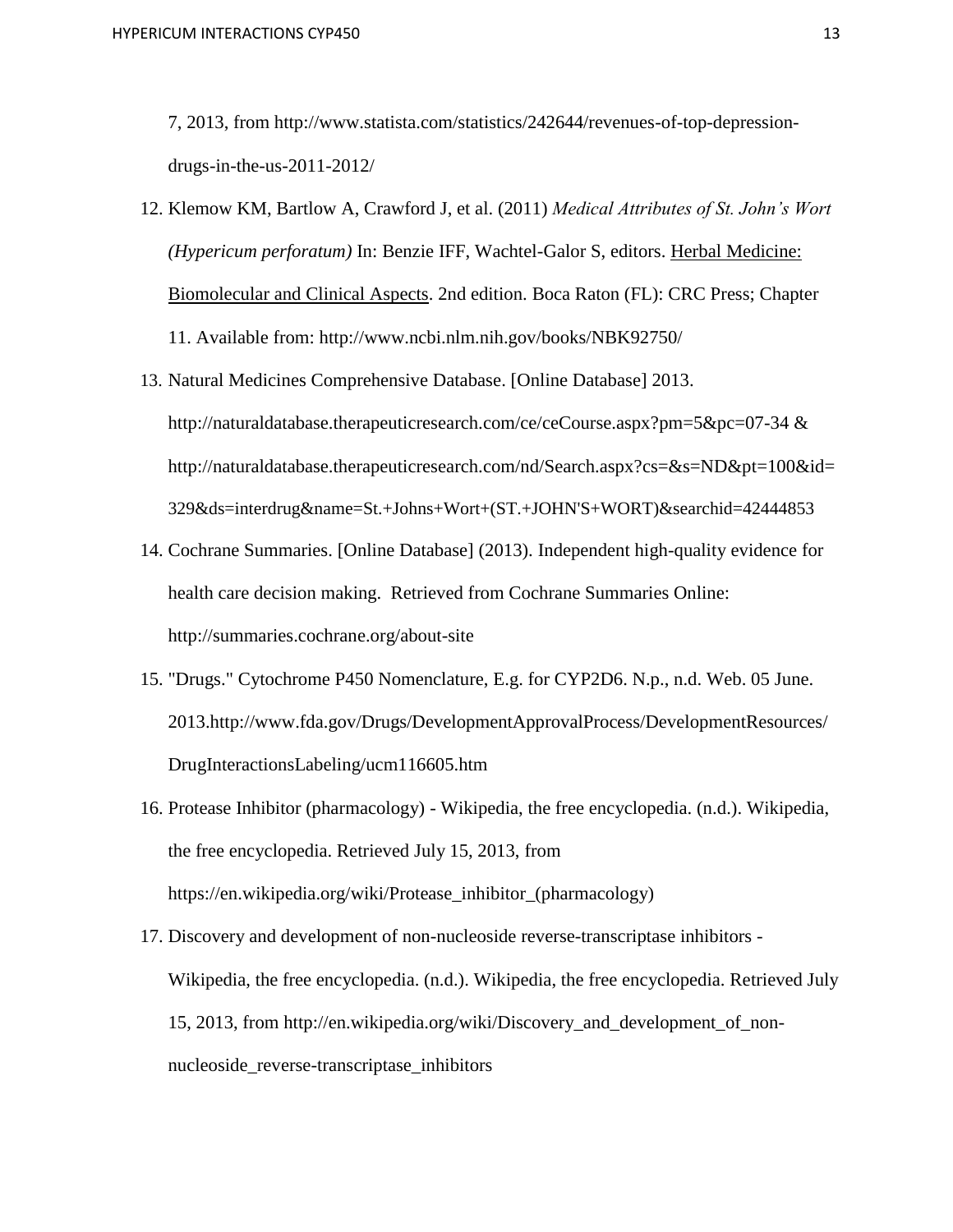- 18. Immunosuppressive drug Wikipedia, the free encyclopedia. (n.d.). Wikipedia, the free encyclopedia. Retrieved July 15, 2013, from https://en.wikipedia.org/wiki/Immunosuppressive\_drug
- 19. Benzodiazepine Wikipedia, the free encyclopedia. (n.d.). Wikipedia, the free encyclopedia. Retrieved July 15, 2013, from http://en.wikipedia.org/wiki/Benzodiazepine
- 20. Pharmacology Weekly's: Medications & Herbals Inducers of the Cytochrome P450 (CYP) Enzymes Drug Table . (n.d.). Pharmacology Weekly - Unbiased, Peer Reviewed, Answers . Retrieved August 2, 2013, from http://www.pharmacologyweekly.com/content/pages/medications-herbs-cytochromep450-cyp-inducers
- 21. Pharmacology Weekly's: Medication & Herbal Inhibitors of the Cytochrome P450 (CYP) Enzymes Drug Table . (n.d.). Pharmacology Weekly - Unbiased, Peer Reviewed, Answers . Retrieved August 2, 2013, from http://www.pharmacologyweekly.com/content/pages/medications-herbs-cytochrome-

p450-cyp-enzyme-inhibitors

- 22. Zhou S, Gao Y, Jiang W, Huang M, Xu A & Paxton JW. (2003) Interactions of herbs with cytochrome P450. *Drug metabolism reviews 2003*, 35(1):35-98.
- 23. Pelkonen, Maenpaa, Taavitsainen , Rautio, Raunio (1998) Inhibition and induction of human cytochrome P450 (CYP) enzymes. *Xenobiotica vol . 28 no . 12*, 1203-1253. Markowitz, Donovan, DeVane, Taylor, Ruan, Wang, Chavin. (2003) Effect of St John's wort on drug metabolism by induction of cytochrome P450 3A4 enzyme. *JAMA,* 290(11):1500-4.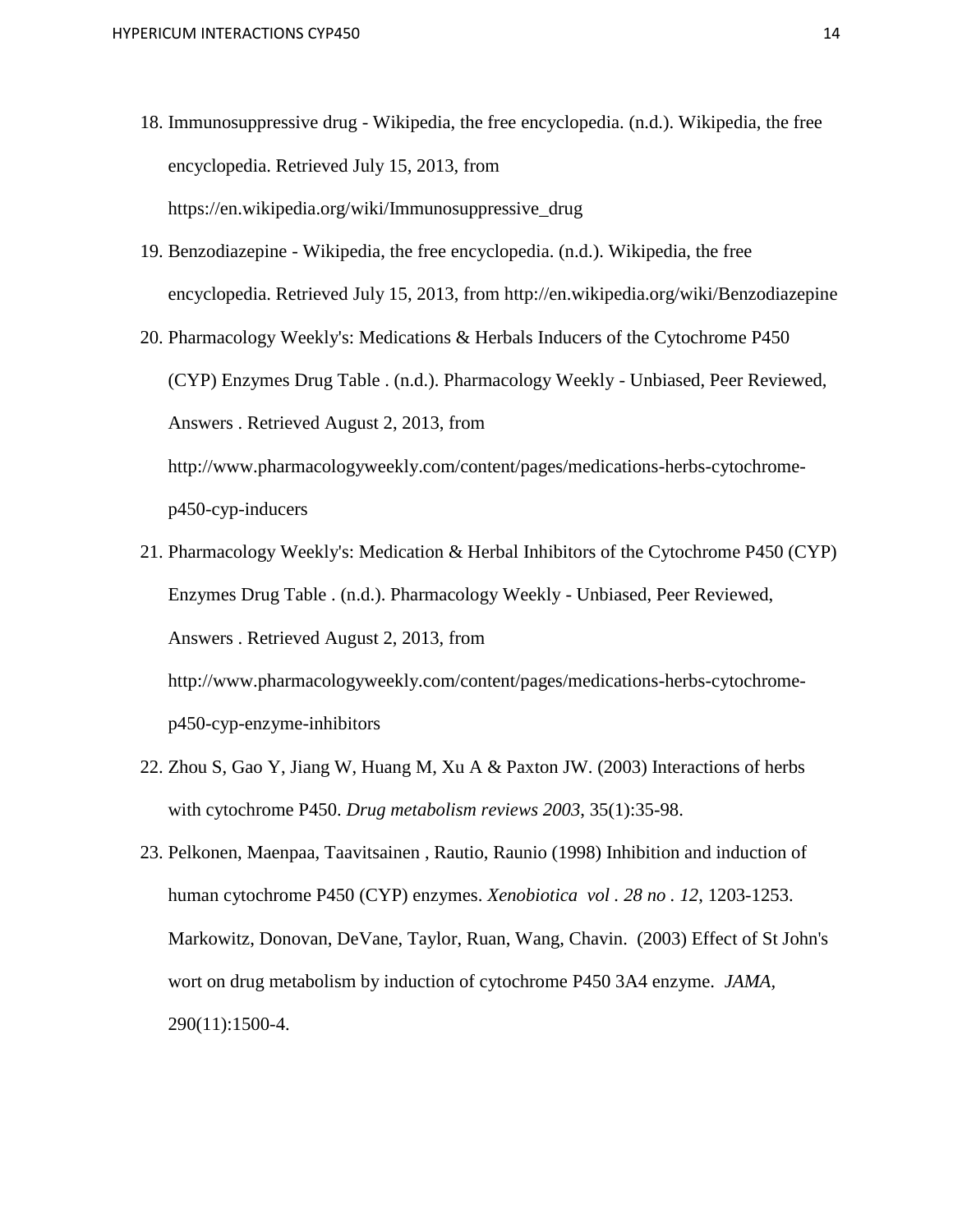#### **ADDENDUM**

### **DATABASE #1: Natural Medicines Comprehensive Database** *Unbiased, Scientific Clinical Information on Complementary, Alternative, and Integrative Therapies.*

5-HT1 AGONISTS ("Triptans") <<interacts with>> ST. JOHN'S WORT

Interaction Rating = Moderate Be cautious with this combination.

Severity = High • Occurrence = Possible • Level of Evidence =  $D$ 

Theoretically, concomitant use of St. John's wort with selective serotonin agonists can increase the risk of serotonergic adverse effects and possibly serotonin syndrome. Concomitant use should be avoided (9204). The "triptans" include frovatriptan (Frova), naratriptan (Amerge), rizatriptan (Maxalt), sumatriptan (Imitrex), and zolmitriptan (Zomig). Also, concurrent use might theoretically cause cerebral vasoconstriction disorders such as Call-Fleming syndrome (8056).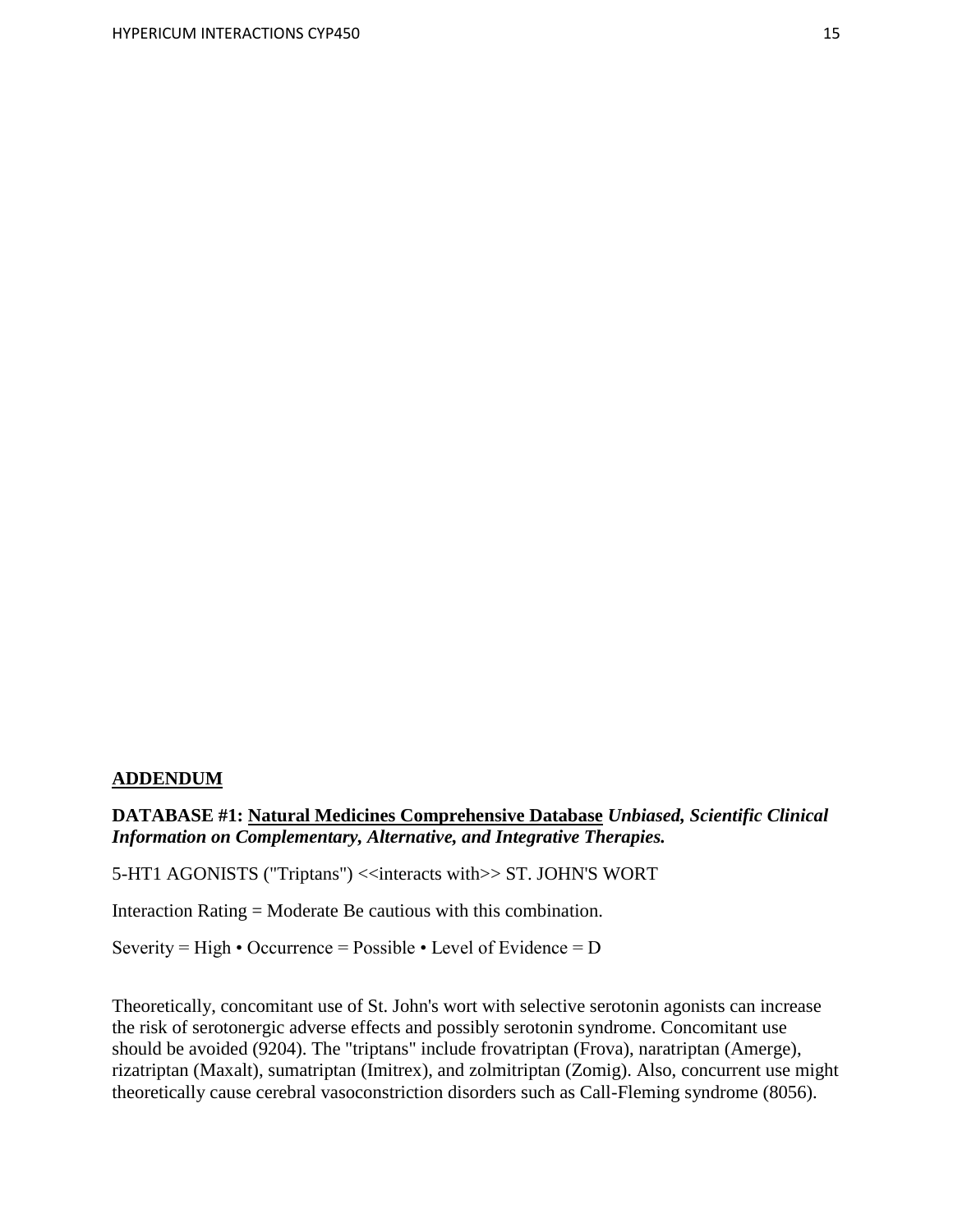ALPRAZOLAM (Xanax) << interacts with >> ST. JOHN'S WORT

Interaction Rating = Major Do not take this combination.

Severity = Moderate • Occurrence = Likely • Level of Evidence = B

St. John's wort may decrease the effect of alprazolam. Alprazolam, which is used as a probe for cytochrome P450 3A4 (CYP3A4) activity, has a two-fold increase in clearance when given with St. John's wort. St. John's wort reduces the half-life of alprazolam from 12.4 hours to 6 hours (10830).

AMINOLEVULINIC ACID <<interacts with>> ST. JOHN'S WORT

Interaction Rating = Major Do not take this combination.

Severity = High • Occurrence = Probable • Level of Evidence =  $D$ 

Concomitant use with St. John's wort extract may cause synergistic phototoxicity. Deltaaminolevulinic acid (an investigational drug used in oncologic diagnostic procedures) can cause a burning erythematous rash and severe swelling of the face, neck, and hands when taken with St. John's wort (9474).

AMITRIPTYLINE (Elavil) <<interacts with>> ST. JOHN'S WORT

Interaction Rating = Major Do not take this combination.

Severity = Moderate  $\cdot$  Occurrence = Likely  $\cdot$  Level of Evidence = B

Concomitant use can reduce serum concentrations of amitriptyline by 22% and its metabolite, nortriptyline, by 42% (1378,7808). St. John's wort induces intestinal and hepatic CYP3A4 and intestinal P-glycoprotein/MDR-1, a drug transporter, which increases amitriptyline clearance (1340).

ANTIDEPRESSANT DRUGS <<interacts with>> ST. JOHN'S WORT

Interaction Rating = Major Do not take this combination.

Severity = High • Occurrence = Probable • Level of Evidence =  $D$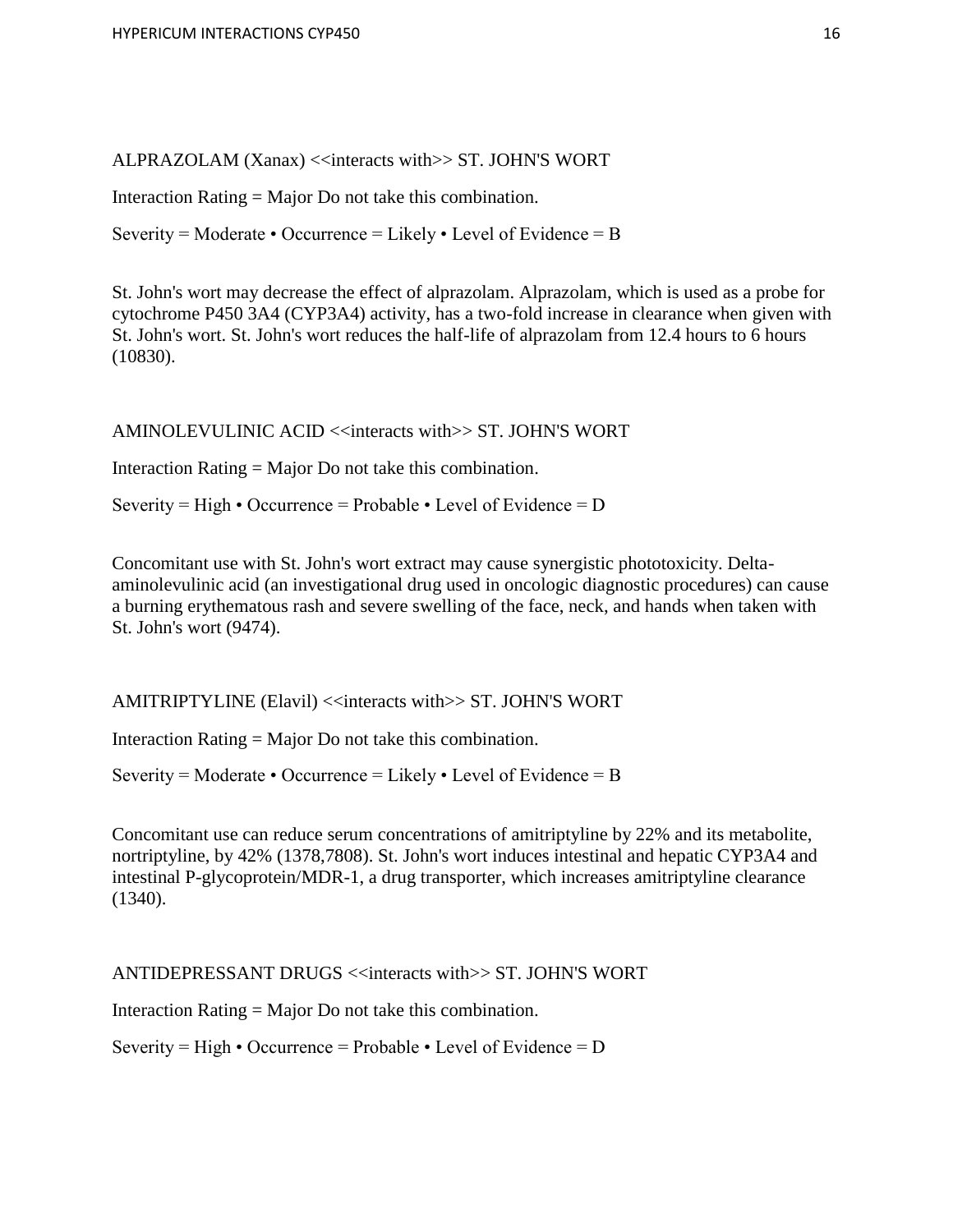Concomitant use can lead to increased adverse effects and increase the risk of serotonergic side effects, including serotonin syndrome (166,542,3569). Although this effect has only been reported with nefazodone (Serzone), paroxetine (Paxil), and sertraline (Zoloft), it might also occur with other antidepressants. Use of St. John's wort with other antidepressants should only be done with close supervision. Also, concurrent use might theoretically cause cerebral vasoconstriction disorders such as Call-Fleming syndrome (8056).

BARBITURATES <<interacts with>> ST. JOHN'S WORT

Interaction Rating = Major Do not take this combination.

Severity = Moderate • Occurrence = Likely • Level of Evidence =  $D$ 

St. John's wort can decrease barbiturate-induced sleep time (758). Some of these sedative medications include pentobarbital (Nebutal), phenobarbital (Luminal), secobarbital (Seconal), and others.

CLOPIDOGREL (Plavix) <<interacts with>> ST. JOHN'S WORT

Interaction Rating = Moderate Be cautious with this combination.

Severity = High • Occurrence = Possible • Level of Evidence = B

Taking St. John's wort with clopidogrel seems to increase the activity of clopidogrel. In clopidogrel non-responders, taking St. John's wort seems to induce clopidogrel metabolism to its active metabolite and therefore increase clopidogrel's antiplatelet activity (13038). Theoretically, in clopidogrel responders, this might lead to an increased risk of bleeding.

CONTRACEPTIVE DRUGS <<interacts with>> ST. JOHN'S WORT

Interaction Rating = Major Do not take this combination.

Severity = High • Occurrence = Probable • Level of Evidence = B

St. John's wort can decrease norethindrone and ethinyl estradiol levels by 13% to 15%, resulting in breakthrough bleeding, irregular menstrual bleeding, or unplanned pregnancy (11886,11887,13099). Bleeding irregularities usually occur within a week of starting St. John's wort and regular cycles usually return when St. John's wort is discontinued. Unplanned pregnancy has occurred with concurrent use of oral contraceptives and St. John's wort extract (9880). St. John's wort is thought to induce the cytochrome P450 1A2 (CYP1A2), 2C9 (CYP2C9), and 3A4 (CYP3A4) enzymes, which are responsible for metabolism of progestins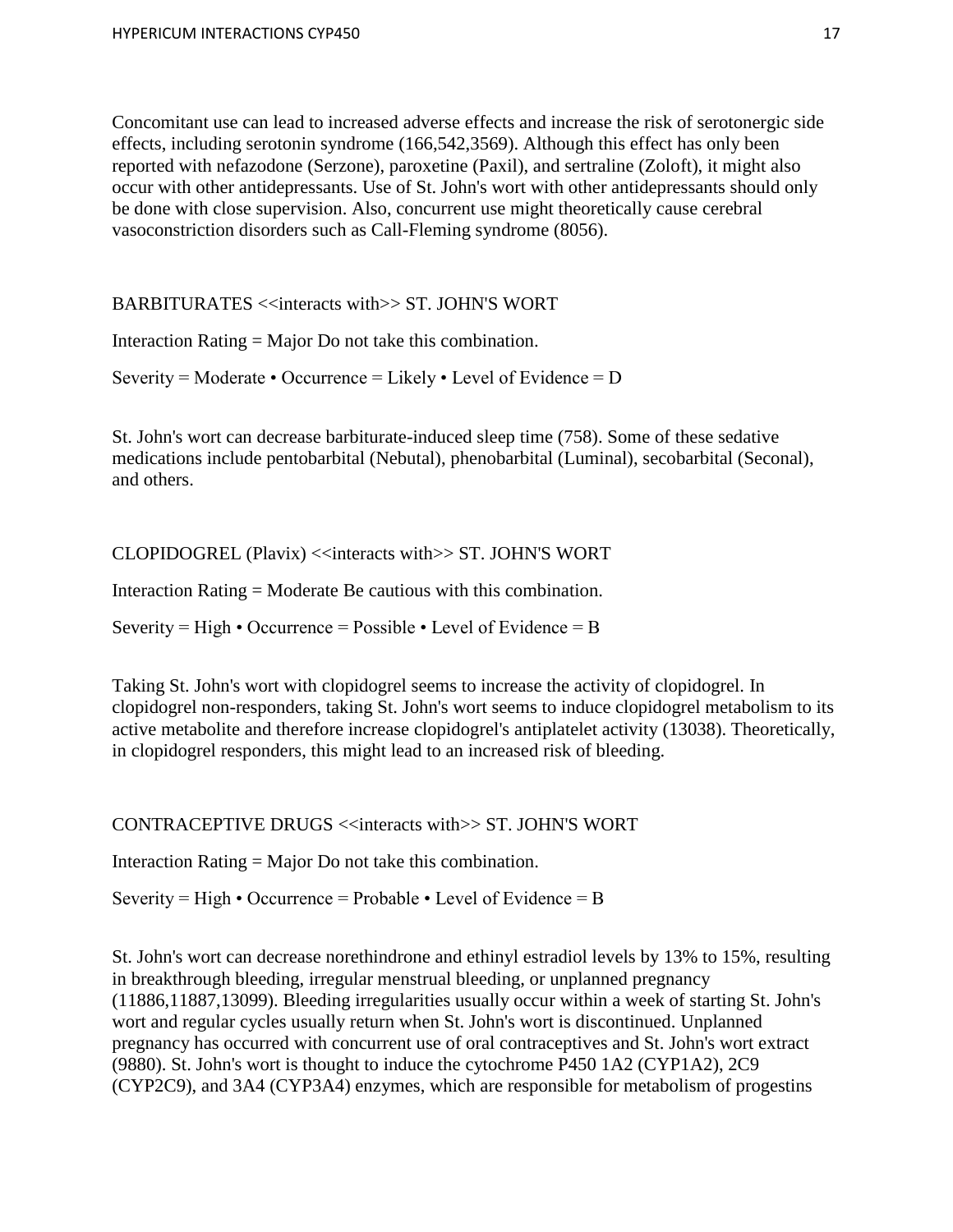and estrogens in contraceptives (1292,7809,9204). Women taking St. John's wort and oral contraceptives concurrently should use an additional or alternative form of birth control.

CYCLOSPORINE (Neoral, Sandimmune) <<interacts with>> ST. JOHN'S WORT Interaction Rating = Major Do not take this combination. Severity = High • Occurrence = Likely • Level of Evidence = D

Concomitant use can decrease plasma cyclosporine levels by 30-70% (1234,4826,4831,4834,7808,9596,10628). Using St. John's wort with cyclosporine in patients with heart, kidney, or liver transplants can cause subtherapeutic cyclosporine levels and acute transplant rejection (1234,1293,1301,6112,6435,7808,9596). This interaction has occurred with a St. John's wort extract standardized to 0.3% hypericin and dosed at 300-600 mg per day (6435,10628). Withdrawal of St. John's wort can result in increased cyclosporine levels by 64% (1234,4513,4826,4831,4834). St. John's wort induces cytochrome P450 3A4 (CYP3A4) and the multi-drug transporter, P-glycoprotein/MDR-1, which increases cyclosporine clearance (1293,1340,9204,9596).

CYTOCHROME P450 1A2 (CYP1A2) SUBSTRATES <<interacts with>> ST. JOHN'S WORT

Interaction Rating = Moderate Be cautious with this combination.

Severity = Moderate • Occurrence = Possible • Level of Evidence = B

St. John's wort induces cytochrome P450 1A2, but to a lesser extent than CYP3A4 (9204,10848). Some substrates of CYP1A2 include clozapine (Clozaril), cyclobenzaprine (Flexeril), fluvoxamine (Luvox), haloperidol (Haldol), imipramine (Tofranil), mexiletine (Mexitil), olanzapine (Zyprexa), pentazocine (Talwin), propranolol (Inderal), tacrine (Cognex), zileuton (Zyflo), zolmitriptan (Zomig), and others.

# CYTOCHROME P450 2C19 (CYP2C19) SUBSTRATES <<interacts with>> ST. JOHN'S WORT

Interaction Rating = Major Do not take this combination.

Severity = High • Occurrence = Likely • Level of Evidence = B

Preliminary clinical research in healthy males shows that taking St. John's wort for 14 days induces cytochrome P450 2C19 (CYP2C19) and significantly increases metabolism of mephenytoin (Mesantoin). In patients with wild-genotype 2C19 (2C19\*1/\*1) metabolism was almost 4-fold greater in subjects who received St. John's wort compared to placebo. In contrast,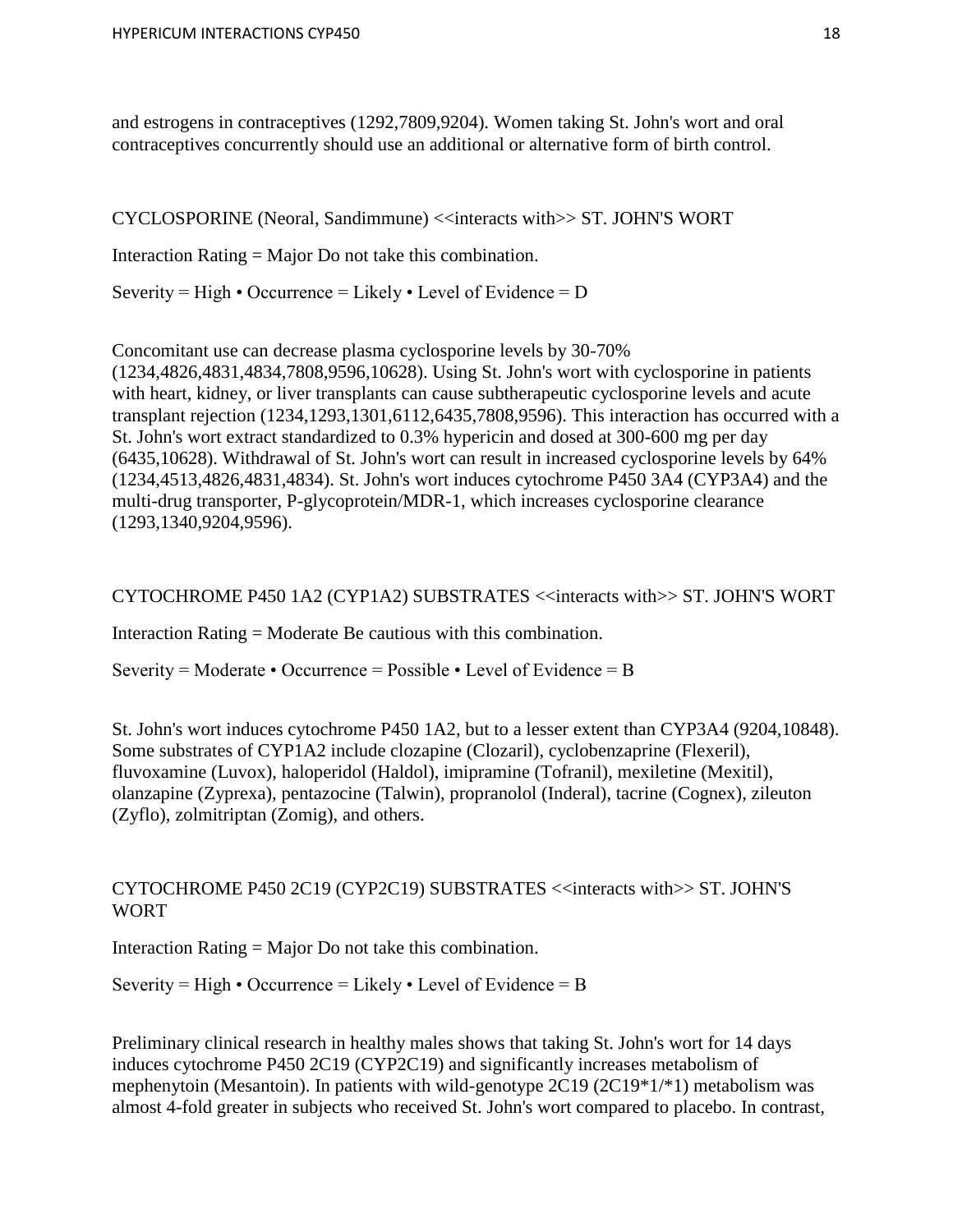patients with 2C19\*2/\*2 and \*2/\*3 genotypes did not demonstrate a similar increase in metabolism (17405). Theoretically, St. John's wort might increase metabolism of other CYP2C19 substrates. Use St. John's wort cautiously in patients taking drugs metabolized by CYP2C19. Some drugs metabolized by CYP2C19 include amitriptyline (Elavil), carisoprodol (Soma), citalopram (Celexa), diazepam (Valium), lansoprazole (Prevacid), omeprazole (Prilosec), phenytoin (Dilantin), warfarin, and many others.

CYTOCHROME P450 2C9 (CYP2C9) SUBSTRATES <<interacts with>> ST. JOHN'S WORT

Interaction Rating = Moderate Be cautious with this combination.

Severity = Moderate • Occurrence = Possible • Level of Evidence = B

There is contradictory research about the effect of St. John's wort on CYP2C9. Some in vitro research shows that St. John's wort induces CYP2C9, but to a lesser extent than CYP3A4 (9204,10848,11889). St. John's wort also induces metabolism of the S-warfarin isomer which is a CYP2C9 substrate (11890). Other research shows that St. John's wort 300 mg three times daily for 21 days does not significantly affect the pharmacokinetics of a single 400 mg dose of ibuprofen, which is also a CYP2C9 substrate (15546).Until more is known, use St. John's wort cautiously in patients who are taking CYP2C9 substrates. Some substrates of CYP2C9 include celecoxib (Celebrex), diclofenac (Voltaren), fluvastatin (Lescol), glipizide (Glucotrol), ibuprofen (Advil, Motrin), irbesartan (Avapro), losartan (Cozaar), phenytoin (Dilantin), piroxicam (Feldene), tamoxifen (Nolvadex), tolbutamide (Tolinase), torsemide (Demadex), and S-warfarin (Coumadin).

CYTOCHROME P450 3A4 (CYP3A4) SUBSTRATES <<interacts with>> ST. JOHN'S WORT

Interaction Rating = Major Do not take this combination.

Severity = High • Occurrence = Probable • Level of Evidence = B

St. John's wort induces cytochrome P450 3A4 (9204,10830,10847,10848,11889). Use caution when considering concomitant use of St. John's wort and other drugs affected by these enzymes. Drugs that might be affected include some calcium channel blockers (diltiazem, nicardipine, verapamil), chemotherapeutic agents (etoposide, paclitaxel, vinblastine, vincristine, vindesine), antifungals (ketoconazole, itraconazole), glucocorticoids, cisapride (Propulsid), alfentanil (Alfenta), fentanyl (Sublimaze), losartan (Cozaar), fluoxetine (Prozac), midazolam (Versed), omeprazole (Prilosec), ondansetron (Zofran), propranolol (Inderal), fexofenadine (Allegra), and numerous others (1290,1292,1293,4835,6425,6473,7808,7810,9204,10830).

DEXTROMETHORPHAN (Robitussin DM, others) <<interacts with>> ST. JOHN'S WORT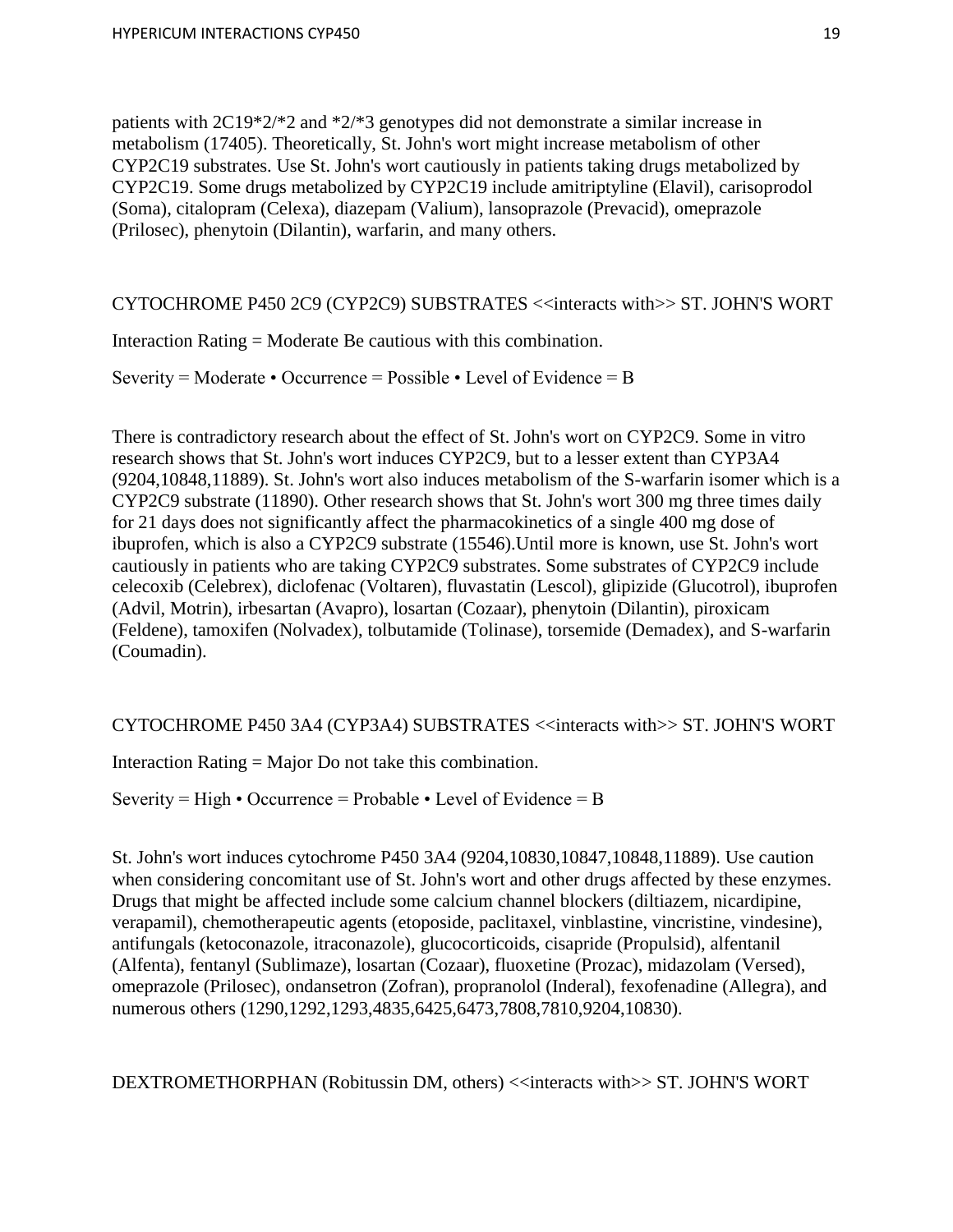Interaction Rating = Moderate Be cautious with this combination.

Severity = High • Occurrence = Possible • Level of Evidence =  $D$ 

Theoretically, concurrent use might cause additive serotonergic effects and increase the risk of serotonin syndrome (763,6427,8936). Also, concurrent use might theoretically cause cerebral vasoconstriction disorders such as Call-Fleming syndrome (8056).

DIGOXIN (Lanoxin) <<interacts with>> ST. JOHN'S WORT

Interaction Rating = Major Do not take this combination.

Severity = High • Occurrence = Likely • Level of Evidence = B

Concomitant use can reduce serum levels and the therapeutic effects of digoxin, requiring dosing adjustments when St. John's wort is started or stopped. St. John's wort extract 900 mg daily can reduce serum digoxin levels by 25% after 10 days in healthy people. St. John's wort is thought to affect the multidrug transporter, P-glycoprotein, which mediates the absorption and elimination of digoxin and other drugs (382,6473,7808,7810,9204).

FENFLURAMINE (Pondimin) << interacts with >> ST. JOHN'S WORT

Interaction Rating = Major Do not take this combination.

Severity = High • Occurrence = Probable • Level of Evidence = B

Concomitant use with St. John's wort can increase the risk of serotonergic side effects and serotonin syndrome-like symptoms. St. John's wort 600 mg per day with fenfluramine can cause nausea, headache, and anxiety (3569).

FEXOFENADINE (Allegra) << interacts with >> ST. JOHN'S WORT

Interaction Rating = Moderate Be cautious with this combination.

Severity = Mild • Occurrence = Probable • Level of Evidence = B

A single dose of St. John's wort can decrease the clearance of fexofenadine, resulting in increased plasma concentration of fexofenadine. However, with continued dosing, more than 2 weeks, St. John's wort does not appear to affect fexofenadine levels (9685). Patients taking fexofenadine and who start taking St. John's wort should be monitored for possible fexofenadine toxicity.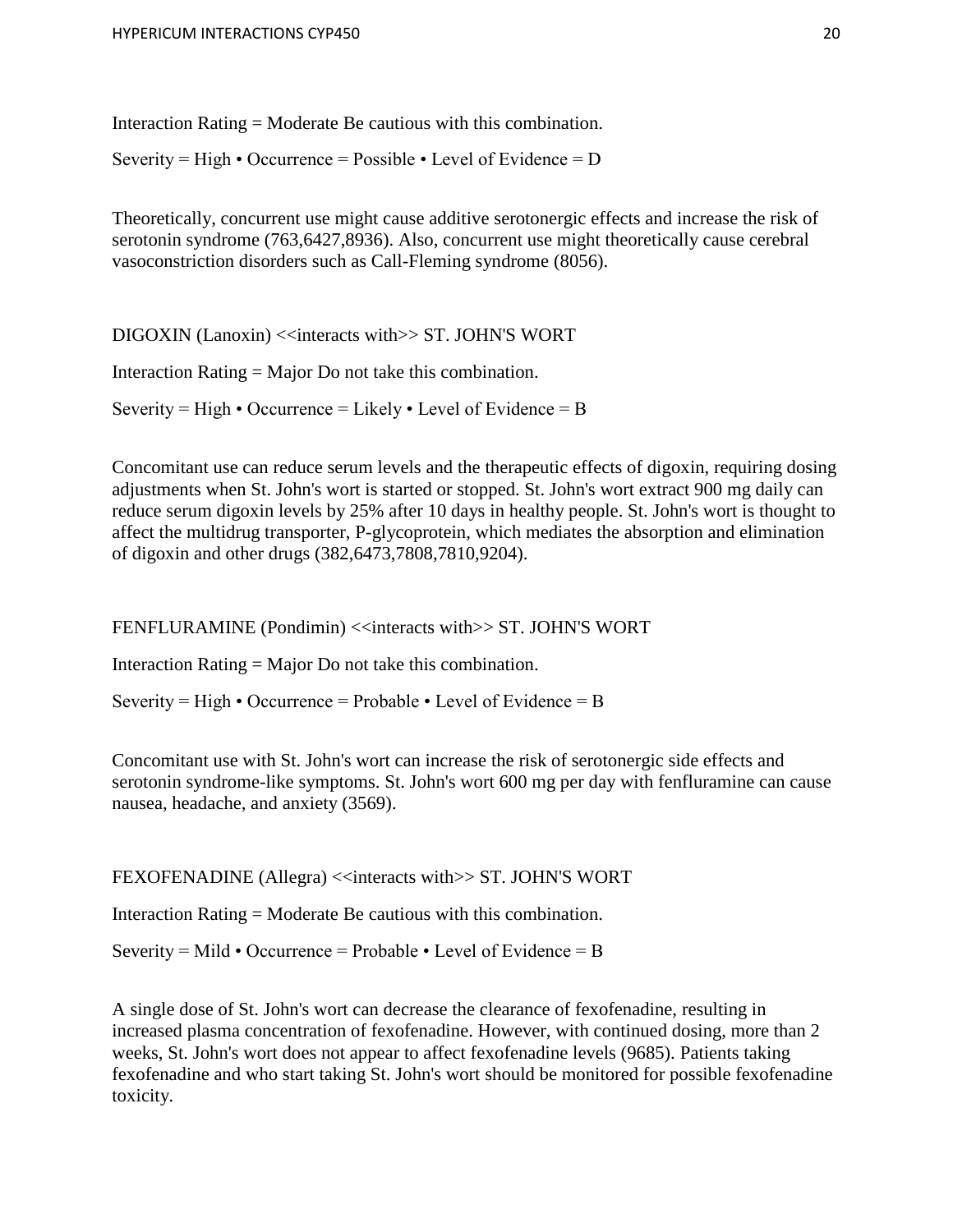IMATINIB (Gleevec) <<interacts with>> ST. JOHN'S WORT

Interaction Rating = Major Do not take this combination.

Severity = High • Occurrence = Likely • Level of Evidence = A

Taking St. John's wort 900 mg/day decreases serum levels of imatinib by 30% in healthy volunteers. This is most likely due to St. John's wort's inducing effect on cytochrome P450 3A4 (CYP3A4) (11888). Advise patients not to take St. John's wort if they are taking imatinib.

IRINOTECAN (Camptosar) <<interacts with>> ST. JOHN'S WORT

Interaction Rating = Major Do not take this combination.

Severity = High • Occurrence = Likely • Level of Evidence = A

Concomitant use with St. John's wort can decrease serum levels of irinotecan by at least 50%. Clearance of the active metabolite of irinotecan, SN-38, is increased resulting in a 42% decrease in the area under the concentration curve (9206). St. John's wort is thought to lower drug levels by inducing cytochrome P450 3A4 (CYP3A4) (7092).

MEPERIDINE (Demerol) <<interacts with>> ST. JOHN'S WORT

Interaction Rating = Major Do not take this combination.

Severity = High • Occurrence = Probable • Level of Evidence =  $D$ 

Theoretically, concurrent use with meperidine might cause additive serotonergic effects and increase the risk of serotonin syndrome (763,6427,8936). Also, concurrent use might theoretically cause cerebral vasoconstriction disorders such as Call-Fleming syndrome (8056).

MEPHENYTOIN (Mesantoin) <<interacts with>> ST. JOHN'S WORT

Interaction Rating = Major Do not take this combination.

Severity = High • Occurrence = Likely • Level of Evidence = B

Preliminary clinical research in healthy males shows that taking St. John's wort for 14 days induces cytochrome P450 2C19 (CYP2C19) and significantly increases metabolism of mephenytoin (Mesantoin). In patients with wild-genotype 2C19, metabolism was almost 4-fold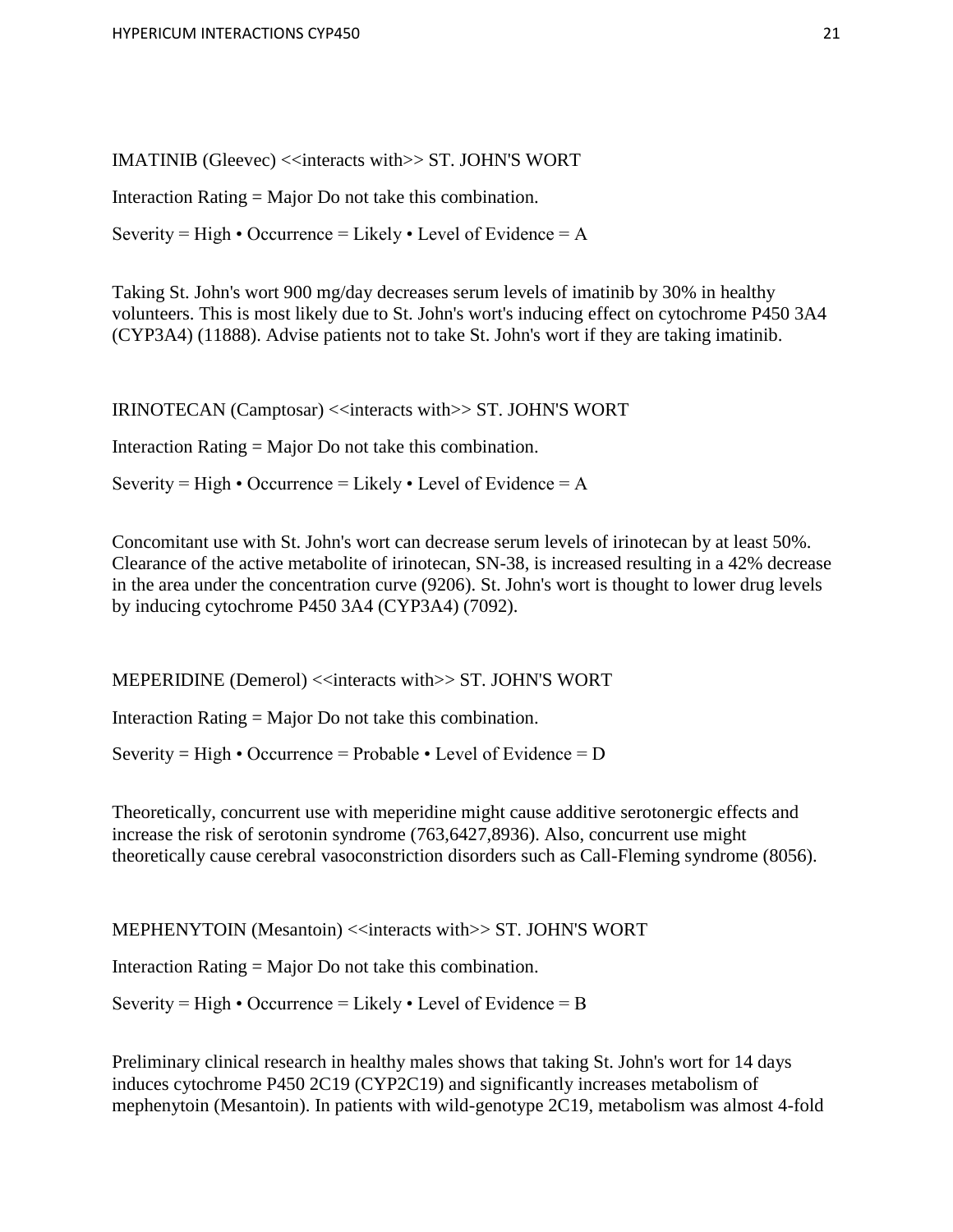greater in subjects who received St. John's wort compared to placebo. In contrast, patients with 2C19\*2/\*2 and \*2/\*3 genotypes did not demonstrate a similar increase in metabolism (17405).

METHYLPHENIDATE (Concerta, Daytrana, Metadate, Ritalin) <<interacts with>> ST. JOHN'S WORT

Interaction Rating = Minor Be watchful with this combination.

Severity = Mild • Occurrence = Possible • Level of Evidence =  $D$ 

St. John's wort might decrease the effectiveness of methylphenidate. In one report, an adult male, stabilized on methylphenidate for attention deficit-hyperactivity disorder (ADHD), experienced increased attention problems and ADHD symptoms after taking St. John's wort 600 mg daily for 4 months. ADHD symptoms improved when St. John's wort was discontinued (15544). The mechanism of this interaction is unknown. Until more is known, caution patients taking methylphenidate to avoid St. John's wort.

MONOAMINE OXIDASE INHIBITORS (MAOIs) <<interacts with>> ST. JOHN'S WORT

Interaction Rating = Moderate Be cautious with this combination.

Severity = High • Occurrence = Possible • Level of Evidence =  $D$ 

Theoretically, because St. John's wort might affect serotonin similar to conventional antidepressants (763,3553). Concurrent use might cause additive adverse effects, including hypertension, hyperthermia, agitation, confusion, coma, etc. St. John's wort should be avoided in patients taking MAOIs and for 14 days after MAOI discontinuation.

NARCOTIC DRUGS <<interacts with>> ST. JOHN'S WORT

Interaction Rating = Major Do not take this combination.

Severity = High • Occurrence = Probable • Level of Evidence =  $D$ 

St. John's wort can increase narcotic-induced sleep time (758) and might also increase analgesic effects (1279).

NEFAZODONE (Serzone) <<interacts with>> ST. JOHN'S WORT

Interaction Rating = Major Do not take this combination.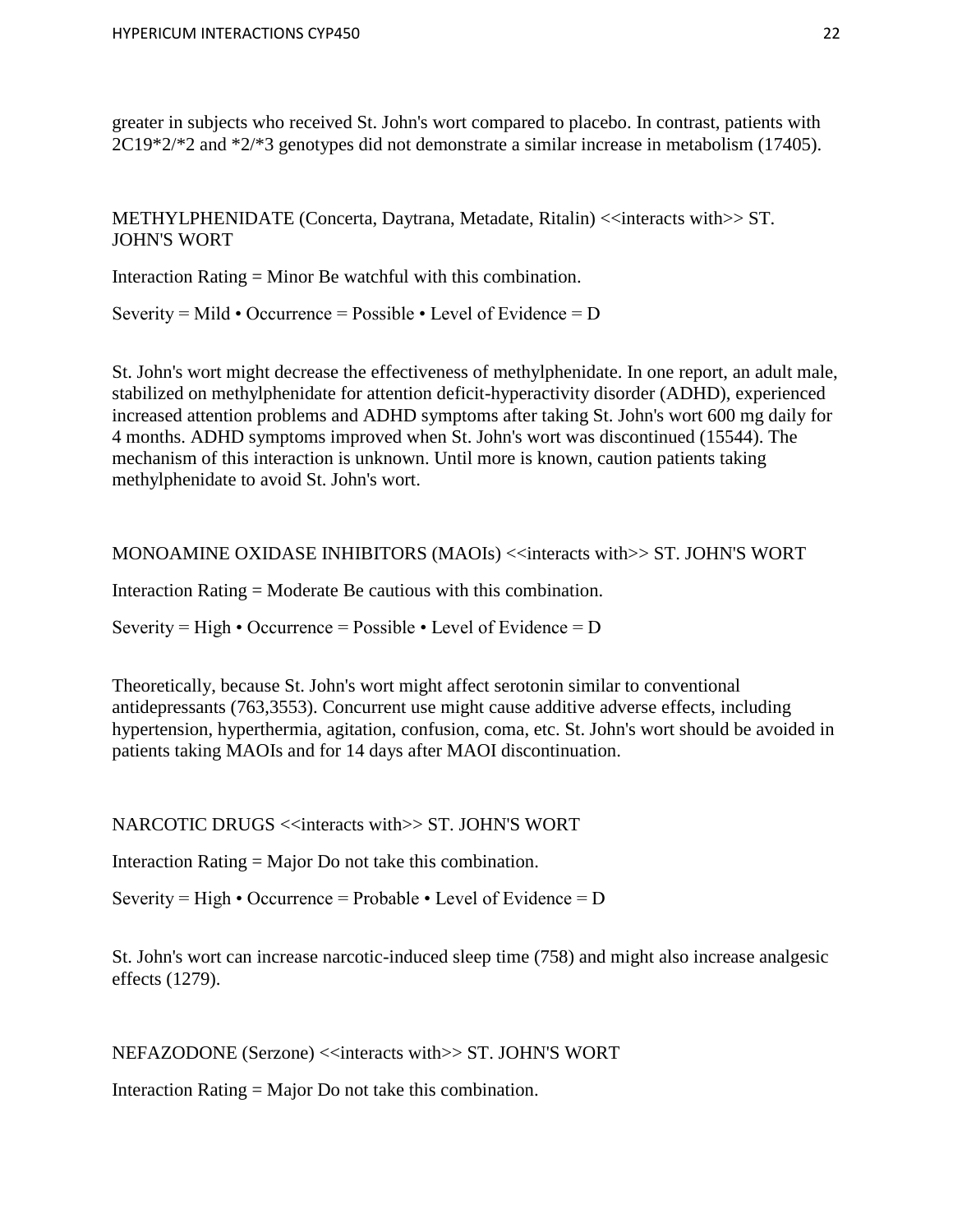Severity = High • Occurrence = Probable • Level of Evidence =  $D$ 

Concomitant use has been associated with serotonergic side effects, including nausea, vomiting, and restlessness (5074).

NON-NUCLEOSIDE REVERSE TRANSCRIPTASE INHIBITORS (NNRTIs) <<interacts with>> ST. JOHN'S WORT

Interaction Rating = Major Do not take this combination.

Severity = High  $\cdot$  Occurrence = Likely  $\cdot$  Level of Evidence = B

Concomitant use can decrease serum levels of NNRTIs. St. John's wort can increase the oral clearance of nevirapine (Viramune) by 35%. Subtherapeutic concentrations are associated with therapeutic failure, development of viral resistance, and development of drug class resistance. St. John's wort induces intestinal and hepatic cytochrome P450 3A4 (CYP3A4) and intestinal Pglycoprotein/MDR-1, a drug transporter (1290,1340,4837). Other NNRTIs include delavirdine (Rescriptor), and efavirenz (Sustiva).

NORTRIPTYLINE (Pamelor, Aventyl) <<interacts with>> ST. JOHN'S WORT

Interaction Rating = Major Do not take this combination.

Severity = Moderate • Occurrence = Likely • Level of Evidence =  $D$ 

Concomitant use can reduce serum concentrations of amitriptyline by 22% and its metabolite, nortriptyline, by 42% (1378,7808).

PAROXETINE (Paxil) << interacts with >> ST. JOHN'S WORT

Interaction Rating = Major Do not take this combination.

Severity = High • Occurrence = Probable • Level of Evidence =  $D$ 

Concomitant use with St. John's wort might increase the risk of adverse effects and serotonin syndrome-like symptoms. People taking St. John's wort and paroxetine together can experience nervousness, hyperactivity, diaphoresis, nausea, weakness, fatigue, lethargy, and incoherence (542,3569). Also, concurrent use might theoretically cause cerebral vasoconstriction disorders such as Call-Fleming syndrome (8056).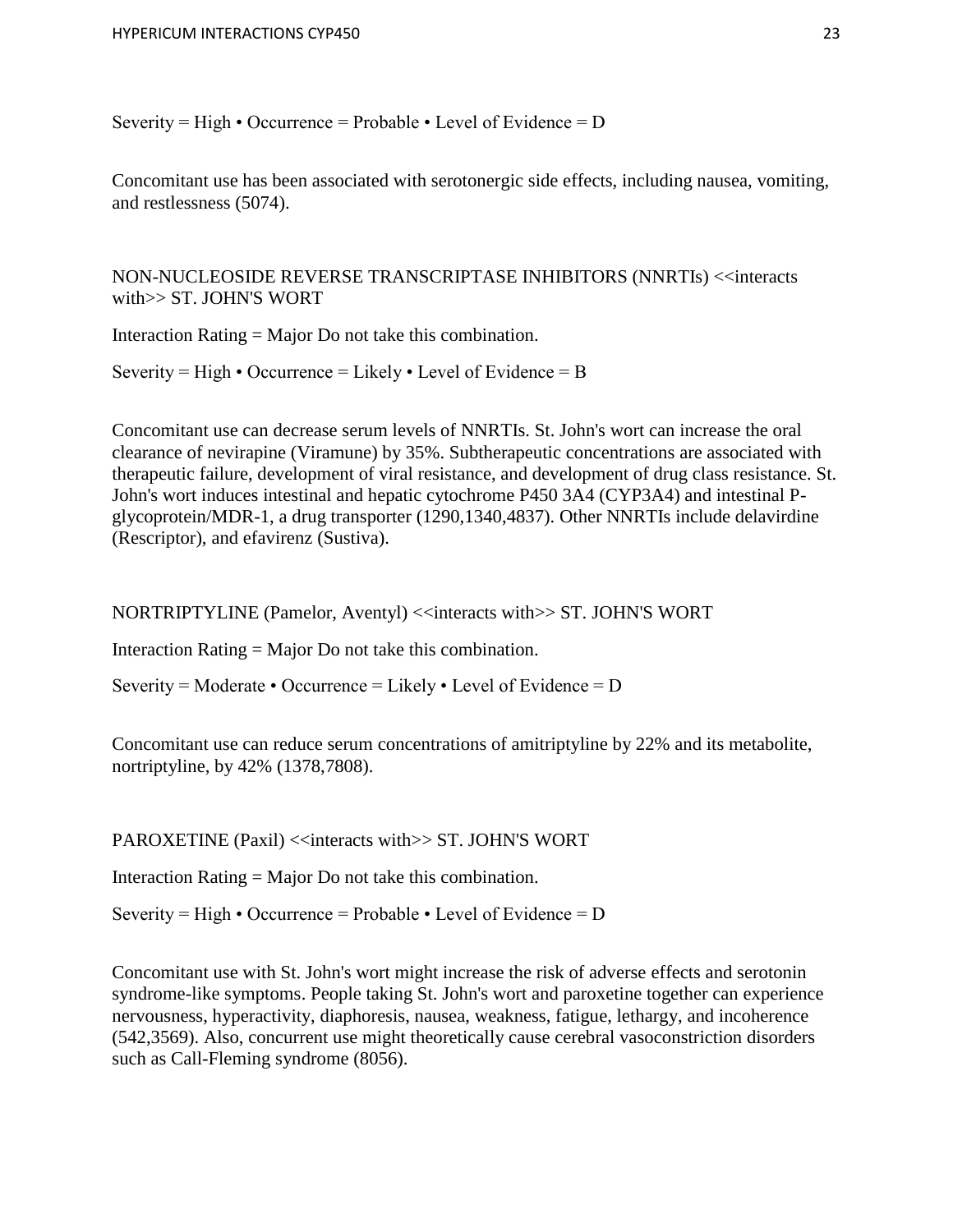PENTAZOCINE (Talwin) << interacts with >> ST. JOHN'S WORT

Interaction Rating = Major Do not take this combination.

Severity = High • Occurrence = Probable • Level of Evidence =  $D$ 

Theoretically, concurrent use with pentazocine might cause additive serotonergic effects and increase the risk of serotonin syndrome (763,6427,8936). Also, concurrent use might theoretically cause cerebral vasoconstriction disorders such as Call-Fleming syndrome (8056).

P-GLYCOPROTEIN SUBSTRATES <<interacts with>> ST. JOHN'S WORT

Interaction Rating = Major Do not take this combination.

Severity = High • Occurrence = Probable • Level of Evidence = B

St. John's wort induces P-glycoprotein. P-glycoprotein is a carrier mechanism responsible for transporting drugs and other substances across cell membranes. When P-glycoprotein is induced in the gastrointestinal (GI) tract, it can prevent the absorption of some medications. In addition, induction of p-glycoprotein can decrease entry of drugs into the central nervous system (CNS) and decrease access to other sites of action. Drugs that might be affected include some chemotherapeutic agents (etoposide, paclitaxel, vinblastine, vincristine, vindesine), antifungals (ketoconazole, itraconazole), protease inhibitors (amprenavir, indinavir, nelfinavir, saquinavir), H2 antagonists (cimetidine, ranitidine), some calcium channel blockers (diltiazem, verapamil), corticosteroids, erythromycin, cisapride (Propulsid), fexofenadine (Allegra), cyclosporine, loperamide (Imodium), quinidine, and others (382,1340,7810,11722).

PHENOBARBITAL (Luminal) << interacts with >> ST. JOHN'S WORT

Interaction Rating = Major Do not take this combination.

Severity = High • Occurrence = Likely • Level of Evidence = B

St. John's wort may increase the metabolism of phenobarbital, resulting in loss of seizure control. Plasma concentrations of phenobarbital should be monitored carefully. The dose of phenobarbital may need to be increased when St. John's wort is started and decreased when it is stopped (9204).

PHENPROCOUMON <<interacts with>> ST. JOHN'S WORT

Interaction Rating = Major Do not take this combination.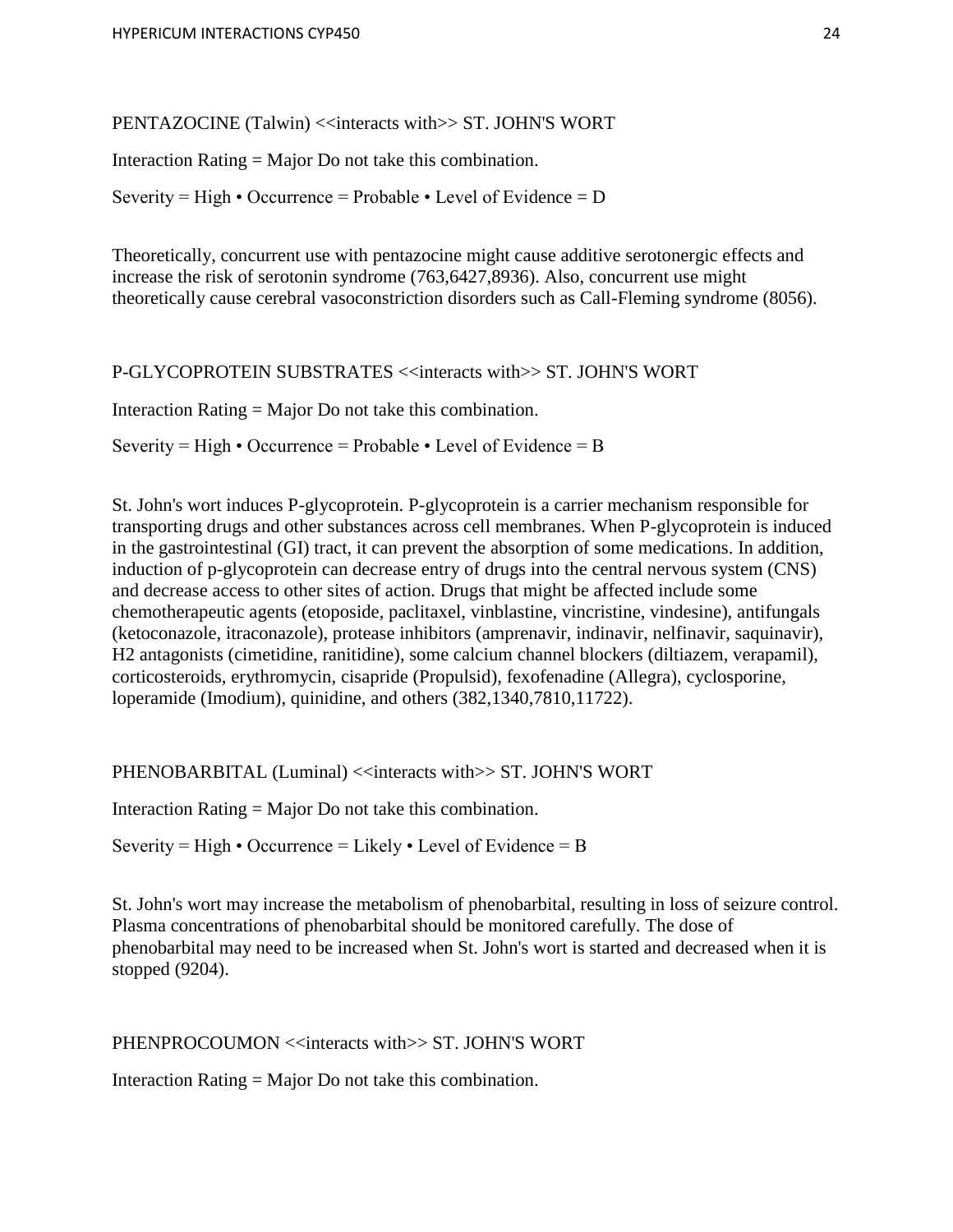Severity = High • Occurrence = Likely • Level of Evidence = B

St. John's wort appears to increase the metabolism of phenprocoumon (an anticoagulant that is not available in the US) by increasing the activity of the cytochrome P450 2C9 (CYP2C9) enzyme. This may result in decreases in the anticoagulant effect and international normalized ratio (INR) (9204).

PHENYTOIN (Dilantin) <<interacts with>> ST. JOHN'S WORT

Interaction Rating = Major Do not take this combination.

Severity = High • Occurrence = Likely • Level of Evidence = B

St. John's wort may increase the metabolism of phenytoin, resulting in the loss of seizure control. Plasma concentrations of phenytoin should be monitored carefully. The dose of phenytoin may need to be increased when St. John's wort is started and decreased when it is stopped (9204).

PHOTOSENSITIZING DRUGS <<interacts with>> ST. JOHN'S WORT

Interaction Rating = Major Do not take this combination.

Severity = High • Occurrence = Probable • Level of Evidence =  $D$ 

Theoretically, concomitant use might increase the possibility of photosensitivity reactions (166). Some drugs that cause photosensitivity include amitriptyline, quinolones, sulfa drugs, and tetracycline.

PROCAINAMIDE  $\le$ interacts with $\ge$ ST. JOHN'S WORT

Interaction Rating = Moderate Be cautious with this combination.

Severity = Moderate • Occurrence = Possible • Level of Evidence =  $D$ 

Preliminary research in an animal model shows that taking St. John's wort extract increases the bioavailability of procainamide, but does not increase its metabolism (14865). Whether this interaction is clinically significant in humans is not known.

PROTEASE INHIBITORS (PIs) << interacts with>> ST. JOHN'S WORT

Interaction Rating = Major Do not take this combination.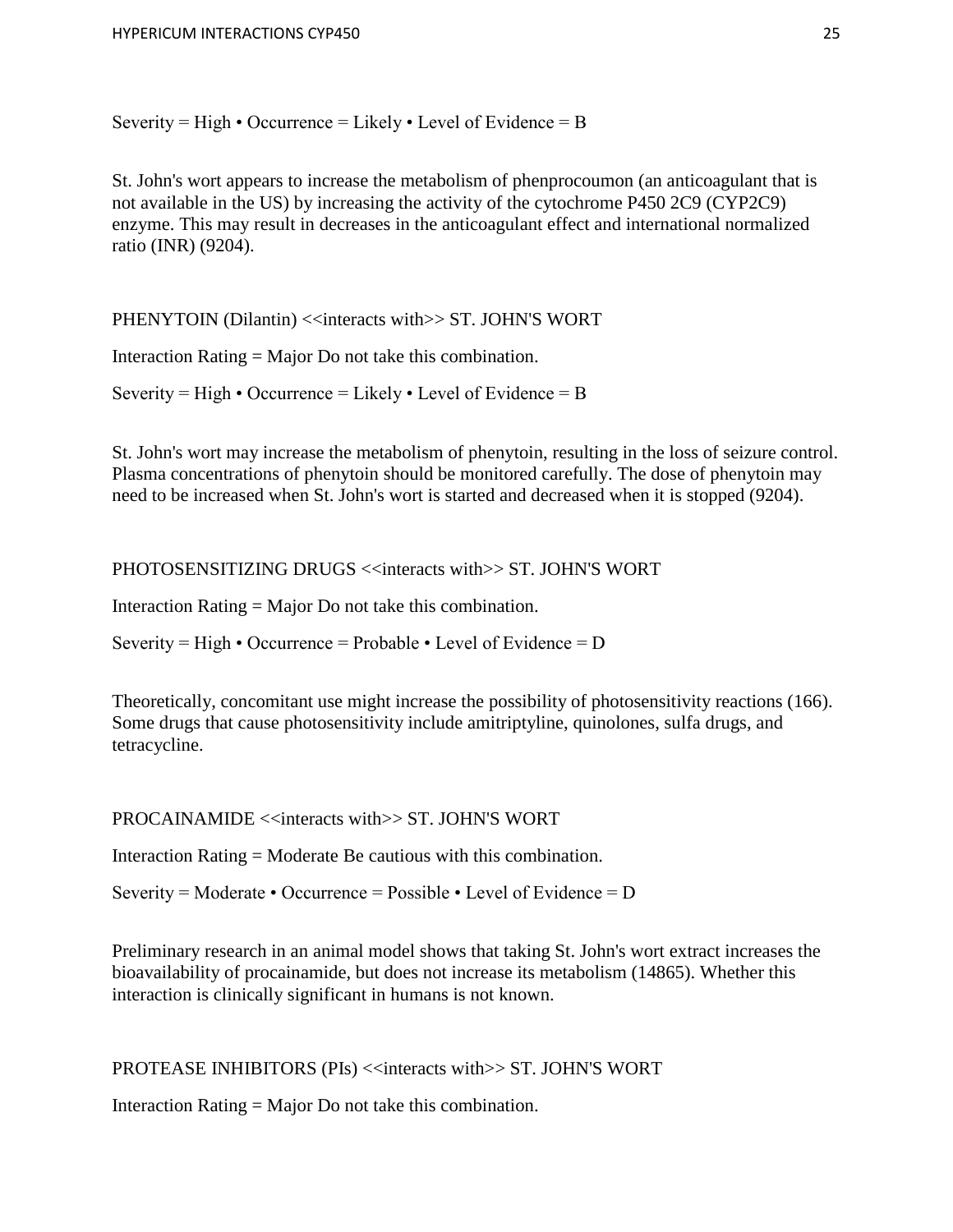Severity = High • Occurrence = Likely • Level of Evidence = B

Concomitant use can reduce serum concentrations of PIs. In healthy volunteers, St. John's wort can reduce the serum indinavir (Crixivan) area under the curve (AUC) by 57% and the extrapolated trough by 81%. Subtherapeutic concentrations are associated with therapeutic failure, development of viral resistance, and development of drug class resistance. St. John's wort induces cytochrome P450 enzymes and might also affect other PI-type antiretroviral drugs (1290,7808); including amprenavir (Agenerase), nelfinavir (Viracept), ritonavir (Norvir), and saquinavir (Fortovase, Invirase). St. John's wort also induces P-glycoprotein, which can result in decreased intracellular protease inhibitor concentrations and increased elimination (9204).

RESERPINE <<interacts with>> ST. JOHN'S WORT

Interaction Rating = Major Do not take this combination.

Severity = High • Occurrence = Probable • Level of Evidence =  $D$ 

St. John's wort can antagonize the effects of reserpine (758).

SERTRALINE (Zoloft) <<interacts with>> ST. JOHN'S WORT

Interaction Rating = Major Do not take this combination.

Severity = High • Occurrence = Probable • Level of Evidence =  $D$ 

Concomitant use can cause serotonergic side effects, including dizziness, nausea, vomiting, epigastric pain, headache, anxiety, confusion, and feelings of restlessness and irritability (5074).

SIMVASTATIN (Zocor) <<interacts with>> ST. JOHN'S WORT

Interaction Rating = Moderate Be cautious with this combination.

Severity = Moderate • Occurrence = Probable • Level of Evidence = B

Concomitant use can reduce plasma concentrations of the simvastatin metabolite, simvastatin hydroxy acid, by 28%. St. John's wort induces intestinal and hepatic cytochrome P450 3A4 (CYP3A4) and intestinal P-glycoprotein/MDR-1, a drug transporter, which increases simvastatin clearance. St. John's wort does not appear to affect the plasma concentration of pravastatin (Pravachol) and fluvastatin (Lescol), which are not substrates of CYP3A4 or P-glycoprotein. Theoretically, St. John's wort could reduce the effectiveness of other HMG-CoA reductase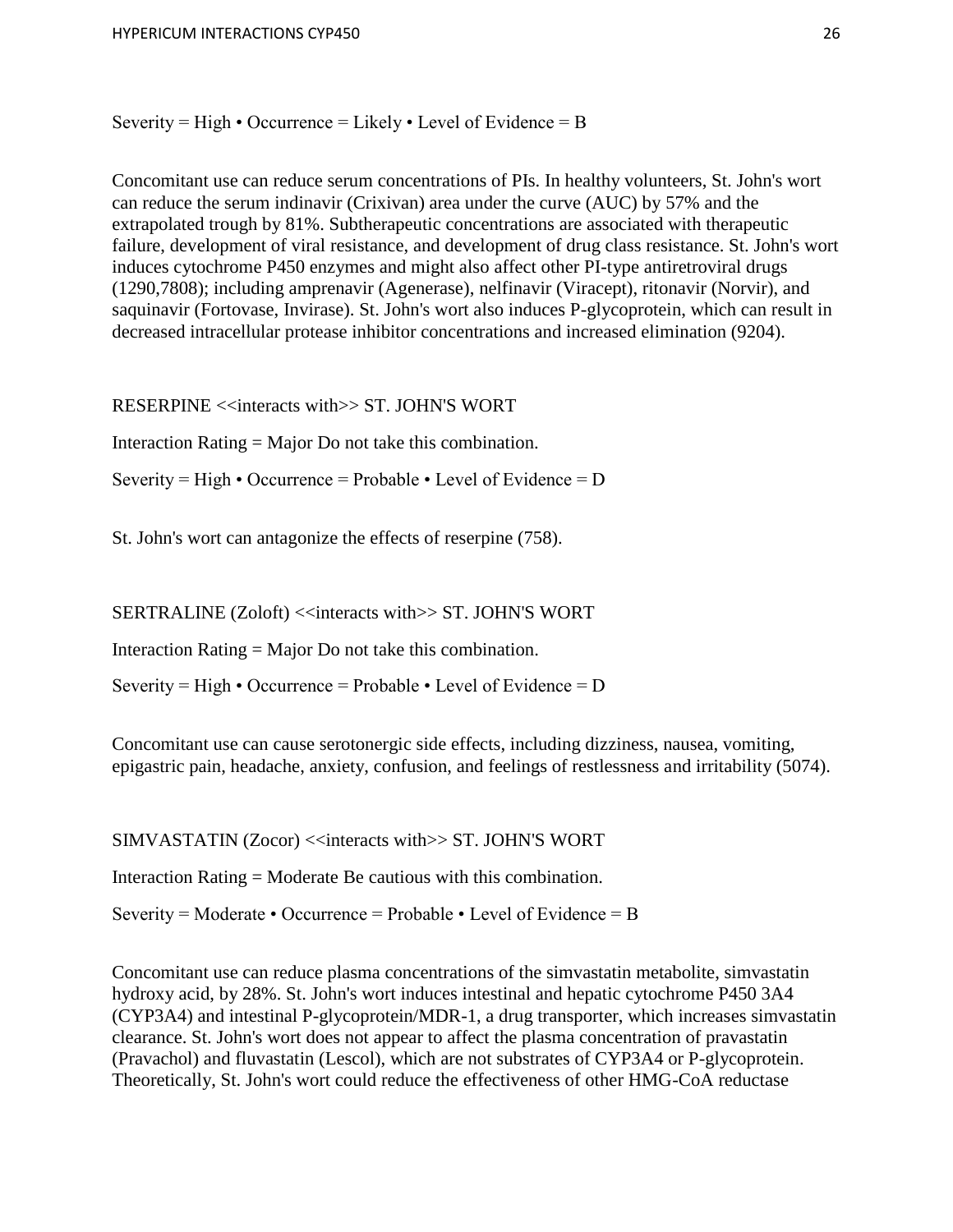inhibitors that are CYP3A4 substrates such as atorvastatin (Lipitor) and lovastatin (Mevacor) (10627).

TACROLIMUS (Prograf, Protopic) <<interacts with>> ST. JOHN'S WORT

Interaction Rating = Major Do not take this combination.

Severity = High • Occurrence = Likely • Level of Evidence = B

A St. John's wort extract (Jarsin) 600 mg daily significantly decreases tacrolimus serum levels. Dose increases of 60% may be required to maintain therapeutic tacrolimus levels in patients taking St. John's wort concomitantly. St. John's wort is thought to lower tacrolimus levels due to cytochrome P450 3A4 (CYP3A4) enzyme induction (7095,10329).

THEOPHYLLINE <<interacts with>> ST. JOHN'S WORT

Interaction Rating = Minor Be watchful with this combination.

Severity = Mild • Occurrence = Unlikely • Level of Evidence = D

St. John's wort doesn't seem to significantly affect theophylline pharmacokinetics (11802). There is a single case report of possible interaction with theophylline. A patient who smoked and was taking 11 other drugs experienced an increase in theophylline levels after discontinuation of St. John's wort. This increase has been attributed to a rebounding of theophylline serum levels after St. John's wort was no longer present to induce cytochrome P450 1A2 (CYP1A2) enzyme (3556,7808,9204). However, studies in healthy volunteers suggest that St. John's wort is unlikely to affect theophylline to any clinically significant degree (11802).

TRAMADOL (Ultram) <<interacts with>> ST. JOHN'S WORT

Interaction Rating = Major Do not take this combination.

Severity = High • Occurrence = Probable • Level of Evidence =  $D$ 

Theoretically, concurrent use with tramadol might cause additive serotonergic effects and increase the risk of serotonin syndrome (763,6427,8936). Also, concurrent use might theoretically cause cerebral vasoconstriction disorders such as Call-Fleming syndrome (8056).

WARFARIN (Coumadin) <<interacts with>> ST. JOHN'S WORT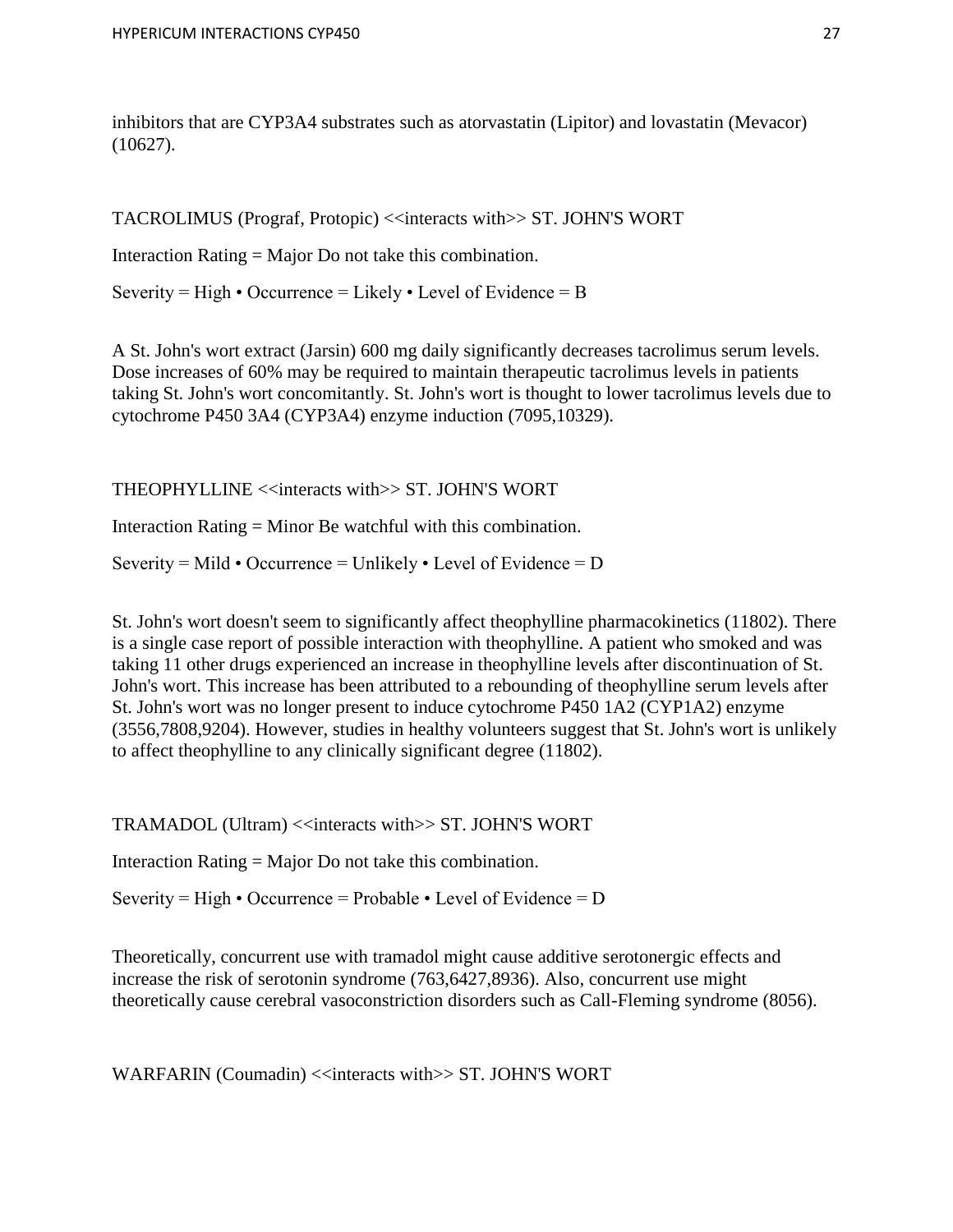Interaction Rating = Major Do not take this combination.

Severity = High • Occurrence = Likely • Level of Evidence = B

St. John's wort can decrease the therapeutic effects of warfarin. Taking St. John's wort significantly increases clearance of warfarin, including both the R-isomer and S-isomer of warfarin (11890,15176). This suggests that St. John's wort induces CYP1A2 and CYP3A4, which metabolize R-warfarin and CYP2C9, which metabolizes S-warfarin (11890). St. John's wort can also significantly decrease International Normalized Ratio (INR) in people taking warfarin (1292). In addition, warfarin physically interacts with hypericin and pseudohypericin, active constituents of St. John's wort. When the dried extract is mixed with warfarin in an aqueous medium, up to 30% of warfarin is bound to particles, reducing its absorption (10448). Taking warfarin at the same time as St. John's wort might reduce warfarin bioavailability.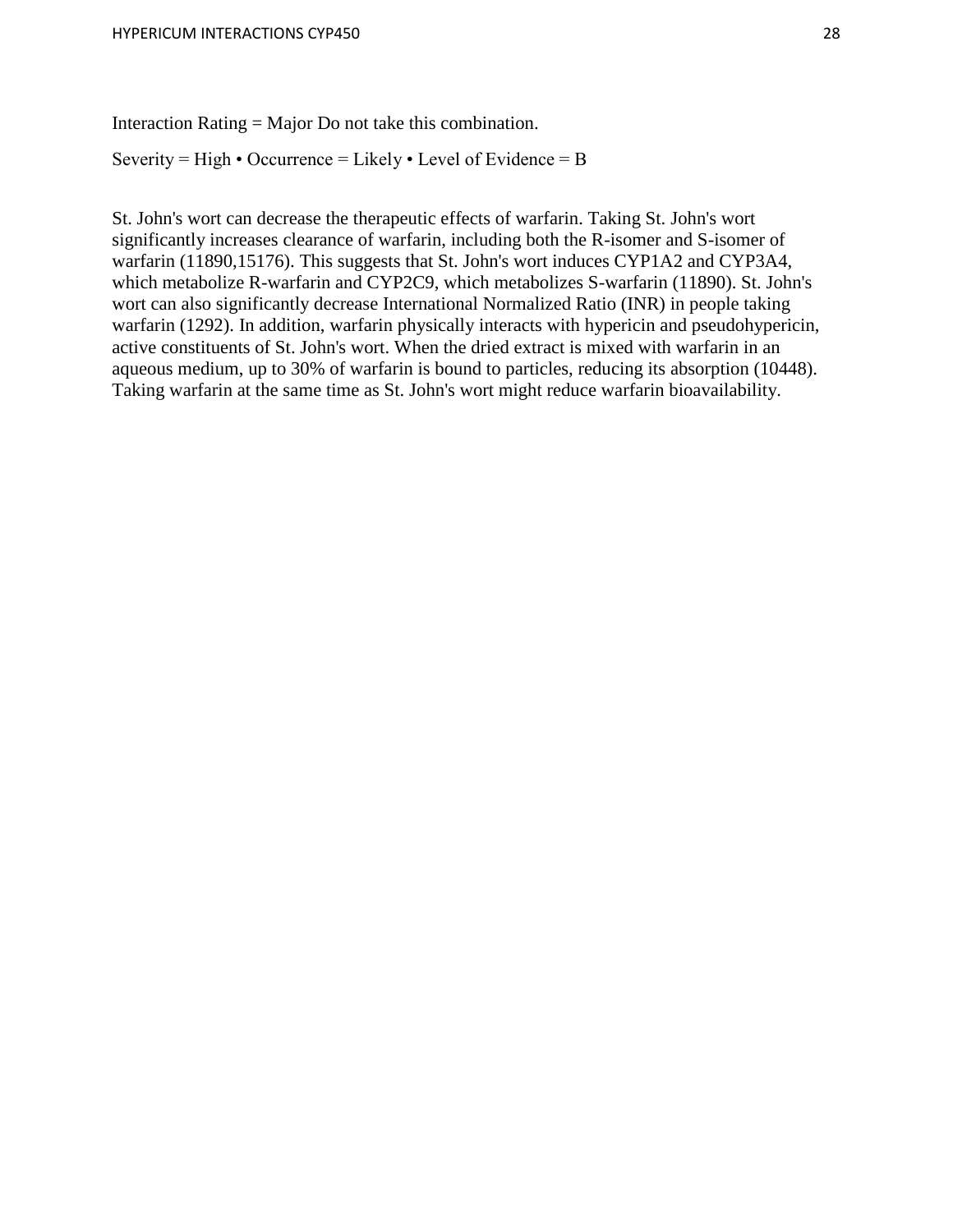According to Database #1, interactions were determined by evidence based on an indepth, systematic appraisal and evaluation of all of the scientific evidence. A large team of experts, researchers, and health professionals reviewed over 18,000 clinical trials and other studies. Each study was critically evaluated to determine the reliability and validity of the research based on rigorous evidence-based principles. Based on the relevance, validity, and consistency of research, an evidence-based Safety Rating and Effectiveness Rating was assigned to Hypericum perforatum. These ratings were then analyzed for each ingredient contained to calculate an objective rating.

#### **Interaction Rating**

**Major**: Do not take this combination; contraindicated; strongly discourage patients from using this combination; a serious adverse outcome could occur.

**Moderate:** Be cautious with this combination. Use cautiously or avoid combination; warn patients that a significant interaction or adverse outcome could occur

**Minor:** Be watchful of this combination. Be aware that there is a chance of an interaction; advise patients to watch for warning signs of a potential interaction.

#### **Likelihood of Occurrence**

**Likely:** Clinical research indicates that this interaction is likely to occur in most patients.

**Probable:** Clinical research or pharmacokinetic studies in humans suggests that this interaction will occur in a significant portion of patients.

**Possible:** Clinical research, pharmacokinetic data in humans or animals, or in vitro research suggest that this might occur in some patients.

**Unlikely:** Clinical research, pharmacokinetic data in humans or animals, or in vitro research suggest that this interaction can occur, but is not likely to occur in many patients.

#### **Severity**

**High:** Life threatening or severe impairment possible

**Moderate:** Moderate impairment or significant discomfort possible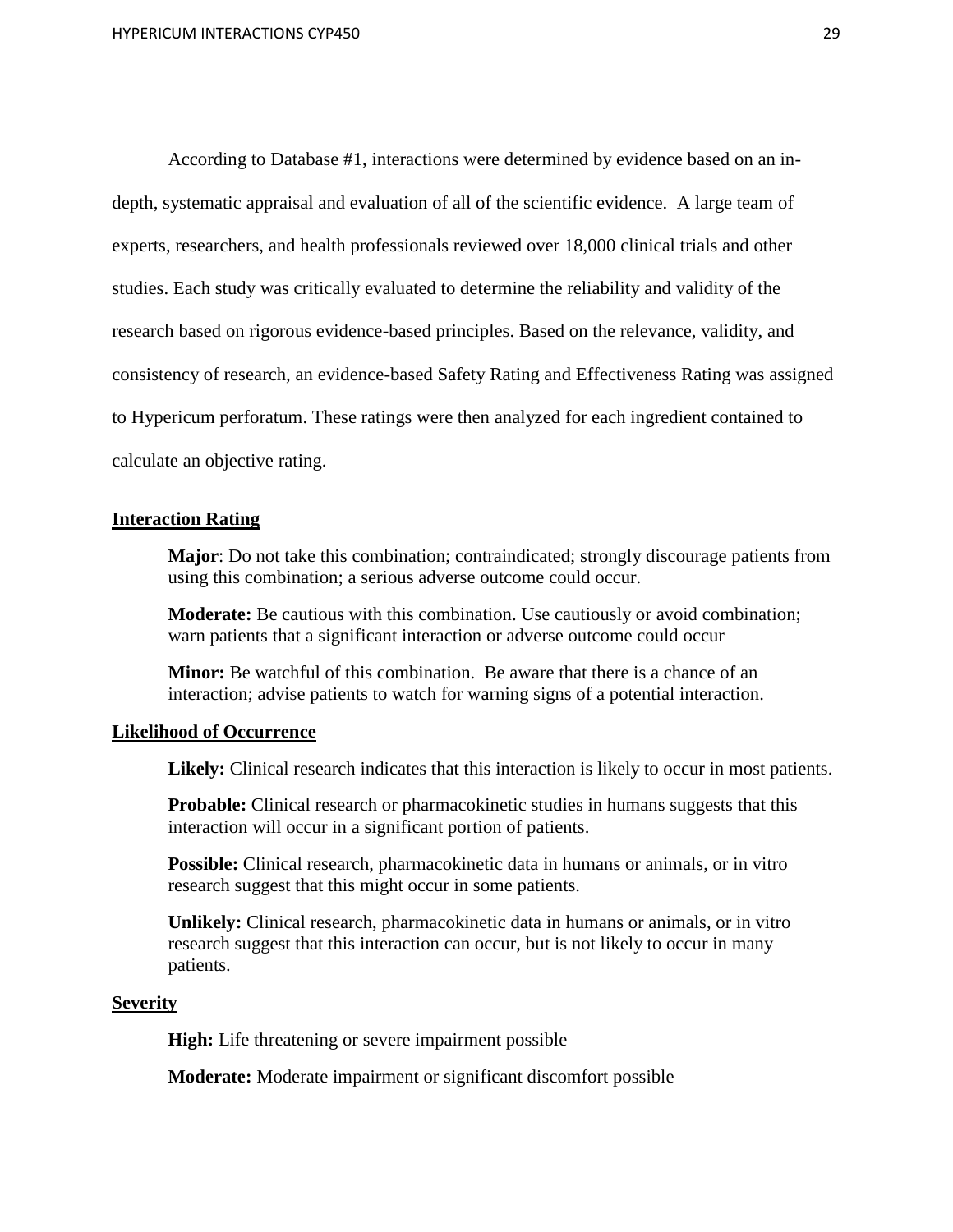**Mild:** Mild impairment or mild discomfort possible

**Insignificant:** Drug levels may be affected, but a clinically significant interaction is not likely.

# **DATABASE #2: Natural Standards Database**

#### **Interactions with Drugs**

- **5HT1 agonists (triptans)**: Interaction with various triptan medications, via enhanced serotonergic activity, is possible in theory. Examples include **nartriptan (Amerge®), rizatriptan (Maxalt®), sumatriptan (Imitrex®), and zolmitriptan (Zomig®**).
- **Anesthetics:** Based on human case reports, use of St. John's wort before anesthesia may cause complications, including cardiovascular collapse and delayed emergence (180; 181). There is one case report of cardiovascular collapse during anesthesia reported in a healthy 23 year-old woman who had been taking St. John's wort daily for six months prior to surgery. The patient had undergone uneventful general anesthesia two years earlier when she was not taking St. John's wort (182).
- **Antianxiety drugs:** Based on laboratory study, St. John's wort has been shown to act on various neurotransmitter receptors, including GABA and benzodiazepine receptors (183; 184). In clinical study, St. John's wort has been shown to reduce the effectiveness of **benzodiazepines**, due to the induction of CYP450 3A4 by St. John's wort (35;36;60;185; 186). In an isolated case report, the addition of St. John's wort and ginkgo led to buspirone-induced hypomania; however, the patient was also co-medicated with fluoxetine (a selective serotonin reuptake inhibitor), which may have caused the interaction (187).
- **Antibiotics:** Antibiotic agents that are transported by P-glycoprotein or metabolized by cytochrome P450 may be altered by concomitant use of St. John's wort, an inducer of Pglycoprotein and cytochrome P450 3A4 (186;188;189).
- **Anticoagulants and antiplatelets**: Based on human study, St. John's wort may reduce effects of **warfarin** (lowered International Normalized Ratio [INR]) (41;72). In most cases, the patients had been stabilized on warfarin for some time prior to ingesting St. John's wort. None of the patients in these cases developed thromboembolic events; however, the decrease in INR was thought to be clinically significant. Increases in warfarin dose or discontinuation of St. John's wort resulted in the INR returning to target values. Proposed mechanisms for this interaction are induction of cytochrome P450 and P-glycoprotein (34;72;73). In contrast, St. John's wort administration in adult males for 21 days had no apparent clinically relevant impact on the single-dose pharmacokinetic parameters of  $S(+)$ - and  $R(-)$ -ibuprofen (190).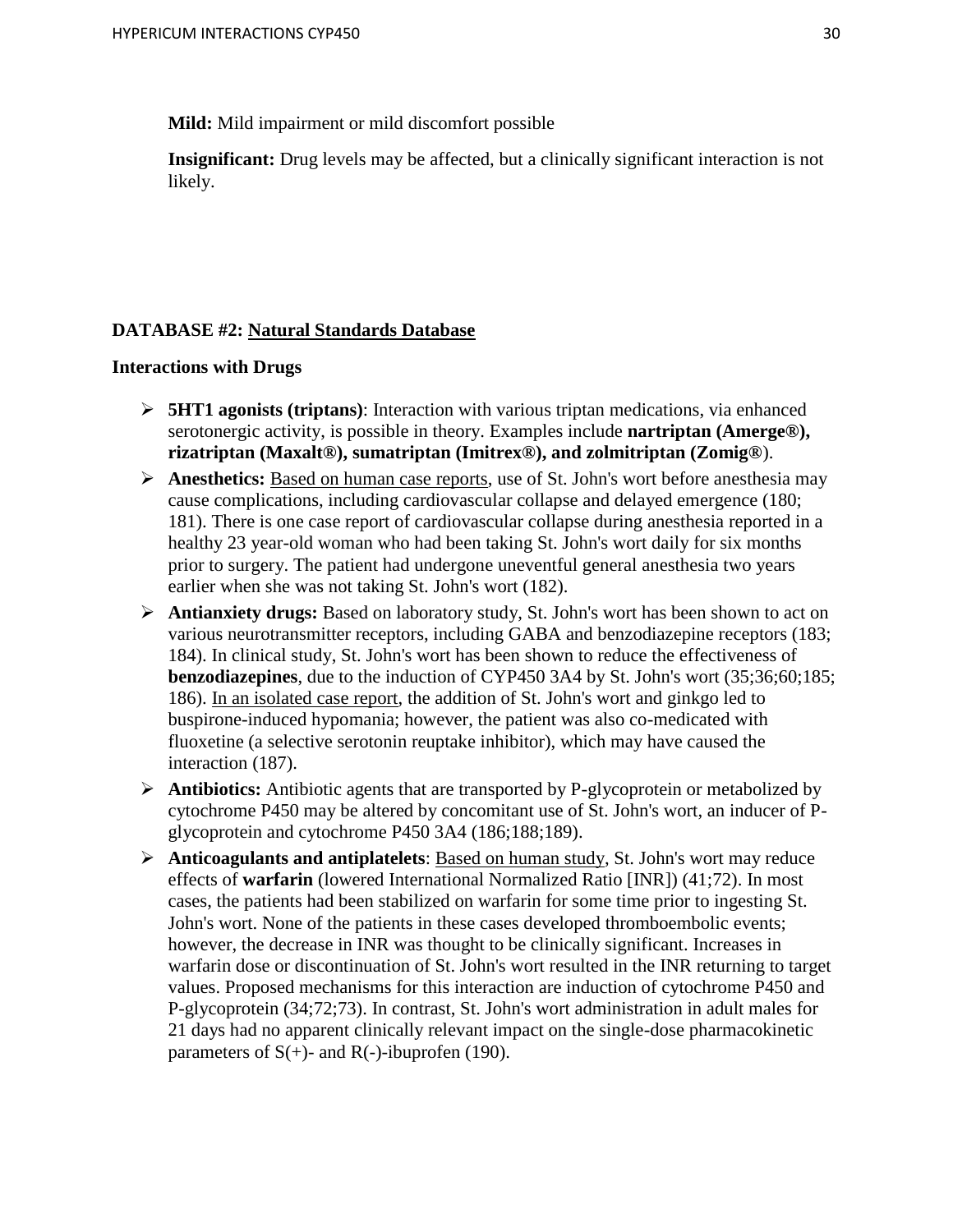- **Antidepressant agents:** Based on human, animal and laboratory study, St. John's wort is thought to inhibit monoamine oxidase and serotonin reuptake (183;191;192;193;194; 195).
- Antidepressant agents, selective serotonin reuptake inhibitors (**SSRIs**): Based on animal study, St. John's wort may inhibit the reuptake of serotonin (195). Based on human evidence, concomitant St. John's wort may lead to increased adverse effects typically associated with SSRI antidepressants, including serotonin syndrome or mania (54;199; 200;201).
- Antidepressant agents, **tricyclic (TCAs**): Based on human study, St. John's wort may cause a significant reduction in amitriptyline concentration (202;203). A number of CYP enzymes including 1A2, 2C19, 3A4, and 2D6 are involved in the metabolism of tricyclic antidepressants (204). Theoretically, concomitant use of St. John's wort and tricyclic antidepressants may increase the risk of serotonin syndrome, due to increased risk of serotonergic adverse effects. However, no difference in blood pressure or heart rate was found in comparisons of St. John's wort and imipramine in adults (49;136).
- **Antidiabetic agents**: Based on human study, concomitant use of St. John's wort with **tolbutamide** resulted in hypoglycemia, although the mechanism is not likely due to effects on cytochrome P450 2C9 (36). One study showed that St. John's wort significantly altered gliclazide pharmacokinetics in 17 out of 21 patients, and the interaction was independent of the individuals' cytochrome P450 2C9 (CYP2C9) genotype (205). St. John's wort has also been shown to alter glucose metabolism in in vitro study (40).
- **Antifungals**: Based on human study, concomitant intake of St. John's wort may decrease plasma levels of **voriconazole** (206).
- **Antihistamines:** Clinical study has demonstrated increased clearance of fexofenadine in response to St. John's wort, presumed to be due to MDRI induction (60;207).
- **Antihypertensives:** St. John's wort has reportedly caused hypertension (45) and tachycardia, based on human case reports (46;47;128;133). The effects of St. John's wort with antihypertensive agents are not well understood.
- **Antilipemic agents, HMG-CoA reductase inhibitors**: St. John's wort has reportedly lowered concentrations of **simvastatin and its metabolite**, but not pravastatin (210;211). The mechanism for this interaction is likely induction of CYP450 3A4 (211). St. John's wort significantly increased the serum level of LDL cholesterol and total cholesterol with no change in HDL cholesterol in hypercholesterolemic patients taking **atorvastatin** compared with those taking atorvastatin without St. John's wort (212).
- **Antineoplastic agents**: Based on in vitro study, St. John's wort reduced serum levels of etoposide (Etoposide®), a topoisomerase II inhibitor, presumably through induction of CYP3A4 (79). Theoretically, St. John's wort may antagonize other chemotherapeutic agents that are directed against topoisomerase II alpha, such as anthracyclines or cytotoxic agents, as has been demonstrated in vitro (79). St. John's wort has also been shown to increase **imatinib** clearance in human study (213;214). Concomitant use of St. John's wort with irinotecan has been shown to reduce the AUC of the active metabolite of irinotecan (SN-38) in human study, likely due to induction of CYP450 3A4 (77;78).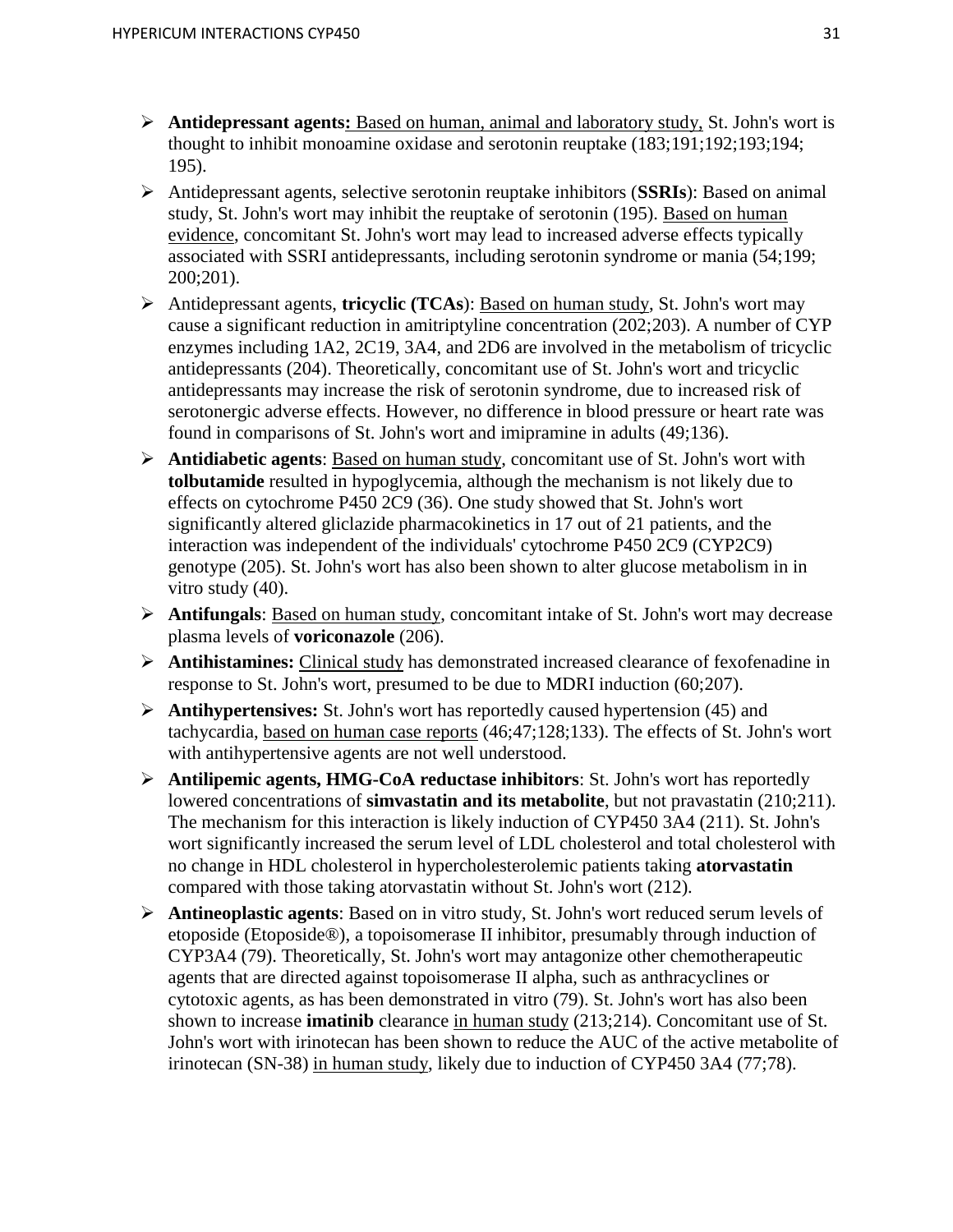- **Antiretroviral agents, non nucleoside reverse transcriptase inhibitors (NNRTIs):** Based on human evidence, St. John's wort has been shown to decrease plasma concentrations of **protease inhibitors (PIs) and non-nucleoside reverse transcriptase inhibitors (NNRTIs)**, possibly due to cytochrome P450 induction (56).
- **Antiretroviral agents, protease inhibitors**: Based on human evidence, St. John's wort has been shown to decrease plasma concentrations of protease inhibitors (PIs) and nonnucleoside reverse transcriptase inhibitors (NNRTIs), possibly due to cytochrome P450 induction (34;56;57).
- **Benzodiazepine:** In clinical study, St. John's wort has been shown to reduce the effectiveness of benzodiazepines, due to the induction of CYP450 3A4 by St. John's wort (35;36;60;185;186). Based on clinical study, St. John's wort decreases plasma **quazepam**  concentrations, probably by enhancing CYP3A4 activity, but does not influence the pharmacodynamic effects of the drug (185). A human study reported reductions of **midazolam** concentrations, presumed to be due to CYP3A4 induction (35;36;60).
- **Calcium channel blockers:** St. John's wort has been shown to reduce the effectiveness of calcium channel blockers likely due to induction of cytochrome P450 3A4. Repeated administration of St. John's wort significantly decreased the bioavailability of R- and S**verapamil** in humans (225). Reductions have also been noted in **nifedipine** concentrations (35).
- **Carbamazepine:** Based on human study, St. John's wort was observed to *have no effect on carbamazepine concentrations* (226). Hypericin and pseudohypericin pharmacokinetics were *only marginally influenced* by co-medication with the enzyme inhibitor **cimetidine** and the enzyme inducer carbamazepine (227).
- **Cardiac glycosides:** According to human study, treatment with Hypericum extract may decrease **digoxin** levels and increase digoxin clearance, possibly through induction of Pglycoprotein (34;75;76;203;228;229;230;231). The interaction may vary within St. John's wort preparations and doses, particularly of hyperforin (232). *Low-hyperforin St. John's wort does not appear to have an effect on plasma digoxin* (233).
- **Chlorzoxazone (Paraflex®, Parafon Forte®, Relaxazone®, Remular-S®)**: Chlorzoxazone, an antispasmodic skeletal muscle relaxant, has been used as a probe drug for CYP 2E1 function. In clinical study, St. John's wort has been shown to induce 2E1 in vivo (39).
- **Contraceptives:** Multiple human reports of reduced serum levels or half-lives of oral contraceptives in association with St. John's wort use-likely related to effects on P450 3A4-exist in the literature, along with concomitant alterations in hormone levels, increased breakthrough bleeding, unexpected pregnancies, and changes in menstrual flow (41;42;234;235;236;237;238).
- **Corticosteroids:** Concurrent administration of St. John's wort had no significant effect on the single-dose pharmacokinetics of **prednisone** or metabolic prednisolone in male subjects (239).
- **Cytochrome P450 metabolized agents**: In a systematic review of 19 trials with available plasma data, *three reported no important interaction between St. John's wort and pharmaceutical drugs*, and 17 described a decrease in systemic bioavailability of a conventional drug (176). According to in vitro, animal, and human studies, concurrent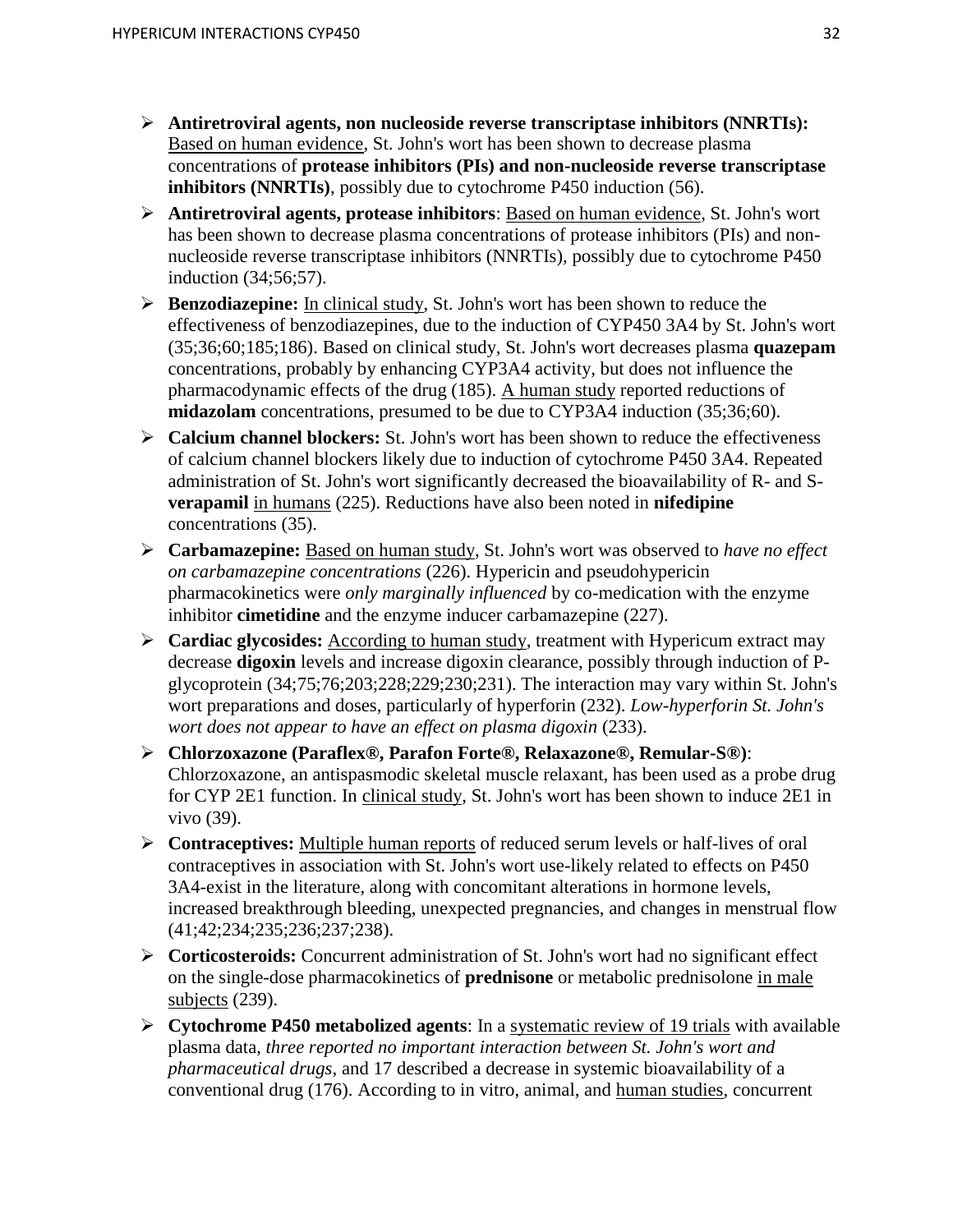use of drugs metabolized via the CYP450 liver enzyme system may result in altered therapeutic levels of pharmacologic agents, due to induction or inhibition of enzymes by St. John's wort (5;31;32;33;34;35;36;37;186;209;240;241). However, other studies have failed to show such induction or inhibition of enzymes (36;209;233;241;242).

- **Estrogens:** Multiple reports of reduced serum levels or half-lives of oral contraceptives in association with St. John's wort use-likely related to effects on P450 3A4-exist in the literature, along with concomitant alterations in hormone levels, increased breakthrough bleeding, unexpected pregnancies, and changes in menstrual flow (41;42;234;235;236; 237)
- **Immunosuppressants:** Decreases in mycophenolic acid levels in association with St. John's wort use have been observed in human study (245). There are several clinical reports of decreases in **tacrolimus** levels in association with St. John's wort use, likely due to induction of CYP450 3A4 and P-glycoprotein by St. John's wort (245;245;246; 246;247). There are numerous reports of significant reductions in cyclosporine drug levels and possible organ rejections with concomitant use of St. John's wort (58;59;60;61; 62;63;64;65;66;67;68;69;70;248). A significant drop in **cyclosporine** levels was observed in kidney transplant recipients (59;63;64;65;66;67;146;249), in heart transplant recipients (68;70), and in a liver transplant recipient (69) taking St. John's wort, a drop which increased after St. John's wort was discontinued (61;62). Many of these instances were also accompanied by organ rejection. Effects on cyclosporine levels may also be due to an induction of the drug pump P-glycoprotein (34;67).
- **Loperamide (Imodium®):** Delirium and agitation were reported in one patient taking loperamide (Imodium®), St. John's wort, and valerian (250). The condition resolved rapidly with discontinuation of treatment.
- **Cometagorian** Study has shown that St. John's wort induces both CYP3A4catalyzed sulfoxidation and CYP2C19-dependent hydroxylation of omeprazole and enormously decreases the plasma concentrations of omeprazole (255).
- **Opiates:** A case of decreased **methadone** levels associated with St. John's wort in a chronic methadone user has been reported (256). Interactions with **oxycodone** and **fentanyl** have also been proposed.
- **P-glycoprotein-regulated drugs**: St. John's wort is considered an inducer of Pglycoprotein (230). Human and in vitro studies have shown that hyperforin and hypericin inhibit the active efflux of fluorescent markers **daunorubicin** and **calcein-AM** (257;258). St. John's wort increased the expression and enhanced the drug efflux function of Pglycoprotein in peripheral blood mononuclear cells of healthy volunteers (260).
- **Photosensitizing agents**: It has been suggested that concurrent use of St. John's wort and photosensitizing agents, including several antibiotics and oral contraceptives, may increase the risk of photosensitization (43). A phototoxic reaction was observed in a patient experimentally treated with **δ-aminolaevulinic acid** for breast cancer who also had been taking St. John's wort (44).
- **Theophylline** (CYP 1A2): It remains unclear if serum levels of theophylline or its metabolites are affected by St. John's wort (34). One report describes a 42 year-old woman who experienced lowered serum theophylline levels upon concomitant ingestion of 300mg daily of St. John's wort. The patient was on several other medications and smoked tobacco. Within one week of discontinuation of St. John's wort, her theophylline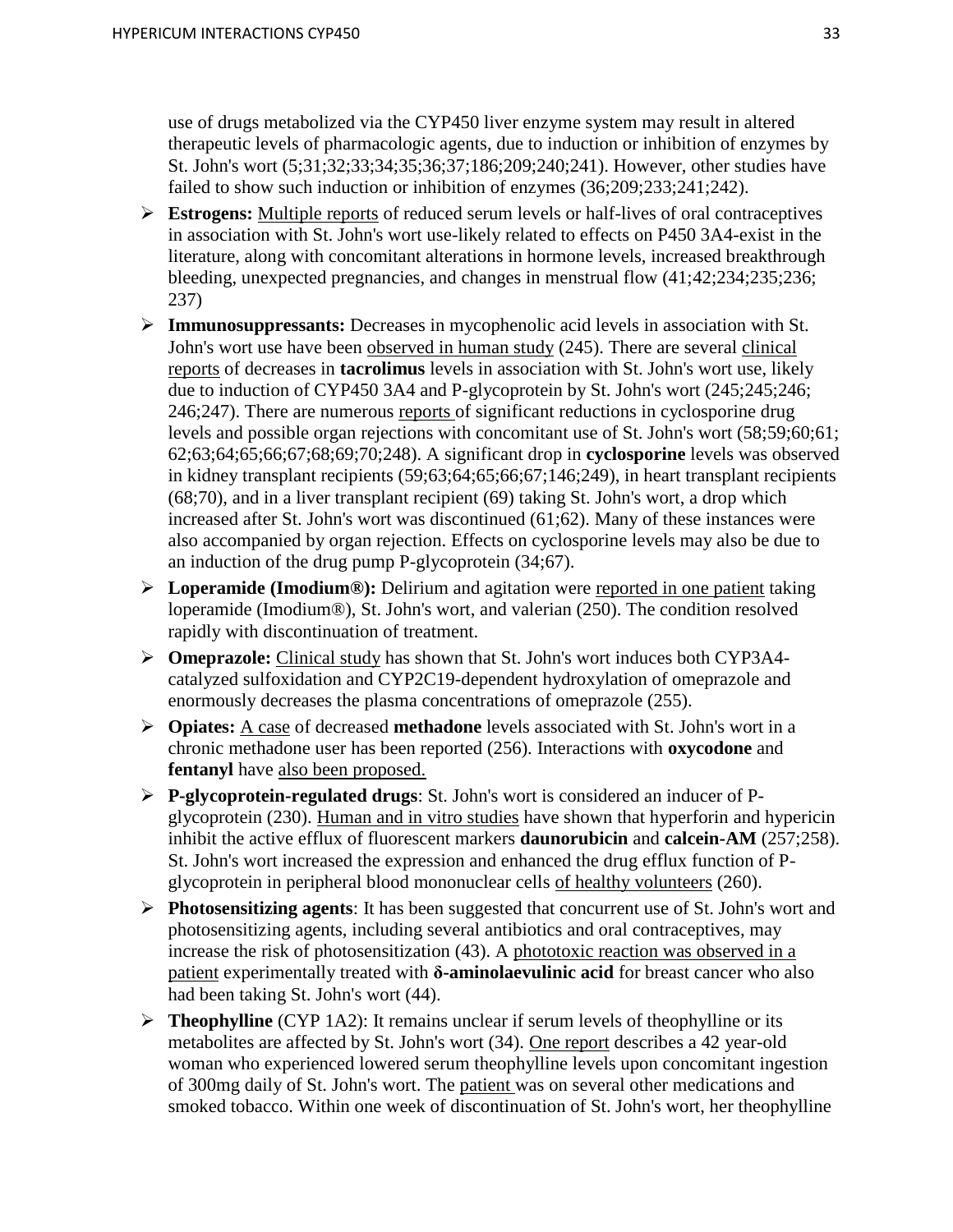level rose from 9ug/mL to 19ug/mL (261). However, in a 48-hour study in 12 healthy volunteers given both agents (theophylline 400mg and St. John's wort 300mg), *no changes were observed in blood or serum levels of theophylline or its metabolites* (13U, 1U, 3X). The duration of this study may not have been sufficient to adequately assess this interaction. In a 15-day open-label crossover study, it was determined that it is unlikely that treatment with St. John's wort on CYPs is sufficient to cause a change in plasma theophylline concentrations (262).

- **Thyroid hormones:** Based on a retrospective case-control study, elevated thyroid stimulating hormone levels may be associated with taking St. John's wort (263). However, this small retrospective sample does not present a clear, significant relationship or imply causality.
- $\triangleright$  Evidence which was not based on human interactions was deleted from the above list, unless mixed in with human study reports in the same sentence.

# **Database # 3: Excerpts from Herbal Medicine: Biomolecular and Clinical Aspects. 2nd edition. Benzie IFF, Wachtel-Galor S, editors. Chapter 11-Medical Attributes of St. John's Wort (Hypericum perforatum) (2011)**

**Fexofenadine** is a nonsedating **antihistamine** used for treating allergic rhinitis and urticaria (Markham and Wagstaff 1998). Clinical studies have found that the effects of SJW on fexofenadine vary depending on dose and duration. A single treatment caused a 45% increase in the maximum plasma concentration, presumably by inhibiting P-gp (Wang et al. 2002). Conversely, a 12-day treatment caused a 35% decrease in Cmax (maximum plasma concentration; Wang et al. 2002) and a 60% increase in oral clearance of fexofenadine (Dresser et al. 2003), suggesting P-gp induction.

**Digoxin** and **other members of the digitalis family** of **cardioactive drugs** from the Digitalis (foxglove) plant also show side effects when used in conjunction with SJW. Whereas a single dose of SJW had no measureable impact on digoxin pharmokinetics, a 10-day treatment of SJW extract showed decreased Cmax and AUC (area under the plasma concentration-time curve) of digoxin compared to placebo (Johne et al. 1999). However, Mueller et al. (2004) and Arold et al. (2005) found that *patients who were administered low-hyperforin preparations of SJW had little in the way of decrease in digoxin AUC*. Thus, the pharmacokinetic effect is apparently due to the induction of intestinal P-gp caused by multiple doses of SJW high in hyperforin.

The **anticancer drug imatinib mesylate** (**Gleevec**) is a strong inhibitor of specific tyrosine kinases that promote tumor cell proliferation (Collins and Workman 2006). Imatinib is transported by P-gp and metabolized by CYP3A4 and CYP3A5 (Peng, Lloyd, and Schran 2005). Two studies have shown SJW interacts with **imatinib**. Frye et al. (2004) found that 2 weeks of SJW treatment on 10 healthy subjects decreased the AUC by 32%. When working with 12 healthy subjects receiving SJW extracts, Smith et al. (2004), likewise, found increased clearance and reduced **AUC** and **Cmax** for imatinib.

SJW has been shown to affect the pharmacokinetics of the drug **amitriptyline**, **a tertiary amine tricyclic antidepressant** metabolized in the liver by CYP3A4, CYP2C19, and CYP2D6 (Venkatakrishnan, von Moltke, and Greenblatt 1999). A clinical study of 12 patients taking both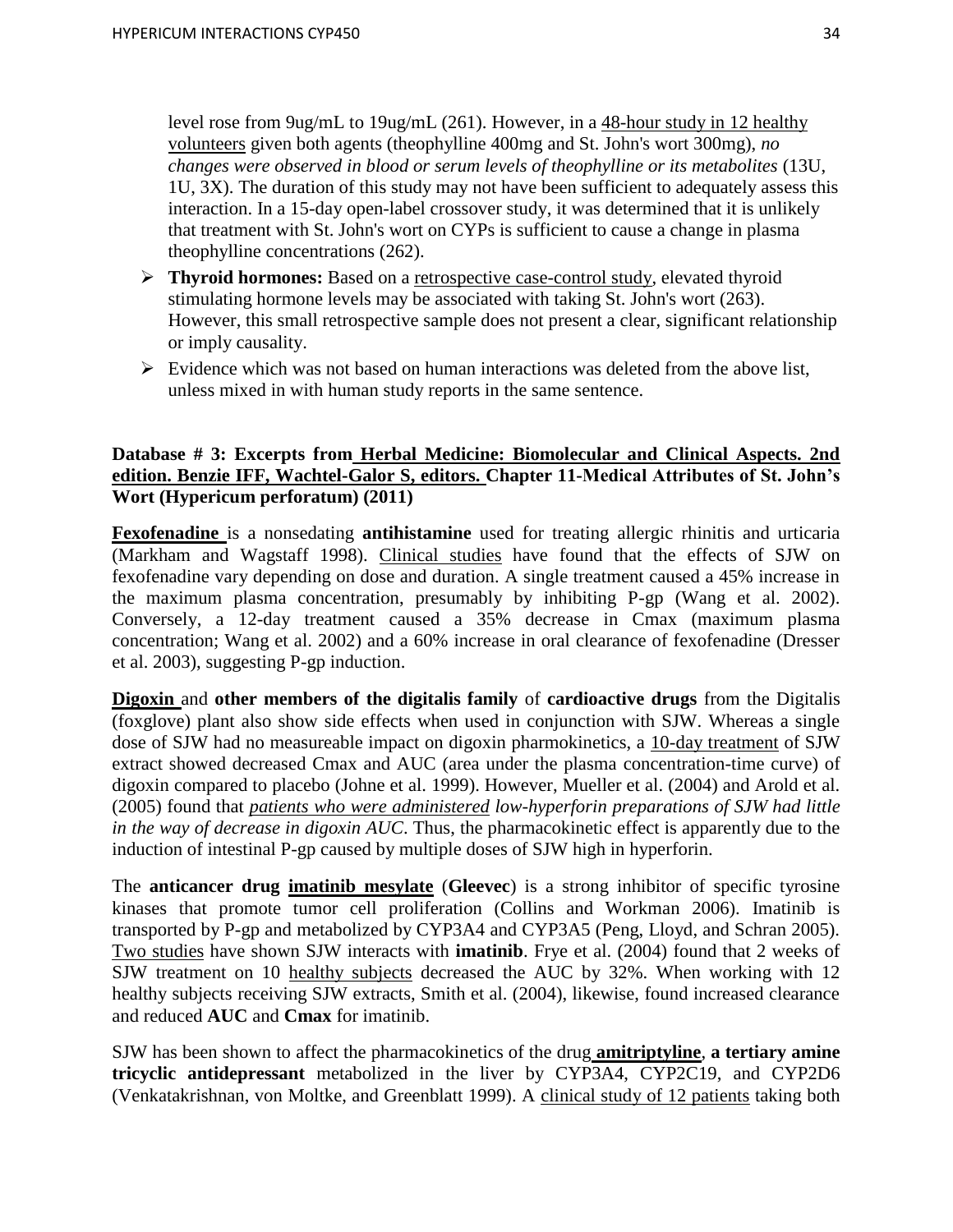SJW and amitriptyline exhibited a decrease in AUC as well as decreases in plasma concentrations (Johne et al. 2002).

**Ivabradine** is a **selective sinus node channel inhibitor** that decreases cardiac pacemaker activity, allowing for slower heart contractions and more time for blood flow. Intestinal and hepatic CYP3A4 metabolizes ivabradine (Zhou and Lai 2008). In 12 volunteers given SJW for 14 days, the AUC of ivabradine was lowered by 61.7%, while the maximum plasma concentration was lowered by 52.9% (Portoles et al. 2006).

**Cyclosporin** and **tacrolimus** are **immunosuppressants** commonly used to prevent the body from rejecting transplanted organs (Akhlaghi and Trull 2002; Zhou and Lai 2008). Cyclosporin and tacrolimus are metabolized by CYP3A4 and P-gp (Hebert 1997; Lown et al. 1997; Niwa et al. 2007; Zhou 2008). Concerns over the ability of SJW to interfere with cyclosporin first surfaced with clinical reports of patients receiving transplants (Barone et al. 2000; Mai et al. 2000; Ruschitzka et al. 2000; Ernst 2002). In those cases, patients demonstrated improved immunosuppression once SJW therapy was stopped. Larger studies involving 30 (Breidenbach et al. 2000) and 11 (Bauer et al. 2003) recently transplanted patients found that plasma levels of cyclosporin dropped when receiving SJW treatment, and that cyclosporin levels rose sharply when SJW was stopped. Mai et al. (2003) found that SJW extracts containing high levels of hyperforin induced lower plasma Cmax and AUC than extracts having low hyperforin content. Other studies indicate that patients on other immunosuppressants, such as tacrolimus, experience similar effects (Mai et al. 2003).

**Antihypertensive agents** have also been shown to interact with SJW. The **calcium channel blocker, verapamil**, is first-pass metabolized by CYP3A4 (Tannergren et al. 2004). Eight males administered SJW for 14 days showed a 78-80% decrease in AUC and a 76-78% decrease in the Cmax of verapamil, compared to the control (Tannergren et al. 2004). Clinical studies on **nifedipine** (Wang et al. 2007) and **talinolol** (Schwarz et al. 2007) revealed similar decreases in their AUC and Cmax values, although the latter may be attributed more to P-gp than CYP3A4 induction.

SJW has been shown to interact with **benzodiazepine sedatives**, including **quazepam, alprazolam**, and **midazolam** (Zhou and Lai 2008). All are metabolized by CYP3A4, although other CYPs play a role (Gorski et al. 1994; von Moltke et al. 1996; Miura and Ohkubo 2004). Studies conclude that interactions with SJW from a 14-day treatment decrease the AUC and Cmax values for the drugs as well as reduce oral clearance and bioavailability (Kawaguchi et al. 2004). The proposed mechanism for the decreased pharmacokinetics is CYP3A4 induction, although SJW did not reduce the sedative effect of quazepam.

The use of SJW may decrease concentrations and nullify the effect of **steroid contraceptives** that are substrates for—and inducers of—CYP3A4 (Thummel and Wilkinson 1998). Moreover, the major component of oral contraceptives, **ethinylestradiol**, is metabolized by CYP3A4 (Guengerich 1988). An analysis conducted by Hall et al. (2003) found that SJW administered concomitantly with a combination oral contraceptive pill containing **ethinylestradiol** and **norethindrone** to 12 healthy premenopausal women caused an increase in the oral clearance of norethindrone and a significant reduction in the half-life of ethinylestradiol, consistent with increased CYP3A activity. However, they found *that SJW did not affect the serum concentrations of follicle-stimulating hormones, luteinizing hormones, and progesterone*. The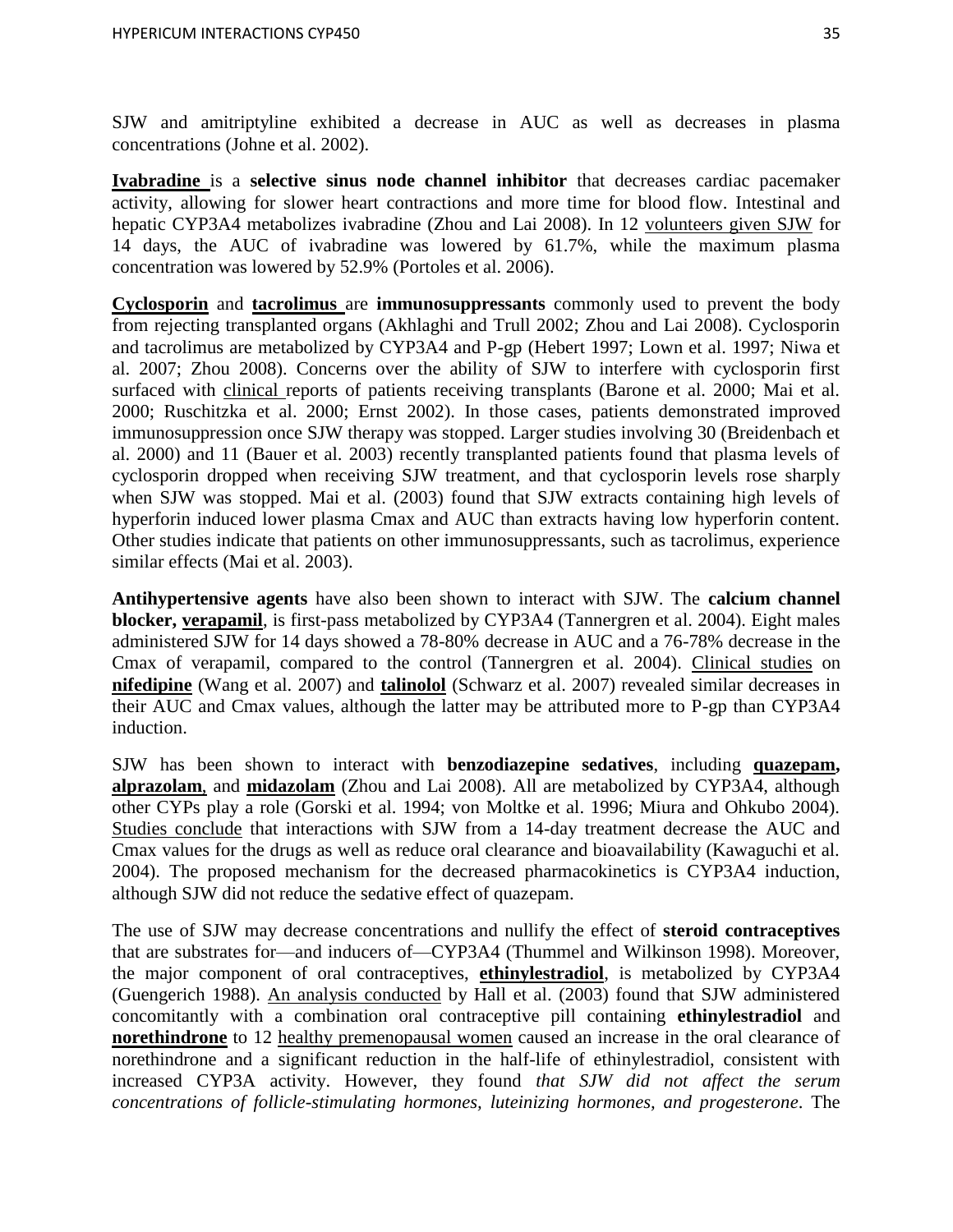authors noted a higher incidence of breakthrough bleeding during the SJW administration phase, a problem also observed by others (Ernst 1999; Yue, Bergquist, and Gerden 2000; Schwarz, Buschel, and Kirch 2003). Breakthrough bleeding often leads to the discontinuation of oral contraceptive use, occasionally resulting in unintended pregnancy (Rosenberg and Waugh 1998). Once SJW was discontinued, menstrual cycles returned to normal; however, alternate forms of birth control are suggested if the use of SJW is continued (Schwarz, Buschel, and Kirch 2003).

SJW can decrease the serum levels of two main classes of **anti-HIV compounds**: (1) **protease inhibitors** and (2) **nonnucleoside reverse transcriptase inhibitors (NNRTIs),** when taken concomitantly. In both cases, the effect is largely due to induction of CYP3A4 (Zhou 2008). An analysis of eight healthy subjects found a 57% decrease in the plasma concentration of the protease inhibitor **indinavir** (Piscitelli et al. 2000). A follow-up study by Ho et al. (2009) found that SJW extract administered to rats stimulated the ability of hepatic and intestinal CYP3A to lower indinavir plasma levels. Decreases in NNRTIs, particularly **nevirapine** and **lamivudine**, were also found when coadministered with SJW. In contrast, a study by L'Homme et al. (2006) found that *SJW did not lower the concentration of nevirapine* when administered to a small group of healthy women.

**Warfarin** and related compounds are widely used **anticoagulants** synthesized from **coumarin**, a **benzopyrone** found naturally in several plants (Runciman et al. 2002; Yarnell and Abascal 2009). Warfarin is a vitamin K inhibitor, and is used to treat clotting disorders like thrombosis and embolism, as well as myocardial infarction, atrial fibrillation, and stroke (Bovill, Fung, and Cushman 2004). Claims of interactions between SJW and coumarin-derived anticoagulants were first made in cases observed in Sweden (Ernst et al. 1998 Yue, Bergquist, and Gerden 2000). Subsequent controlled studies found that healthy males given SJW had higher clearances of anticoagulant than the control group (Jiang et al. 2004; Jiang, Blair, and McLachlan 2006). Since at least one enantiomer of warfarin is metabolized by CYP2C9, Zhou and Lai (2008) suggest the induction of that enzyme by either hyperforin or hypericin in SJW contributes to the clearance of warfarin.

The **antifungal agent, voriconazole**, is metabolized mainly by CYP2C19, and also by CYP3A4 and CYP2C9 (Hyland, Jones, and Smith 2003). In a study of 16 men, concomitant SJW treatment for 15 days was found to decrease the AUC of voriconazole by 59%, as well as increasing its oral clearance (Rengelshausen et al. 2005).

*"Since the 1980s, dozens of clinical studies have investigated the effectiveness of SJW. \*Some of the studies compared study populations receiving SJW to those receiving placebo. \*Compared study populations receiving SJW to those receiving standard antidepressants. \*Three-armed, comparing study populations receiving SJW to a second study population receiving a standard antidepressant and a third receiving placebo.\*Several meta-analyses of clinical studies have been conducted since the mid-1990s (Linde et al. 1996; Kim, Streltzer, and Goebert 1999; Linde and Mulrow 1998; Barnes, Anderson, and Phillipson 2001; Linde et al. 2005a, b; Clement et al. 2006; Linde, Berner, and Kriston 2009). Perhaps the most comprehensive—and widely recognized—meta-analyses are the Cochrane Reviews published by Linde and associates (Linde et al. 1996, 1998, 2005a; Linde, Berner, and Kriston 2009). \*performed through computerized searches of several databases, based on published and unpublished trials*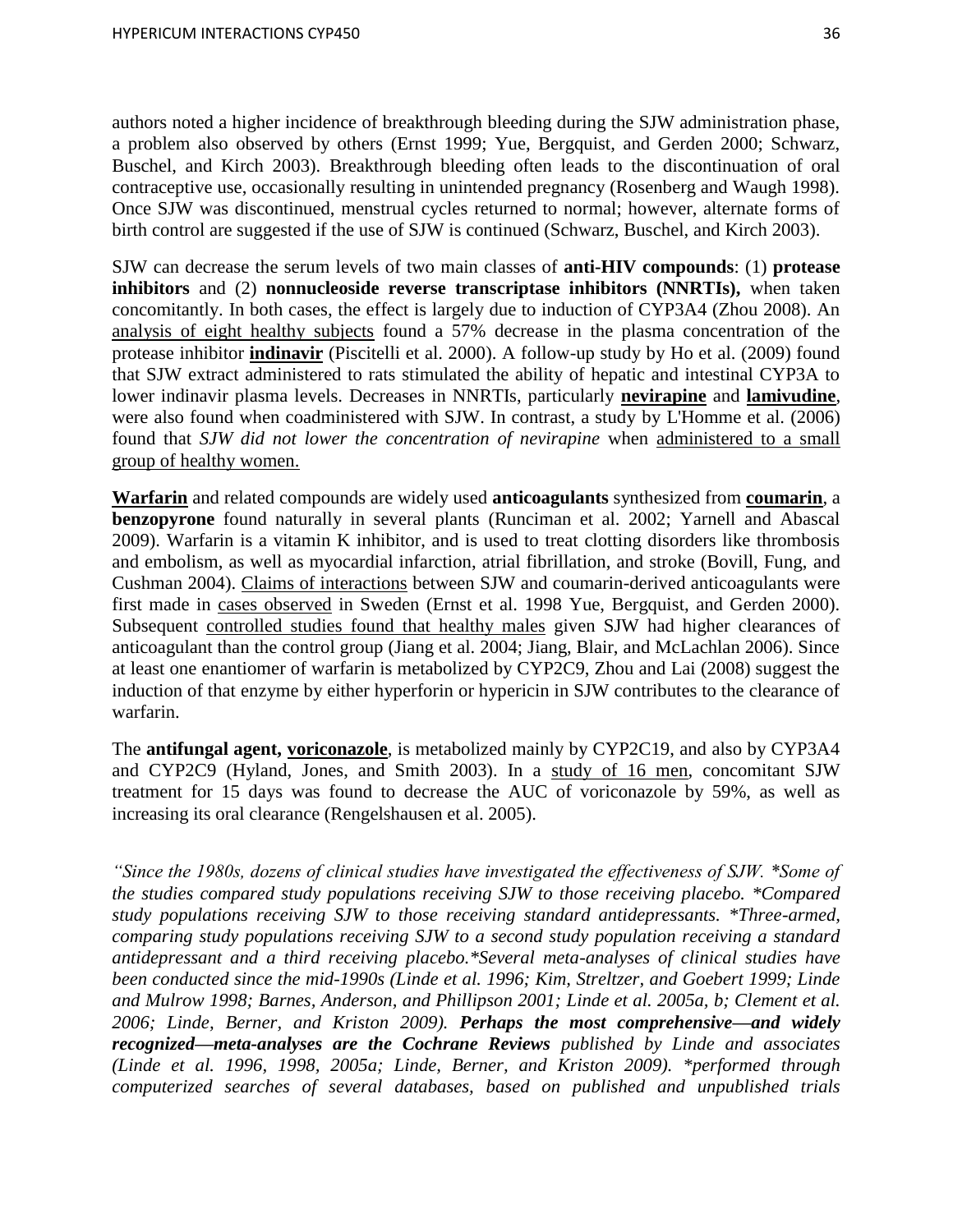*conducted to that effect. Each review had specific inclusion criteria, with the criteria evolving over time.* 

Again, only studies highlighting human trials were included for validity.

# **Database #4: A-Z Guide to Drug-Herb-Vitamin Interactions + website searches for up to date pharmaceutical info.**

**Protease inhibitors** are anti-viral drugs used to treat HIV/AIDS and Hepatitis caused by the Hepatitis C virus, help to prevent viral replication. Some of these include but are not limited to: Saquinavir, Ritonavir, Indinavir, Nelfinavir, Amprenavir, Boceprevir and Telaprevir

**Non-nucleoside reverse transcriptase inhibitors** are antiretroviral drugs in patients with HIV and help control the genetic material of HIV. So far, only 4 have been approved by the FDA, and include: nevirapine, delavirdine and efavirenz and the next generation NNRTI etravirine.

**Immunosuppressive therapy** aka: **anti-rejection drugs**, used to help the body accept transplanted tissues. fall into 5 categories which include **1) Glucocorticoids** - Immunosuppressive mechanism, Antiinflammatory effects **2) Cytostatics**- Alkylating agents and Antimetabolites **3) Antibodies**- Polyclonal antibodies and Monoclonal antibodies **4) Drugs acting on immunophilins** – Ciclosporin, Tacrolimus, Sirolimus and 5) other such drugs as-**Interferons, Opioids, TNF binding proteins, Mycophenolate** and **small biological agents** (particularly cyclosporine).

**Warfarin,** used to thin the blood to prevent blood clots and strokes, are also known as Coumadin, Marevan, Warfilone and Phenoprocoumon (Jarsin, Marcumar).

**Digoxin**, a cardiac glycoside used to directly increase the force and velocity of myocardial contraction in both healthy and failing hearts, are also known as Lanoxicaps and Lanoxindigoxin.

**Oral contraceptives**, used to prevent pregnancy, include drugs such as **mini-pills**: estrogen or progesterone Lybrel Micronor, Nor-QD and Ovrette **combination birth control pills** are Alesse, Brevicon, Demulen, Desogen, Levlen, Loestrin, Loestrin Fe, Norinyl, Ortho-Cept, Ortho-Cyclen, Ortho-Novum, Yasmin, Yaz, Jenest-28, Mircette, Necon 10/11, Ortho-Novum 10/11, Ortho-Novum 7/7/7, Ortho Tri-Cyclen, Tri-Levlen, Tri-Norinyl, Triphasil, Apri, Aviane, Estrostep, Estrostep Fe, Genora, Levora, Lo/Ovra, Low-Ogestrel, Microgestin, Microgestin Fe, Modicon, Nordette, Nortrel, Ogestrel, Ovcon, Ovral, Trivora, Zovia and **extended cycle pills** including Lybrel, Seasonale and Seasonique.

# **Drugs which may contribute to serotonin syndrome when combined with St John's Wort include:**

**1)Antidepressants:** MAOIs, TCAs, SSRIs, mirtazapine, venlafaxine, Opioids, tramadol, pethidine

**2) CNS stimulants:** phentermine, diethylpropion, amphetamines, sibutramine, cocaine, 5-HT, agonists triptans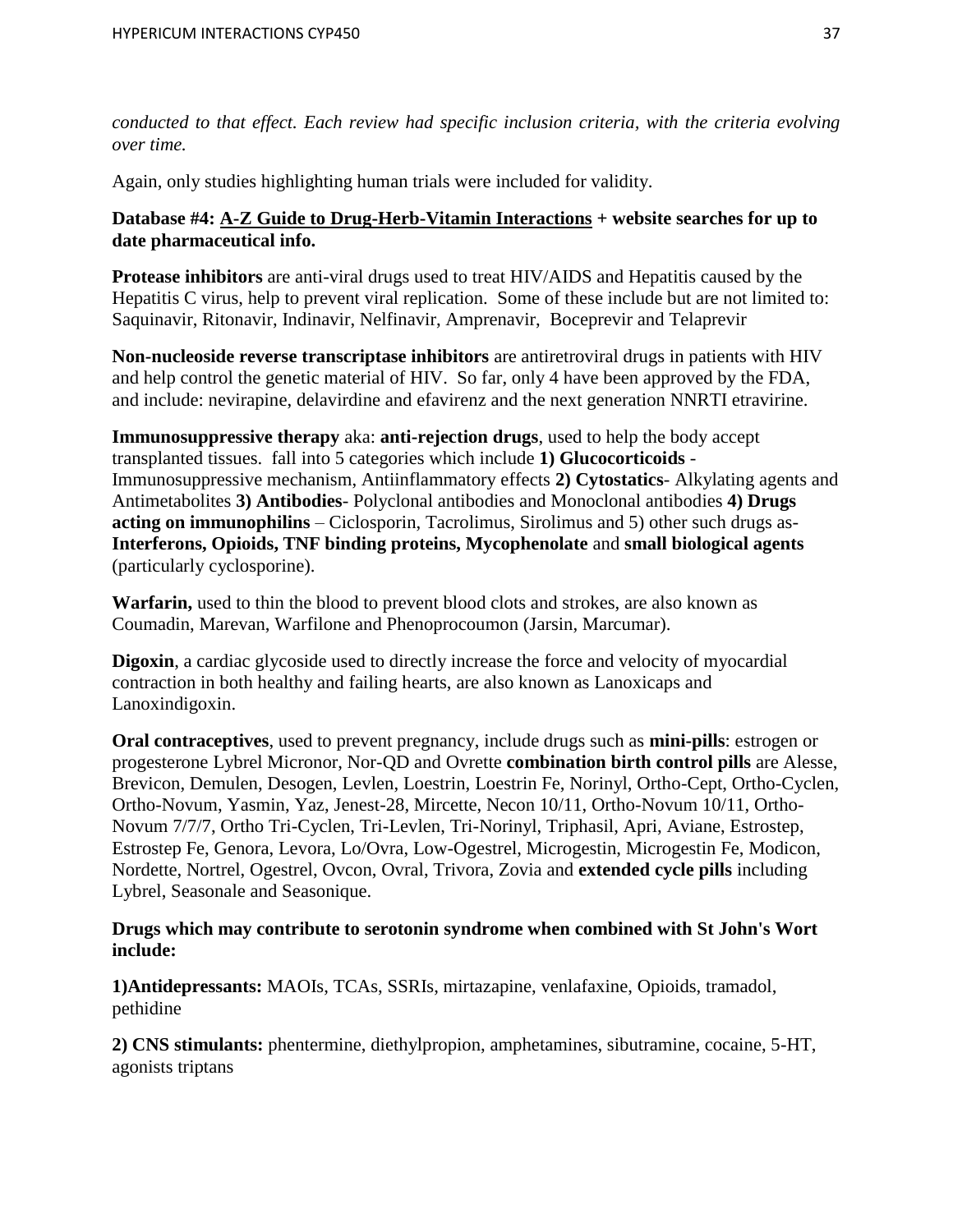**3) Psychedelic drugs:** methylenedioxymethamphetamine (MDMA), lysergic acid diethylamide (LSD)

**4) Others:** selegiline, tryptophan, buspirone, lithium, linezolid, dextromethorphan, 5-HTP

# **Reference: Rossi, 2005**

**Selective serotonin reuptake inhibitors (SSRI) antidepressants,** used to treat depression, anxiety, or panic disorder (among other less common uses) and **Serotonin–norepinephrine reuptake inhibitor (SNRI) antidepressants,** used for depression, anxiety, neuropathy, or fibromyalgia.These include Paroxetine aka: Paxil and Seroxat; Fluoxetine aka: Apo-Fluoxetime, Novo-Fluoxetine, Nu-Floxetime, PMS-Fluoxetine, Prozac; Nefazodone aka: Dutonin and Serzone and Sertraline aka: Lustral and Zoloft; Venlafaxine aka: Effexor.

**Tricyclic Antidepressants,** used to treat depression, include Adapin, Alti-Desipramine, Alti-Doxepin, Amitriptyline, Amoxapine, Apo-Amitriptyline, Apo-Desipramine, Apo-Doxepin, Apo-Impramine, Asendin, Clomipramine, Desipramine, Domical, Doxepin, Elavil, Imipramine, Janimine, Lentizol, Ludiomil, Maprotiline, Norpramin, Nortriptyline, Novo-Desipramine, Novo-Doxepin, Nu-Desipramine, Pamelor, Pertofrane, PMS-Desipramine, Protriptyline, Sinequan, Surmontil, Tofranil, Trimipramine Maleate, Tryptizol, Vivactil, Zonalon. Combination Drugs: Triavil, Etrafon

**Monoamine Oxidase(MAO) Inhibitors**, used to treat depression who do not respond to other anti-depressant therapies. Phenelzine aka: Nardil

**Calcium Channel Blockers**, antiarrhythmic agents to treat angina, hypertension, and supraventricular tachyarrhythmias, also known as Verapamil

**Benzodiazepines**, used to treat anxiety, panic attacks, muscle spasms and seizures, fall into five subcategories: 1) 2-keto compounds: chlordiazepoxide, clorazepate, diazepam, flurazepam, halazepam, prazepam, and others. 2) 3-hydroxy compounds: lorazepam, lormetazepam, oxazepam, temazepam 3) 7-nitro compounds: clonazepam, flunitrazepam, nimetazepam, nitrazepam 4) Triazolo compounds: adinazolam, alprazolam, estazolam, triazolam and 5) Imidazo compounds: climazolam, loprazolam, midazolam

**Chemotherapy drugs**, used to kill cancerous cells, include **Alktylating agents**: Busulfan (Myleran), Carboplatin (Paraplatin for Injection), Carmustine (BiCNU for Injections), Chlorambucil (Leukeran), Cisplatin (Platinol, Platinol-AQ Injection), Cyclophosphamide (Cytoxan, Neosar), Ifosfamide (Ifex for injection), Lomustine (CeeNu), Mechlorethamine (Mustargen for Injection), Melphalan (Alkeran), Pipobroman (Vercyte), Polifeprosan 20 with Carmustine (Gliadel Wafer), Streptozocin (Zanosar for Injection), Thiotepa (Thioplex for Injection), Uracil Mustard. Injection),Daunorubicin (Cerubidine for Injection, DaunoXome for Injection), Donorubicin (Adriamycin Injection, Ribex for Injection, Doxil Injection), Idarubicin (Idamycin), Mitomycin (Mutamycin for Injection), Mitoxantrone (Novantrone Injection), Pentostatin (Nipent), Plicamycin(Mithracin). **Antimetabolites:** Capecitabine (Xeloda), Cladribine (Leustatin Injection), Cytarabine (Cytosar-U for injection, Tarabine PFS Injection, DepoCyt Injection), Floxuridine (FUDR for Injection), Fludarabine (Fludara for Injection), Flurouacil (Adrucil for Injection, Efudex, Fluoroplex), Mercaptopurine ({urinethol), Methotrexate (Folex for Injection, Rheumatrex), Thioguanine (Tabloid). **Hormonal**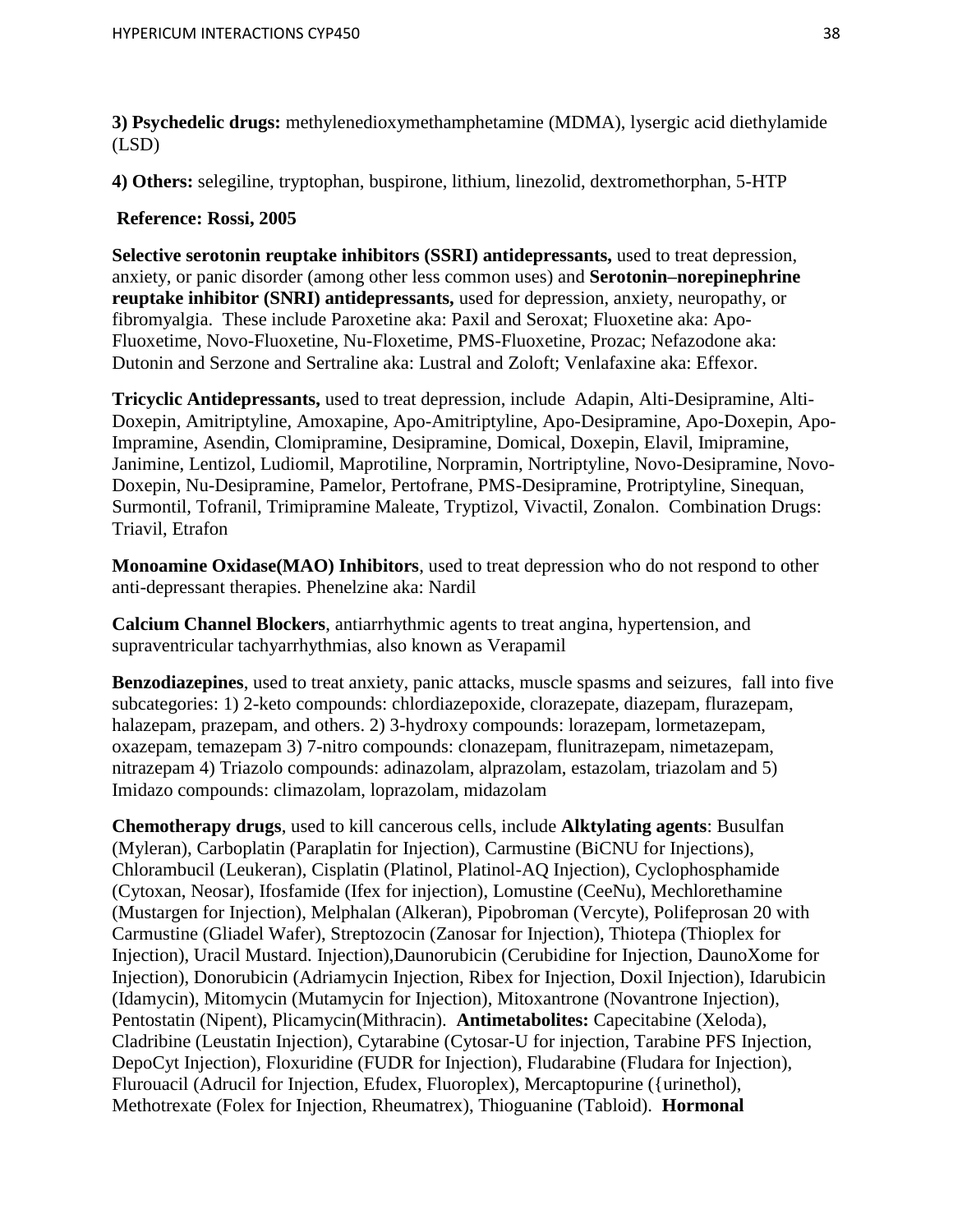**agonists/antagonists**: Anastrozole (Arimidex), Bicalutamide (Casodex), Diethylstilbestrol (Stilphostrol), Estramustine (Emcy), Flutamide (Eulexin), Goserelin (Zoladex), Leuprolide (Lupron Injection), Megestrol (Megace), Nilutamide (Nilandron), Tamoxifen (Nolvadex), Testolactone (Teslac), Toremifene (Fareston). **Mitotic inhibitors:** Etoposide (VePesid), Teniposde (Vumon Injection), Vinblastine (Alkaban-AQ Injection, Velban for Injection, Velsar for Injection), Vincristine (Oncovin Injection, Vincasar PFS Injection). **Immunomodulators:** Aldesleukin (Proleukin for Injection) and Levamisole (Ergamisol). **Miscellaneous Antinoplastics:** Altretamine (Hexalen), Asparaginase (Elspar), Docetaxel (Taxotere for Injection), Hydroxyurea (Hydrea), Interferon alpha (Roferon-A Inection, Intron A for Injection, Alferon N Injection), Irinotecan, Mitotane (Lysodren), Paclitaxel (Paxene, Taxol), Procarbazine (Matulane)

**Tyrosine Kinase Inhibitors**, used for treating Chronic Myelogenous Leukemia (CML), includes Imatinib.

**Camptothecin Analogs**, a potent anticancer drug with activity in a broad range of experimental tumor models for carcinomas of colon includes Irinotecan

**Proton Pump Inhibitors**, used for acid reflux, include Omeprazole Benzimidazole.

**Trizole Antifungal**, an antifungal for resistant strains like Candida, includes Variconazole

**Histamine H1-Receptor Antagonist Antihistamine**, used to treat allergies and itching, include Fexofenadine also known as Allegra, Telfast and Combination Drug: Allegra-D

**Theophylline/ Aminophylline,** used both orally or intravenously in the treatment of asthma and bronchospasm, includes Amnivent 225 SR, Apo-Theo LA, Lasma, Norphyllin SR, Novo-Theophyl SR, Nuelin SA, Nuelin, Phyllocontin, Slo-Bid, Slo-Phyllin, Theo-24, Theo-Bid, Theo-Dur, Theo-SR, Theochron SR, Theocron, Theolair, Theophylline Ethylenediamine, Truphylline, Uni-Dur, Uniphyllin Continuous, Uniphyl. Combination Drug: Primatene Dual Action

Drug class categories include the most up to date pharmaceutical names for drug references.

# **Results**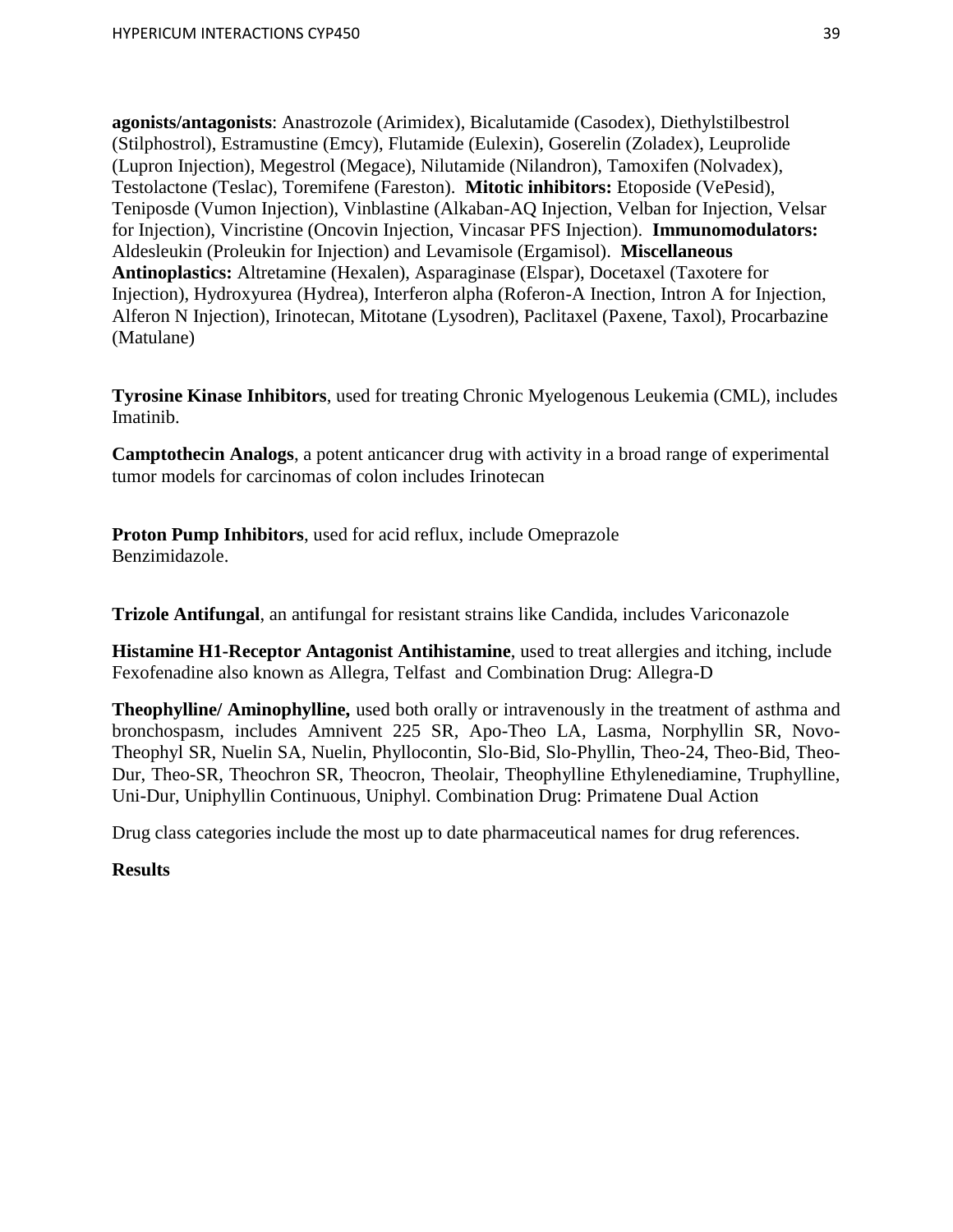| Copyright Pharmacology Weekly Inc                                                                                                                |                                                                                             |                                                               |                                                                                                                              |                                                               |                                                                                                                               |                                                                          |                                                                                                                                                                                                                                                                                                                                                                                                                                              |  |
|--------------------------------------------------------------------------------------------------------------------------------------------------|---------------------------------------------------------------------------------------------|---------------------------------------------------------------|------------------------------------------------------------------------------------------------------------------------------|---------------------------------------------------------------|-------------------------------------------------------------------------------------------------------------------------------|--------------------------------------------------------------------------|----------------------------------------------------------------------------------------------------------------------------------------------------------------------------------------------------------------------------------------------------------------------------------------------------------------------------------------------------------------------------------------------------------------------------------------------|--|
| <b>CYP1A2</b>                                                                                                                                    | CYP2B6                                                                                      | CYP2C8                                                        | CYP2C9                                                                                                                       | CYP2C19                                                       | CYP2D6                                                                                                                        | CYP2E1                                                                   | CYP3A4                                                                                                                                                                                                                                                                                                                                                                                                                                       |  |
| Genetic<br>Polymorphisms                                                                                                                         |                                                                                             |                                                               | Genetic<br>Polymorphisms                                                                                                     | Genetic<br>Polymorphisms                                      | Genetic<br>Polymorph<br>isms                                                                                                  |                                                                          |                                                                                                                                                                                                                                                                                                                                                                                                                                              |  |
| <b>Carbamazepine</b><br><b>Clotrimazole</b><br><b>Phenobarbital</b><br><b>Phenytoin</b><br><b>Primidone</b><br><b>Psoralen</b><br><b>Smoking</b> | <b>Barbituates</b><br>Mephenytoin<br>Phenobarbital<br>Phenytoin<br>Primidone<br>Roflumilast | Carbamazepin<br>$\rm e$<br>Phenytoin<br>Rifabutin<br>Rifampin | <b>Aprepitant</b><br><b>Barbiturates</b><br><b>Carbamazepine</b><br><b>Primidone</b><br><b>Rifampin</b><br><b>Vigabatrin</b> | <b>Barbiturates</b><br>Norethindrone<br>Phenytoin<br>Rifampin | Carb<br>ama<br>zepi<br>ne<br>Etha<br>nol<br>Phen<br>obar<br>bital<br>Phen<br>ytoin<br>Prim<br>idon<br>$\rm e$<br>Rifa<br>mpin | $4-$<br>methy<br>lpyraz<br>ole<br>Ethan<br><sub>o</sub><br>Isonia<br>zid | <b>Amprenavir</b><br><b>Barbituates</b><br><b>Carbamazepine</b><br><b>Clotrimazole</b><br><b>Dexamethasone</b><br><b>Efavirenz</b><br><b>Ethosuximide</b><br><b>Griseofulvin</b><br><b>Modafinil</b><br><b>Nevirapine</b><br><b>Oxcarbazepine</b><br><b>Phenobarbital</b><br><b>Phenytoin</b><br><b>Prednisone</b><br><b>Primidone</b><br><b>Rifabutin</b><br><b>Rifampin</b><br><b>Rifapentine</b><br><b>Ritonavir</b><br><b>Topiramate</b> |  |
| <b>Herbals</b><br><b>CYP1A2</b>                                                                                                                  | <b>Herbals</b><br>CYP2B6                                                                    | <b>Herbals</b><br>CYP2C8                                      | <b>Herbals</b><br><b>CYP2C9</b>                                                                                              | <b>Herbals</b><br><b>CYP2C19</b>                              | <b>Herbals</b><br>CYP2D6                                                                                                      | <b>Herbals</b><br>CYP2E1                                                 | <b>Herbals</b><br>CYP3A4                                                                                                                                                                                                                                                                                                                                                                                                                     |  |
|                                                                                                                                                  |                                                                                             |                                                               | Genetic<br>Polymorphisms                                                                                                     | Genetic<br>Polymorphisms                                      |                                                                                                                               |                                                                          |                                                                                                                                                                                                                                                                                                                                                                                                                                              |  |
| <b>Hypericum</b><br><i>perforatum</i>                                                                                                            |                                                                                             |                                                               | Eleutherococcus<br>senticoccus<br><b>Hypericum</b><br><i>perforatum</i><br>Panax ginseng<br>Panax<br>quinquefolius           |                                                               |                                                                                                                               |                                                                          | Eleutherococcus<br>senticoccus<br><b>Hypericum</b><br><i>perforatum</i><br>Panax ginseng<br>Panax<br>quinquefolius                                                                                                                                                                                                                                                                                                                           |  |

# **INDUCERS - CYTOCHROME P450 (CYP) ENZYMES DRUG TABLE Copyright Pharmacology Weekly Inc**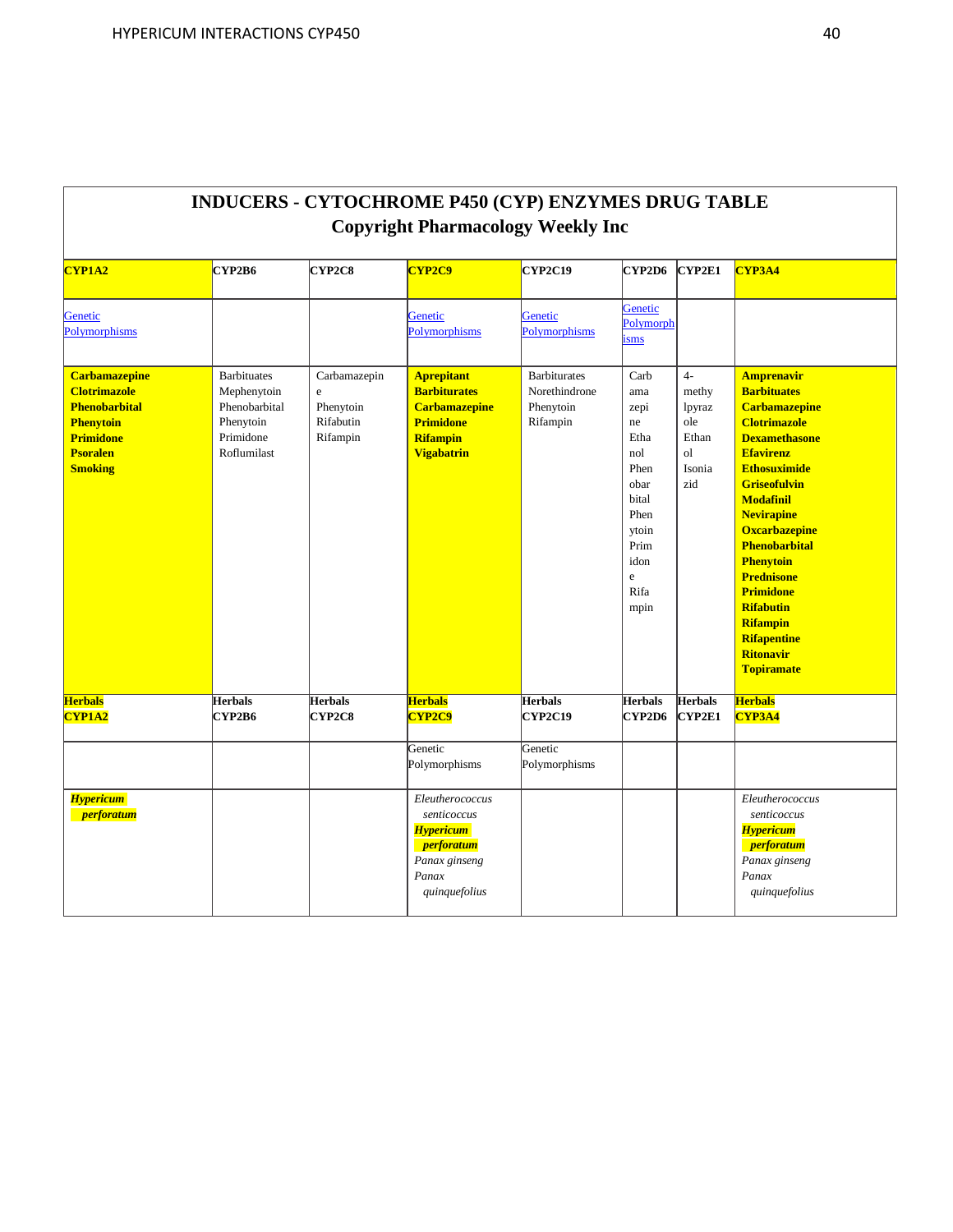| CYP1A2                                                                                                                                                                                                                                            | <b>CYP2B6</b>           | <b>CYP2C8</b>                                                                                               | CYP2C9                                                                                                                                                                                                                                                                                                                                                                                                                                                                                                                                                                                                                                                                                                | <b>CYP2C19</b>                                                                                                                                                                                                                                                                   | CYP2D6                                                                                                                                                                                                                                                                                                                                                                                                                                                                                                                                                                                                                                                                                                         | <b>CYP2E1</b> | <b>CYP3A4</b>                                                                                                                                                                                                                                                                                                                                                                                                                                                                                                                                                                                                                                                                                                                                                              |
|---------------------------------------------------------------------------------------------------------------------------------------------------------------------------------------------------------------------------------------------------|-------------------------|-------------------------------------------------------------------------------------------------------------|-------------------------------------------------------------------------------------------------------------------------------------------------------------------------------------------------------------------------------------------------------------------------------------------------------------------------------------------------------------------------------------------------------------------------------------------------------------------------------------------------------------------------------------------------------------------------------------------------------------------------------------------------------------------------------------------------------|----------------------------------------------------------------------------------------------------------------------------------------------------------------------------------------------------------------------------------------------------------------------------------|----------------------------------------------------------------------------------------------------------------------------------------------------------------------------------------------------------------------------------------------------------------------------------------------------------------------------------------------------------------------------------------------------------------------------------------------------------------------------------------------------------------------------------------------------------------------------------------------------------------------------------------------------------------------------------------------------------------|---------------|----------------------------------------------------------------------------------------------------------------------------------------------------------------------------------------------------------------------------------------------------------------------------------------------------------------------------------------------------------------------------------------------------------------------------------------------------------------------------------------------------------------------------------------------------------------------------------------------------------------------------------------------------------------------------------------------------------------------------------------------------------------------------|
| Genetic                                                                                                                                                                                                                                           |                         |                                                                                                             | Genetic                                                                                                                                                                                                                                                                                                                                                                                                                                                                                                                                                                                                                                                                                               | Genetic                                                                                                                                                                                                                                                                          | Genetic                                                                                                                                                                                                                                                                                                                                                                                                                                                                                                                                                                                                                                                                                                        |               |                                                                                                                                                                                                                                                                                                                                                                                                                                                                                                                                                                                                                                                                                                                                                                            |
| <b>Polymorphisms</b>                                                                                                                                                                                                                              |                         |                                                                                                             | Polymorphisms                                                                                                                                                                                                                                                                                                                                                                                                                                                                                                                                                                                                                                                                                         | Polymorphisms                                                                                                                                                                                                                                                                    | Polymorphisms                                                                                                                                                                                                                                                                                                                                                                                                                                                                                                                                                                                                                                                                                                  |               |                                                                                                                                                                                                                                                                                                                                                                                                                                                                                                                                                                                                                                                                                                                                                                            |
| Amiodarone<br>Atazanavir<br>Cimetidine<br>Ciprofloxacin<br>Citalopram<br>Clarithromycin<br>Diltiazem<br>Enoxacin<br>Erythromycin<br>Estradiol<br>Fluvoxamine<br>Interferon<br>Isoniazid<br>Ketoconazole<br>Methoxsalen<br>Mibefradil<br>Tegaserod | Thiopeta<br>Ticlodipine | Anastrozole<br>Ezetimibe (p)<br>Gemfibrozil<br>Montelukast<br>Nicardipine<br>Sulfinpyrazone<br>Trimethoprim | Amiodarone<br>Atazanavir<br>Cimetidine<br>Clopidogrel<br>Cotrimoxazole<br>Delavirdine<br>Disulfiram<br>Efavirenz<br>Fenofibrate<br>Fluconazole<br>Fluorouracil<br>Fluoxetine<br>Fluvastatin<br>Fluvoxamine<br>Gemfibrozil<br>Imatinih<br>Isoniazid<br>Itraconazole<br>Ketoconazole<br>Leflunomide<br>Lovastatin<br>Methoxsalen<br>Metronidazole<br>Mexiletine<br>Modafinil<br>Nalidixic acid<br>Norethindrone<br>Norfloxacin<br>Omeprazole<br>Contraceptives<br>Paroxetine<br>Phenylbutazone<br>Probenecid<br>Sertraline<br>Sulfamethoxazo<br>le<br>Sulfaphenazole<br>Sulfonamides<br>Tacrine<br>Teniposide<br>Ticlodipine<br>Tipranavir<br>Troleandomycin<br>Voriconazole<br>Zafirlukast<br>Zileutin | Cimetidine<br>Citalopram<br>Delavirdine<br>Efavirenz<br>Felbamate<br>Fluconazole<br>Fluoxetine<br>Fluvastatin<br>Fluvoxamine<br>Indomethacin<br>Isoniazid<br>Ketoconazole<br>Lansoprazole<br>Modafinil<br>Omperazole<br>Oxcarbazepine<br>Probenecid<br>Ticlodipine<br>Topiramate | Abiraterone<br>Amiodarone<br>Asenapine<br>Buproprion<br>Celecoxib<br>Chloroquine<br>Chlorphenirami<br>ne<br>Chlorpromazine<br>Cimetidine<br>Cinacalcet<br>Citalopram<br>Clemastine<br>Clomipramine<br>Cocaine<br>Darifenacin<br>Desipramine<br>Diphenhydrami<br>ne<br>Doxepin<br>Doxorubicin<br>Duloxetine<br>Escitalopram<br>Febuxostat<br>Fluoxetine<br>Fluphenazine<br>Halofantrine<br>Haloperidol<br>Hydroxychloroq<br>uine<br>Hydroxyzine<br>Imatinib<br>Levomepromazi<br>ne<br>Methadone<br>Metoclopramide<br>Mibefradil<br>Midodrine<br>Moclobemide<br>Nefazodone<br>Norfluoxetine<br>Paroxetine<br>Perphenazine<br>Propafenone<br>Propoxyphene<br>Propranolol<br>Quinacrine<br>Quinidine<br>Ranitidine | Disulfiram    | Amiodarone<br>Amprenavir<br>Aprepitant<br>Atazanavir<br><b>Boceprevir Cimetidine</b><br>Ciprofloxacin<br>Clarithromycin<br>Cyclosporine<br>Danazol<br>Delavirdine<br>Diltiazem<br>Efavirenz<br>Erythromycin<br>Ethinyl Estradiol<br>Ezetimibe (p)<br>Fluconazole<br>Fluoxetine<br>Fluvoxamine<br>Gestodene<br>Imatinib<br>Indinavir<br>Isoniazid<br>Itraconazole<br>Ketoconazole<br>Methylprednisolone<br>Mibefradil<br>Miconazole<br>Mifepristone<br>Nefazodone<br>Nelfinavir<br>Nicardipine<br>Nifedipine<br>Norethindrone<br>Norfloxacin<br>Norfluoxetine<br>Oxiconazole<br>Posaconazole<br>Prednisone<br>Ouinine<br>Ranolazine<br>Ritonavir<br>Roxithromycin<br>Saquinavir<br>Sertraline<br>Telaprevir<br>Telithromycin<br>Troleandomycin<br>Verapamil<br>Voriconazole |

# **INHIBITORS - CYTOCHROME P450 (CYP) ENZYMES DRUG TABLE**